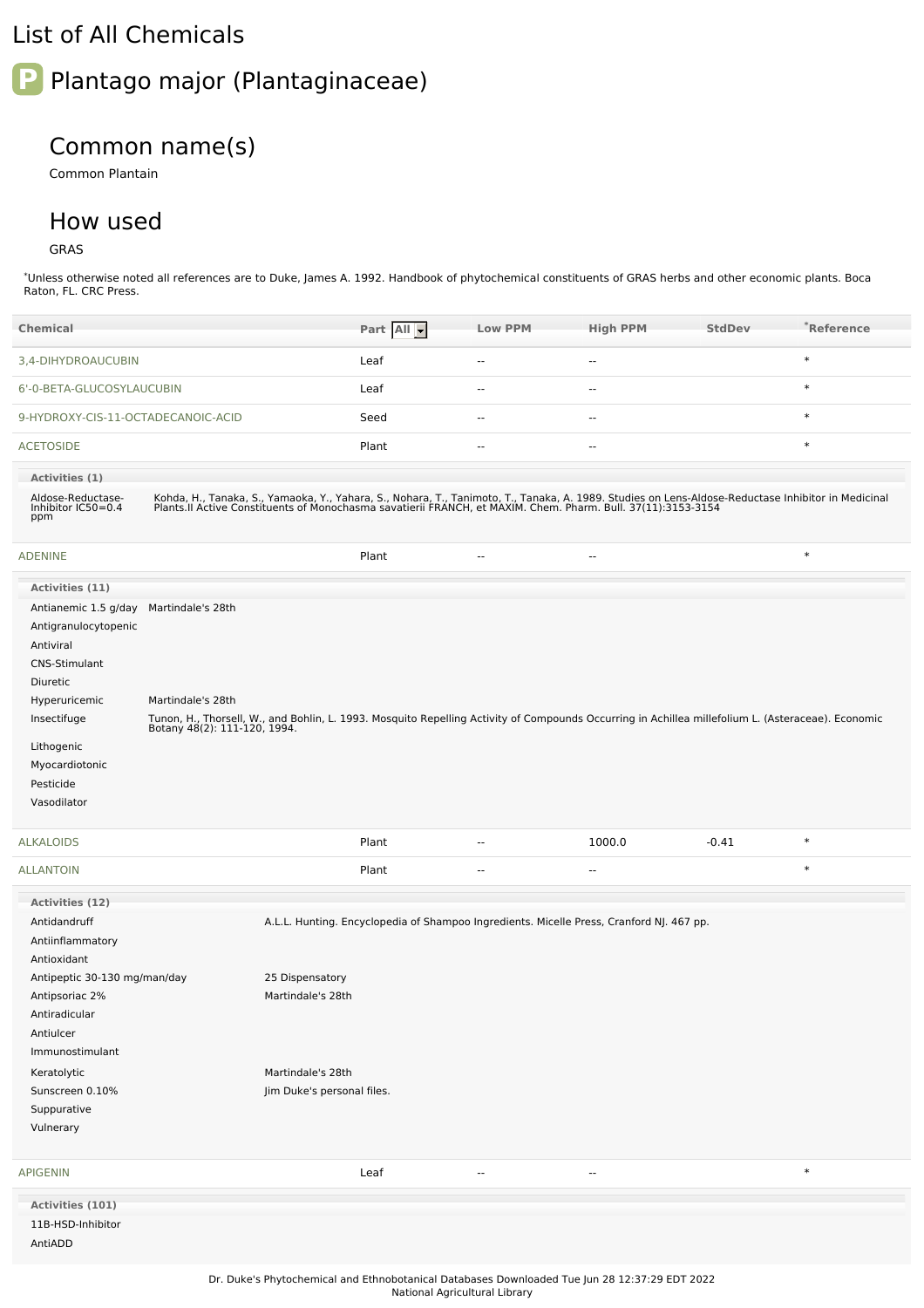| AntiHIV IC72=200 ug/ml<br>AntiHIV IC50=143 ug/ml<br>Antiaflatoxin IC50=9.52 |                                                                                                                                                                                                                                               |
|-----------------------------------------------------------------------------|-----------------------------------------------------------------------------------------------------------------------------------------------------------------------------------------------------------------------------------------------|
| uМ                                                                          |                                                                                                                                                                                                                                               |
| Antiaflatoxin IC50=2.57<br>ppm                                              |                                                                                                                                                                                                                                               |
| Antiaggregant<br>Antiaging                                                  |                                                                                                                                                                                                                                               |
| Antiallergic                                                                | Pizzorno, J.E. and Murray, M.T. 1985. A Textbook of Natural Medicine. John Bastyr College Publications, Seattle, Washington (Looseleaf).                                                                                                      |
| Antiangiogenic 4 uM                                                         |                                                                                                                                                                                                                                               |
| Antiarrhythmic                                                              |                                                                                                                                                                                                                                               |
| Antibacterial                                                               | Recio, M. C., Rios, J. L., and Villar, A., A review of some antimicrobial compounds isolated from medicinal plants reported in the literature<br>1978-1988, Phytotherapy Research, 3(4), 1989, 117-125.                                       |
| Anticancer (Lung)                                                           |                                                                                                                                                                                                                                               |
| Anticomplementary                                                           |                                                                                                                                                                                                                                               |
| Antidermatitic<br>Antiestrogenic                                            | Bisset, N.G., ed. 1994. Herbal Drugs and Phytopharmaceuticals. CRC Press. Boca Raton, FL. 566 pp.<br>Pizzorno, J.E. and Murray, M.T. 1985. A Textbook of Natural Medicine. John Bastyr College Publications, Seattle, Washington (Looseleaf). |
| Antiherpetic 20-54 ug/ml                                                    |                                                                                                                                                                                                                                               |
| Antihistaminic IC50=10-<br>35 uM                                            |                                                                                                                                                                                                                                               |
| Antiinflammatory #NAME?                                                     |                                                                                                                                                                                                                                               |
| Antiinflammatory<br>IC~65=1,000 uM                                          |                                                                                                                                                                                                                                               |
| Antileukemic 20-50 uM                                                       |                                                                                                                                                                                                                                               |
| Antimelanomic 1-50 uM                                                       |                                                                                                                                                                                                                                               |
| Antimetastatic 1-50 uM                                                      |                                                                                                                                                                                                                                               |
| Antimutagenic ID50=10-<br>40 nM                                             | Phenolic Compounds in Food and Their Effects on Health. Antioxidants & Cancer Prevention. Huang, M.T., Ho, C.T. and Lee, C.Y. eds. 1992.<br>ACS Symposium Series 507.ACS, Washington 402 pp.                                                  |
| Antimutagenic ID50=0.55<br>ug/ml                                            |                                                                                                                                                                                                                                               |
| Antioxidant 1.5 x Vit. E                                                    |                                                                                                                                                                                                                                               |
| Antioxidant IC28.5=62.5<br>ug/ml                                            |                                                                                                                                                                                                                                               |
| Antiperistaltic                                                             |                                                                                                                                                                                                                                               |
| Antiproliferant 1-50 uM                                                     |                                                                                                                                                                                                                                               |
| Antiproliferant IC50=155<br>uМ                                              |                                                                                                                                                                                                                                               |
| Antispasmodic EC50=1-5<br>uМ                                                |                                                                                                                                                                                                                                               |
| Antistress 10 mg/kg                                                         |                                                                                                                                                                                                                                               |
| Antithyroid                                                                 | Jim Duke's personal files.                                                                                                                                                                                                                    |
| Antitumor 1-50 uM                                                           |                                                                                                                                                                                                                                               |
| Antitumor (Breast) 1-50<br>uм                                               |                                                                                                                                                                                                                                               |
| Antitumor (Lung)                                                            |                                                                                                                                                                                                                                               |
| Antitumor (Skin)<br>Antiviral 20-54 ug/ml                                   |                                                                                                                                                                                                                                               |
| Anxiolytic 10 mg/kg                                                         |                                                                                                                                                                                                                                               |
| Apoptotic 12-60 uM                                                          |                                                                                                                                                                                                                                               |
| Aromatase-Inhibitor<br>$IC65 = 1$ uM/l                                      | Journal of Medicinal Food 2: 235.1999.                                                                                                                                                                                                        |
| Beta-Glucuronidase-<br>Inhibitor IC50=~40 uM                                |                                                                                                                                                                                                                                               |
| <b>CNS-Depressant</b>                                                       |                                                                                                                                                                                                                                               |
| COX-1-Inhibitor<br>IC65=1,000 uM                                            |                                                                                                                                                                                                                                               |
| COX-2-Inhibitor<br>$IC > 65 = 1,000$ uM                                     |                                                                                                                                                                                                                                               |
| COX-2-Inhibitor <40 uM                                                      |                                                                                                                                                                                                                                               |
| COX-2-Inhibitor IC50=<15<br>uМ                                              |                                                                                                                                                                                                                                               |
| Calcium-Antagonist?                                                         | Biochimica & Biophysica Acta, 1115: 69, 1991.                                                                                                                                                                                                 |
| Cancer-Preventive                                                           | Stitt, P. A. Why George Should Eat Broccoli. Dougherty Co, Milwaukee, WI, 1990, 399 pp.                                                                                                                                                       |
| Choleretic                                                                  |                                                                                                                                                                                                                                               |
| Cyclooxygenase-Inhibitor<br>Cytochrome-P450-1A1-<br>Inhibitor               |                                                                                                                                                                                                                                               |
| Cytotoxic IC88=10 ug/ml                                                     | Planta Medica, 57: A113, 1991.                                                                                                                                                                                                                |
| Cytotoxic 1-50 uM                                                           |                                                                                                                                                                                                                                               |
| Cytotoxic IC50=9.5 uM                                                       |                                                                                                                                                                                                                                               |
| <b>DNA-Protective</b><br>Deiodinase-Inhibitor                               | Jim Duke's personal files.                                                                                                                                                                                                                    |
| Differentiator MIC=30 uM                                                    |                                                                                                                                                                                                                                               |
| Differentiator IC40=40 uM                                                   |                                                                                                                                                                                                                                               |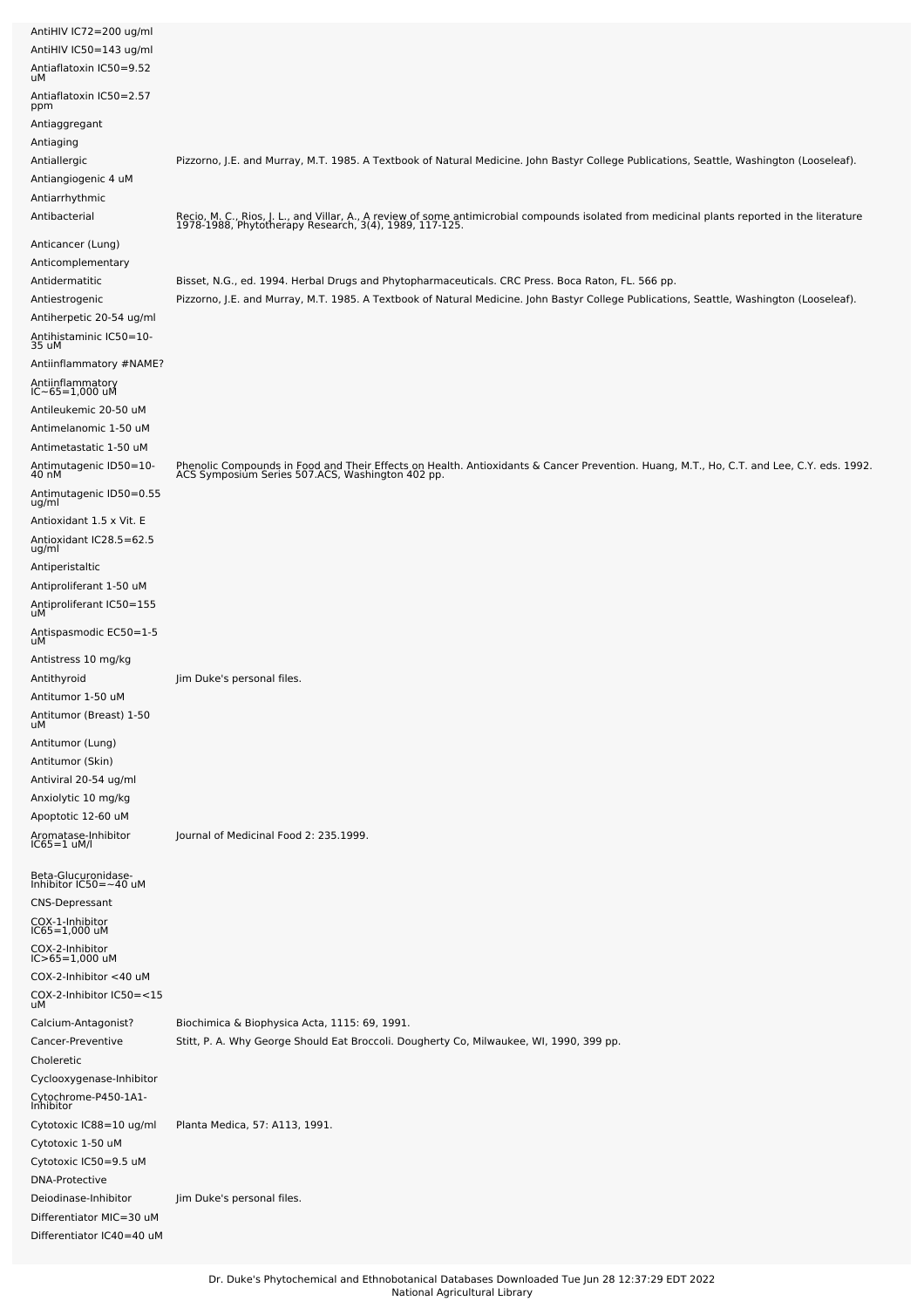| Diuretic                                                                                                                              | Jeffery B. Harborne and H. Baxter, eds. 1983. Phytochemical Dictionary. A Handbook of Bioactive Compounds from Plants. Taylor & Frost,<br>London. 791 pp.                                                                                                                                           |
|---------------------------------------------------------------------------------------------------------------------------------------|-----------------------------------------------------------------------------------------------------------------------------------------------------------------------------------------------------------------------------------------------------------------------------------------------------|
| Estrogenic EC50=0.1-25<br>uM/l                                                                                                        | Journal of Medicinal Food 2: 227.1999.                                                                                                                                                                                                                                                              |
| Estrogenic 16% genistein<br>Estrogenic EC50=1 uM<br>HIF-1alpha-Inhibitor<br>Hyaluronidase-Inhibitor<br>IC50+=50-250 uM<br>Hypotensive | Jeffery B. Harborne and H. Baxter, eds. 1983. Phytochemical Dictionary. A Handbook of Bioactive Compounds from Plants. Taylor & Frost,<br>Londón. 791 pp.                                                                                                                                           |
| ICAM-1-Inhibitor<br>IKK-Inhibitor<br>Inotropic<br>Interleukin-6-Inhibitor<br>MAO-Inhibitor<br>MAPK-Inhibitor                          |                                                                                                                                                                                                                                                                                                     |
| Musculotropic<br>Mutagenic                                                                                                            | Wichtl, M. 1984. Teedrogen. Ein Handbuch fur Apotheker und Arzte. Wissenschaftliche Verlagsgesellscharft. mbH Stuttgart. 393 pp.                                                                                                                                                                    |
| Myorelaxant<br>NADH-Oxidase-Inhibitor<br>NF-kB-Inhibitor<br>NO-Synthase-Inhibitor 5-<br>50 uM                                         | Jeffery B. Harborne and H. Baxter, eds. 1983. Phytochemical Dictionary. A Handbook of Bioactive Compounds from Plants. Taylor & Frost,<br>London. 791 pp.                                                                                                                                           |
| Nodulation-Signal                                                                                                                     | Jeffery B. Harborne and H. Baxter, eds. 1983. Phytochemical Dictionary. A Handbook of Bioactive Compounds from Plants. Taylor & Frost,<br>London. 791 pp.                                                                                                                                           |
| Ornithine-Decarboxylase-<br>Inhibitor<br>P21-Inducer 10-70 uM<br>PKC-Inhibitor IC50=10 uM<br>PTK-Inhibitor 10-100 uM<br>Pesticide     |                                                                                                                                                                                                                                                                                                     |
| Polyamine-Synthesis-<br>Inhibitor<br>Progestational<br>Protein-Kinase-C-Inhibitor<br>IC50=10-40 uM                                    |                                                                                                                                                                                                                                                                                                     |
| Quinone-Reductase-<br>Inducer 20 uM<br>Radioprotective<br>Sedative 30-100 mg/kg<br>Sunscreen<br>TNF-alpha-Inhibitor<br>IC50=3.27 uM   | Uda, Y., Price, K. R., Williamson, G., Rhodes, M. J. C. 1997. Induction of the Anticarcinogenic Marker Enzyme, Quinone Reductase, in Murine<br>Hepatoma Cells In Vitro by Flavonoids. Cancer Lett., 120 (2): 213-216.                                                                               |
| Topoisomerase-I-Inhibitor                                                                                                             | Santti, R., Makela, S., Strauss, L., Korman, J., Kostian, M. L. 1998. Phytoestrogens: Potential Endocrine Disruptors in Males. Toxicol Ind Health,<br>14: 223-237.                                                                                                                                  |
| Topoisomerase-II-Inhibitor<br>$50$ ug/ml<br>Topoisomerase-II-Inhibitor<br>$IC28=18$ uM<br>Topoisomerase-II-Inhibitor<br>IC45=180 uM   | Azuma, Y., Onishi, Y., Sato, Y., Kizaki, H. 1995. Effects of Protein Tyrosine Kinase Inhibitors With Different Modes of Action on Topoisomerase<br>Activity and Death of IL-2-Dependent CTLL-2-Cells. J Biochemistry, 118: 312-31                                                                   |
| Uterotrophic EC50=0.1-25<br>uM/l                                                                                                      | Journal of Medicinal Food 2: 227.1999.                                                                                                                                                                                                                                                              |
| VEGF-Inhibitor IC50=2-7<br>uМ                                                                                                         |                                                                                                                                                                                                                                                                                                     |
| Vasodilator<br>Xanthine-Oxidase-Inhibitor<br>0.36 uM                                                                                  |                                                                                                                                                                                                                                                                                                     |
| iNOS-Inhibitor IC50=<15<br>uМ                                                                                                         |                                                                                                                                                                                                                                                                                                     |
| APIGENIN-7-GLUCOSIDE                                                                                                                  | $\ast$<br>Leaf<br>٠.<br>$-$                                                                                                                                                                                                                                                                         |
| ASCORBIC-ACID                                                                                                                         | $\ast$<br>Plant                                                                                                                                                                                                                                                                                     |
| <b>Activities (112)</b><br>Acidulant FEMA 6,000<br>Aldose-Reductase-Inhibitor                                                         | Aloe Research Council - Duke writeup of non-peer reviewd book by Coats and draft by Henry<br>Challem, J., Berkson, Burt, and Smith, Melissa Dianne. 2000. Syndrome X - The complete nutritional program to prevent and reservse<br>insulin resistance. John Wiley & Sons, New York. 272 pp. \$24.95 |
| Analgesic 5-10 g/day<br>Angiotensin-Receptor-Blocker<br>AntiAGE 2,000 mg/day<br>AntiCFS 500-1,000 mg                                  | Challem, J., Berkson, Burt, and Smith, Melissa Dianne. 2000. Syndrome X - The complete nutritional program to prevent and reservse<br>insulin resistance. John Wiley & Sons, New York. 272 pp. \$24.95                                                                                              |

AntiCTS 1,000 mg 3x/day

L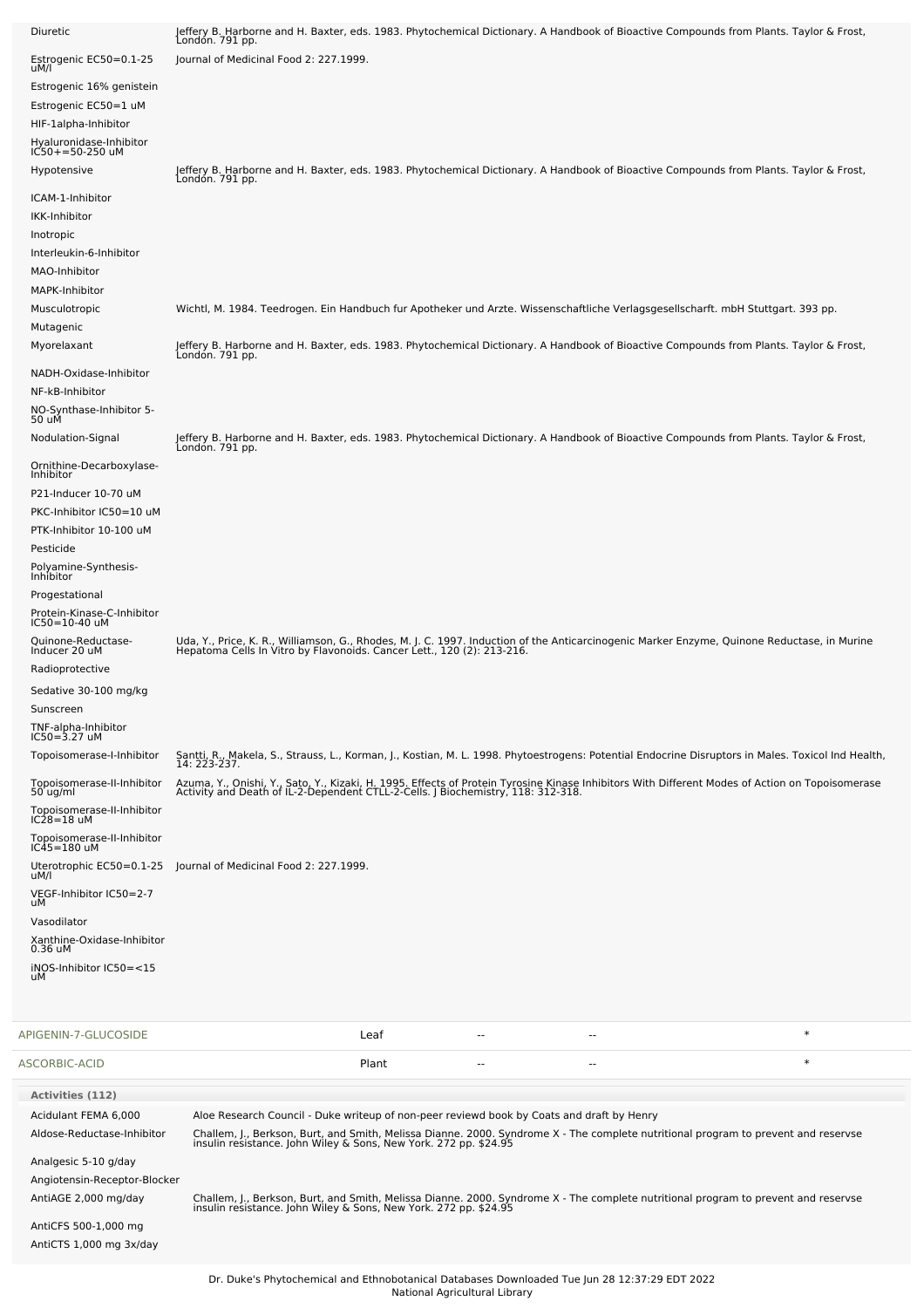| AntiCrohn's 50-100<br>mg/day/orl/man                       | Martindale's 29th                                                                                                                                                                                                  |
|------------------------------------------------------------|--------------------------------------------------------------------------------------------------------------------------------------------------------------------------------------------------------------------|
| AntiLyme 500-2,000 mg                                      |                                                                                                                                                                                                                    |
| AntiRaynaud's 500 mg 1-<br>2x/day                          |                                                                                                                                                                                                                    |
| Antiaggregant                                              | Challem, J., Berkson, Burt, and Smith, Melissa Dianne. 2000. Syndrome X - The complete nutritional program to prevent and reservse<br>insulin resistance. John Wiley & Sons, New York. 272 pp. \$24.95             |
| Antiaging 400 mg/day                                       |                                                                                                                                                                                                                    |
| Antiallergic<br>Antialzheimeran 2,000-6,000<br>mg/day      |                                                                                                                                                                                                                    |
| Antiarthritic 0.2-1 g/day                                  |                                                                                                                                                                                                                    |
| Antiasthmatic 1,000 mg/day                                 | Werbach, M. 1993. Healing with Food. Harper Collins, New York, 443 pp.                                                                                                                                             |
| Antiatherosclerotic                                        |                                                                                                                                                                                                                    |
| Antibacterial                                              | Davies, S., and Stewart, A. 1990. Nutritional Medicine. Avon Books, New York. 509pp.                                                                                                                               |
| Anticataract 350 mg/day                                    | Werbach, M. 1993. Healing with Food. Harper Collins, New York, 443 pp.                                                                                                                                             |
| Anticataract 400 mg/day                                    | Challem, J., Berkson, Burt, and Smith, Melissa Dianne. 2000. Syndrome X - The complete nutritional program to prevent and reservse<br>insulin resistance. John Wiley & Sons, New York. 272 pp. \$24.95             |
| Anticataract 1 g 3x/day                                    |                                                                                                                                                                                                                    |
| Anticervicaldysplasic 1,000-<br>2,000 mg/day               |                                                                                                                                                                                                                    |
| Anticlimacteric 500-5,000<br>mg/day                        |                                                                                                                                                                                                                    |
| Anticold 1-2 g/man/day                                     |                                                                                                                                                                                                                    |
| Antidecubitic 500<br>mg/man/2x/day                         | Martindale's 28th                                                                                                                                                                                                  |
| Antidementia                                               |                                                                                                                                                                                                                    |
| Antidepressant 2,000 mg/day                                | Werbach, M. 1993. Healing with Food. Harper Collins, New York, 443 pp.                                                                                                                                             |
| Antidiabetic                                               | Challem, J., Berkson, Burt, and Smith, Melissa Dianne. 2000. Syndrome X - The complete nutritional program to prevent and reservse<br>insulin resistance. John Wiley & Sons, New York. 272 pp. \$24.95             |
| Antidote (Aluminum)                                        | Economic & Medicinal Plant Research, 6: 189.                                                                                                                                                                       |
| Antidote (Cadmium)                                         | Davies, S., and Stewart, A. 1990. Nutritional Medicine. Avon Books, New York. 509pp.                                                                                                                               |
| Antidote (Lead)                                            | Davies, S., and Stewart, A. 1990. Nutritional Medicine. Avon Books, New York. 509pp.                                                                                                                               |
| Antidote (Paraquat)                                        | Martindale's 28th                                                                                                                                                                                                  |
| Antieczemic 3.5-5 g/day                                    | Werbach, M. 1993. Healing with Food. Harper Collins, New York, 443 pp.                                                                                                                                             |
| Antiedemic 1 g/man/day                                     | Davies, S., and Stewart, A. 1990. Nutritional Medicine. Avon Books, New York. 509pp.                                                                                                                               |
| Antiencephalitic<br>Antiendometriotic 2,000<br>mg/day      | Davies, S., and Stewart, A. 1990. Nutritional Medicine. Avon Books, New York. 509pp.                                                                                                                               |
| Antifatigue 500-1,000 mg                                   |                                                                                                                                                                                                                    |
| Antifibrotic 1,000-2,000 mg                                |                                                                                                                                                                                                                    |
| Antigallstone 1,000-3,000<br>mg/day                        |                                                                                                                                                                                                                    |
| Antigastritic                                              |                                                                                                                                                                                                                    |
| Antigingivitic                                             |                                                                                                                                                                                                                    |
| Antiglaucomic 2 g/day                                      | Werbach, M. 1993. Healing with Food. Harper Collins, New York, 443 pp.                                                                                                                                             |
| Antihangover 1,000 mg                                      |                                                                                                                                                                                                                    |
| Antihemorrhagic 1 g/man/day<br>Antihepatitic 2-6 g/man/day | Davies, S., and Stewart, A. 1990. Nutritional Medicine. Avon Books, New York. 509pp.<br>Davies, S., and Stewart, A. 1990. Nutritional Medicine. Avon Books, New York. 509pp.                                       |
| Antihepatotoxic                                            | Economic & Medicinal Plant Research, 6: 189.                                                                                                                                                                       |
| Antiherpetic 1-5 g/day                                     |                                                                                                                                                                                                                    |
| Antihistaminic 2 g/day orl<br>man                          |                                                                                                                                                                                                                    |
| Antihypertensive                                           |                                                                                                                                                                                                                    |
| Antiinfertility 1 g/day<br>Antiinflammatory                | Werbach, M. 1993. Healing with Food. Harper Collins, New York, 443 pp.<br>Pizzorno, J.E. and Murray, M.T. 1985. A Textbook of Natural Medicine. John Bastyr College Publications, Seattle, Washington (Looseleaf). |
| Antilepric 1.5 g/man/day                                   | Martindale's 28th                                                                                                                                                                                                  |
| Antilithic 1,000-3,000 mg/day                              |                                                                                                                                                                                                                    |
| Antimaculitic                                              |                                                                                                                                                                                                                    |
| Antimeasles                                                | Davies, S., and Stewart, A. 1990. Nutritional Medicine. Avon Books, New York. 509pp.                                                                                                                               |
| Antimenopausal 500-5,000<br>mg/day                         |                                                                                                                                                                                                                    |
| Antimigraine                                               | Martindale's 29th                                                                                                                                                                                                  |
| Antimutagenic                                              | Economic & Medicinal Plant Research, 6: 235.                                                                                                                                                                       |
| Antineuramidase                                            |                                                                                                                                                                                                                    |
| Antinitrosic 1 g/man/day                                   | Martindale's 28th                                                                                                                                                                                                  |
| Antiobesity 1 g 3x/day                                     | Werbach, M. 1993. Healing with Food. Harper Collins, New York, 443 pp.                                                                                                                                             |
| Antiorchitic                                               | Davies, S., and Stewart, A. 1990. Nutritional Medicine. Avon Books, New York. 509pp.                                                                                                                               |
| Antiosteoarthritic 1 g 2x/day                              | Werbach, M. 1993. Healing with Food. Harper Collins, New York, 443 pp.                                                                                                                                             |
| Antiosteoporotic 500 mg/day<br>Antioxidant 100 ppm         |                                                                                                                                                                                                                    |
| Antiparkinsonian 1 g 2-3x/day                              |                                                                                                                                                                                                                    |
| Antiparotitic                                              | Davies, S., and Stewart, A. 1990. Nutritional Medicine. Avon Books, New York. 509pp.                                                                                                                               |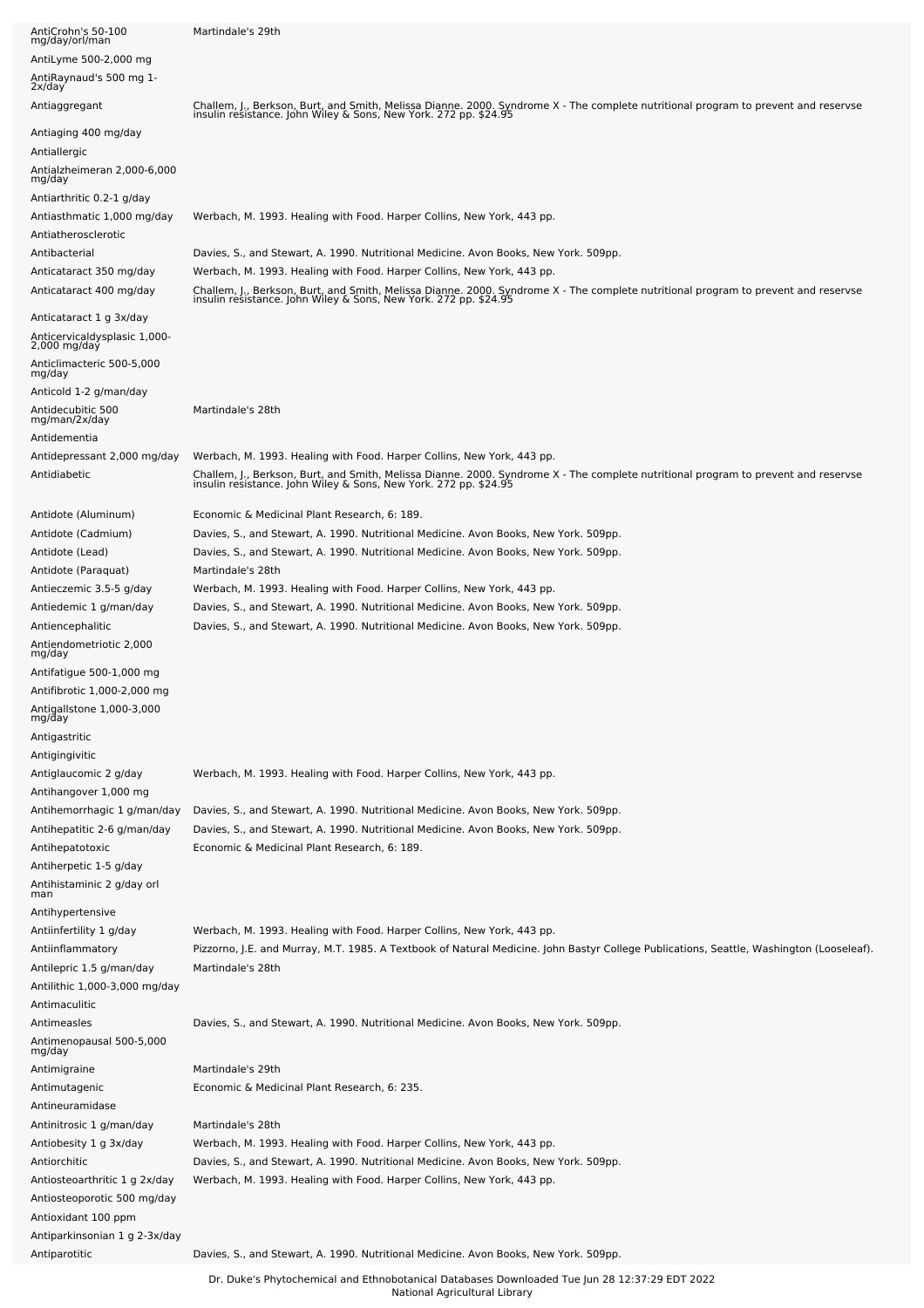| Antiperiodontitic 1 g 2x/day               | Werbach, M. 1993. Healing with Food. Harper Collins, New York, 443 pp.                                                                                                                                 |
|--------------------------------------------|--------------------------------------------------------------------------------------------------------------------------------------------------------------------------------------------------------|
| Antipneumonic                              | Pizzorno, J.E. and Murray, M.T. 1985. A Textbook of Natural Medicine. John Bastyr College Publications, Seattle, Washington (Looseleaf).                                                               |
| Antipodriac                                | Davies, S., and Stewart, A. 1990. Nutritional Medicine. Avon Books, New York. 509pp.                                                                                                                   |
| Antipoliomyelitic                          | Davies, S., and Stewart, A. 1990. Nutritional Medicine. Avon Books, New York. 509pp.                                                                                                                   |
| Antipyretic                                | Economic & Medicinal Plant Research, 6: 189.                                                                                                                                                           |
| Antiradicular                              |                                                                                                                                                                                                        |
|                                            | Challem, J., Berkson, Burt, and Smith, Melissa Dianne. 2000. Syndrome X - The complete nutritional program to prevent and reservse<br>insulin resistance. John Wiley & Sons, New York. 272 pp. \$24.95 |
| Antiretinotic                              |                                                                                                                                                                                                        |
| Antirheumatic                              |                                                                                                                                                                                                        |
| Antirhinitic 1,000 mg 3x/day               |                                                                                                                                                                                                        |
| Antiscorbutic 10 mg/man/day                | Martindale's 28th                                                                                                                                                                                      |
| Antiseptic MIC=3.3-217                     | Martindale's 28th                                                                                                                                                                                      |
| mg/ml                                      |                                                                                                                                                                                                        |
| Antiseptic 4-8 g/day                       | Challem, J., Berkson, Burt, and Smith, Melissa Dianne. 2000. Syndrome X - The complete nutritional program to prevent and reservse<br>insulin resistance. John Wiley & Sons, New York. 272 pp. \$24.95 |
| Antishingles                               | Davies, S., and Stewart, A. 1990. Nutritional Medicine. Avon Books, New York. 509pp.                                                                                                                   |
|                                            |                                                                                                                                                                                                        |
| Antispasmodic 500-5,000<br>mg/day          |                                                                                                                                                                                                        |
| Antistress 500-1,000 mg                    |                                                                                                                                                                                                        |
| Antisyndrome-X 1-4 g/day                   |                                                                                                                                                                                                        |
|                                            | Challem, J., Berkson, Burt, and Smith, Melissa Dianne. 2000. Syndrome X - The complete nutritional program to prevent and reservse<br>insulin resistance. John Wiley & Sons, New York. 272 pp. \$24.95 |
| Antitumor (Gastric)                        |                                                                                                                                                                                                        |
| Antitumor (Lung)                           |                                                                                                                                                                                                        |
| Antiulcer                                  |                                                                                                                                                                                                        |
| Antiviral 1-5 g/day                        |                                                                                                                                                                                                        |
| Apoptotic 1-10 mM                          |                                                                                                                                                                                                        |
| Asthma-preventive 1,000                    | Pizzorno, J.E. and Murray, M.T. 1985. A Textbook of Natural Medicine. John Bastyr College Publications, Seattle, Washington (Looseleaf).                                                               |
| mg/day/orl                                 |                                                                                                                                                                                                        |
| Beta-Adrenergic Receptor<br><b>Blocker</b> |                                                                                                                                                                                                        |
| Beta-Glucuronidase-Inhibitor               |                                                                                                                                                                                                        |
| 1.5 g/day/man                              |                                                                                                                                                                                                        |
| Calcium-Antagonist                         |                                                                                                                                                                                                        |
| Cancer-Preventive                          | Stitt, P. A. Why George Should Eat Broccoli. Dougherty Co, Milwaukee, WI, 1990, 399 pp.                                                                                                                |
| Cardioprotective                           |                                                                                                                                                                                                        |
| Cold-preventive 1-2 g/day                  | Davies, S., and Stewart, A. 1990. Nutritional Medicine. Avon Books, New York. 509pp.                                                                                                                   |
| Collagenic                                 |                                                                                                                                                                                                        |
| Detoxicant                                 |                                                                                                                                                                                                        |
|                                            |                                                                                                                                                                                                        |
|                                            |                                                                                                                                                                                                        |
| Diuretic 700 mg/man/orl                    |                                                                                                                                                                                                        |
| Fistula-Preventive                         | Pizzorno, J.E. and Murray, M.T. 1985. A Textbook of Natural Medicine. John Bastyr College Publications, Seattle, Washington (Looseleaf).                                                               |
| Hypocholesterolemic 300-<br>1,000 mg/day   | Davies, S., and Stewart, A. 1990. Nutritional Medicine. Avon Books, New York. 509pp.                                                                                                                   |
| Hypoglycemic                               |                                                                                                                                                                                                        |
|                                            | Challem, J., Berkson, Burt, and Smith, Melissa Dianne. 2000. Syndrome X - The complete nutritional program to prevent and reservse<br>insulin resistance. John Wiley & Sons, New York. 272 pp. \$24.95 |
| Hypotensive 1,000                          |                                                                                                                                                                                                        |
| mg/man/day                                 |                                                                                                                                                                                                        |
| Immunomodulator                            |                                                                                                                                                                                                        |
| Immunostimulant                            | Challem, J., Berkson, Burt, and Smith, Melissa Dianne. 2000. Syndrome X - The complete nutritional program to prevent and reservse<br>insulin resistance. John Wiley & Sons, New York. 272 pp. \$24.95 |
| Interferonogenic                           | Pizzorno, J.E. and Murray, M.T. 1985. A Textbook of Natural Medicine. John Bastyr College Publications, Seattle, Washington (Looseleaf).                                                               |
| Lithogenic                                 | Davies, S., and Stewart, A. 1990. Nutritional Medicine. Avon Books, New York. 509pp.                                                                                                                   |
| Mucolytic 1 g/woman/day                    | Martindale's 28th                                                                                                                                                                                      |
| Pesticide                                  |                                                                                                                                                                                                        |
|                                            |                                                                                                                                                                                                        |
| Uricosuric 4 g/man/day                     | Davies, S., and Stewart, A. 1990. Nutritional Medicine. Avon Books, New York. 509pp.<br>Martindale's 29th                                                                                              |
| Urinary-Acidulant                          |                                                                                                                                                                                                        |
| Vasodilator                                |                                                                                                                                                                                                        |
| Vulnerary                                  | Pizzorno, J.E. and Murray, M.T. 1985. A Textbook of Natural Medicine. John Bastyr College Publications, Seattle, Washington (Looseleaf).                                                               |
|                                            |                                                                                                                                                                                                        |
| ASCORBIC-ACID                              | $\ast$<br>Seed<br>--                                                                                                                                                                                   |
|                                            |                                                                                                                                                                                                        |
| <b>Activities (112)</b>                    |                                                                                                                                                                                                        |
| Acidulant FEMA 6,000                       | Aloe Research Council - Duke writeup of non-peer reviewd book by Coats and draft by Henry                                                                                                              |
| Aldose-Reductase-Inhibitor                 |                                                                                                                                                                                                        |
|                                            | Challem, J., Berkson, Burt, and Smith, Melissa Dianne. 2000. Syndrome X - The complete nutritional program to prevent and reservse insulin resistance. John Wiley & Sons, New York. 272 pp. \$24.95    |
| Analgesic 5-10 g/day                       |                                                                                                                                                                                                        |
| Angiotensin-Receptor-Blocker               |                                                                                                                                                                                                        |
| AntiAGE 2,000 mg/day                       | Challem, J., Berkson, Burt, and Smith, Melissa Dianne. 2000. Syndrome X - The complete nutritional program to prevent and reservse<br>insulin resistance. John Wiley & Sons, New York. 272 pp. \$24.95 |
| AntiCFS 500-1,000 mg                       |                                                                                                                                                                                                        |
| AntiCTS 1,000 mg 3x/day                    |                                                                                                                                                                                                        |
| AntiCrohn's 50-100<br>mg/day/orl/man       | Martindale's 29th                                                                                                                                                                                      |

AntiLyme 500-2,000 mg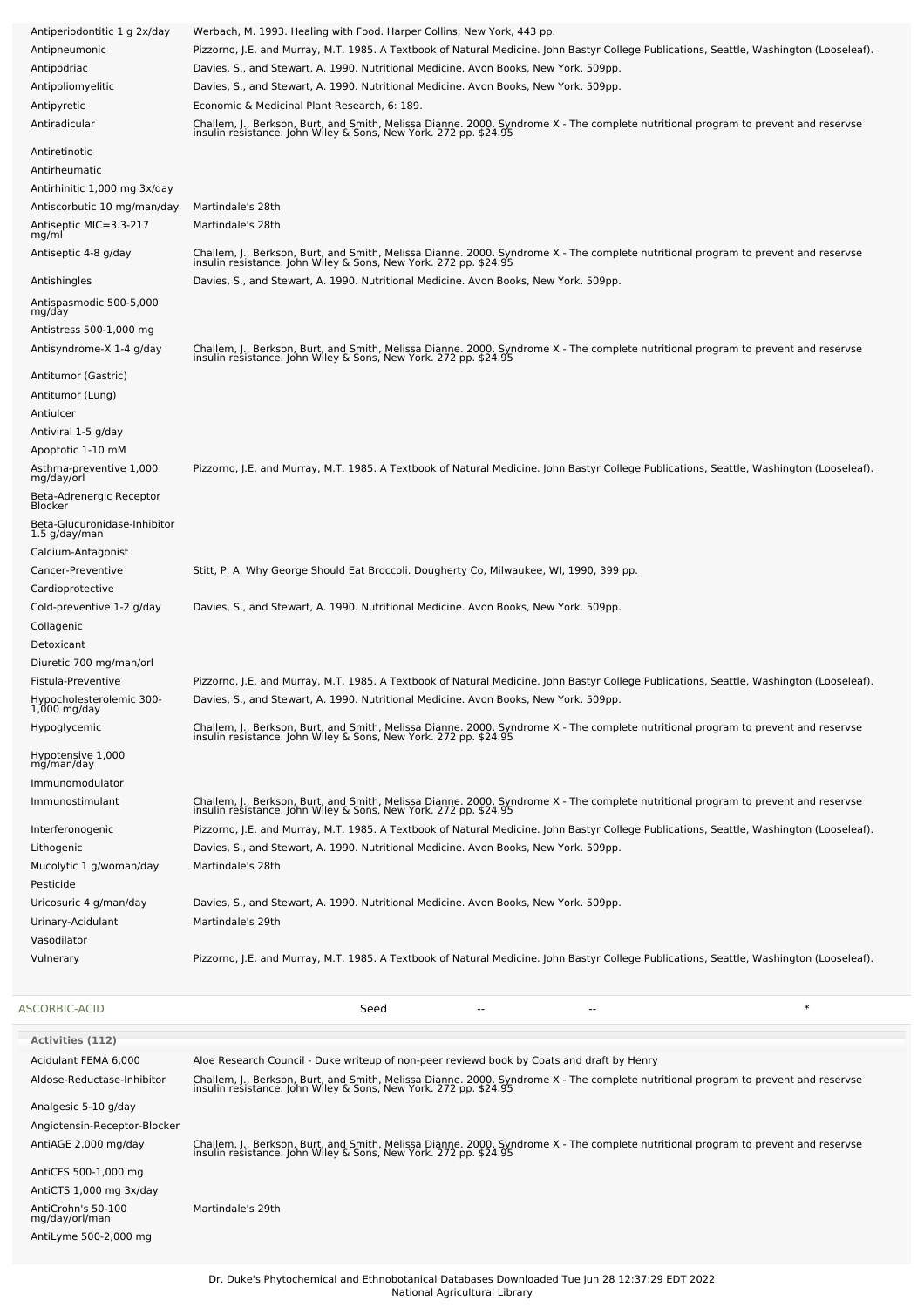| 2x/day                                                                        |                                                                                                                                                                                                        |
|-------------------------------------------------------------------------------|--------------------------------------------------------------------------------------------------------------------------------------------------------------------------------------------------------|
| Antiaggregant                                                                 | Challem, J., Berkson, Burt, and Smith, Melissa Dianne. 2000. Syndrome X - The complete nutritional program to prevent and reservse<br>insulin resistance. John Wiley & Sons, New York. 272 pp. \$24.95 |
| Antiaging 400 mg/day<br>Antiallergic<br>Antialzheimeran 2,000-6,000           |                                                                                                                                                                                                        |
| mg/day                                                                        |                                                                                                                                                                                                        |
| Antiarthritic 0.2-1 g/day<br>Antiasthmatic 1,000 mg/day                       | Werbach, M. 1993. Healing with Food. Harper Collins, New York, 443 pp.                                                                                                                                 |
| Antiatherosclerotic                                                           |                                                                                                                                                                                                        |
| Antibacterial                                                                 | Davies, S., and Stewart, A. 1990. Nutritional Medicine. Avon Books, New York. 509pp.                                                                                                                   |
| Anticataract 350 mg/day                                                       | Werbach, M. 1993. Healing with Food. Harper Collins, New York, 443 pp.                                                                                                                                 |
| Anticataract 400 mg/day                                                       | Challem, J., Berkson, Burt, and Smith, Melissa Dianne. 2000. Syndrome X - The complete nutritional program to prevent and reservse<br>insulin resistance. John Wiley & Sons, New York. 272 pp. \$24.95 |
| Anticataract 1 g 3x/day<br>Anticervicaldysplasic 1,000-<br>2,000 mg/day       |                                                                                                                                                                                                        |
| Anticlimacteric 500-5,000<br>mg/day                                           |                                                                                                                                                                                                        |
| Anticold 1-2 g/man/day                                                        |                                                                                                                                                                                                        |
| Antidecubitic 500<br>mg/man/2x/day<br>Antidementia                            | Martindale's 28th                                                                                                                                                                                      |
| Antidepressant 2,000 mg/day                                                   | Werbach, M. 1993. Healing with Food. Harper Collins, New York, 443 pp.                                                                                                                                 |
| Antidiabetic                                                                  | Challem, J., Berkson, Burt, and Smith, Melissa Dianne. 2000. Syndrome X - The complete nutritional program to prevent and reservse<br>insulin resistance. John Wiley & Sons, New York. 272 pp. \$24.95 |
| Antidote (Aluminum)                                                           | Economic & Medicinal Plant Research, 6: 189.                                                                                                                                                           |
| Antidote (Cadmium)<br>Antidote (Lead)                                         | Davies, S., and Stewart, A. 1990. Nutritional Medicine. Avon Books, New York. 509pp.<br>Davies, S., and Stewart, A. 1990. Nutritional Medicine. Avon Books, New York. 509pp.                           |
| Antidote (Paraquat)                                                           | Martindale's 28th                                                                                                                                                                                      |
| Antieczemic 3.5-5 g/day                                                       | Werbach, M. 1993. Healing with Food. Harper Collins, New York, 443 pp.                                                                                                                                 |
| Antiedemic 1 g/man/day                                                        | Davies, S., and Stewart, A. 1990. Nutritional Medicine. Avon Books, New York. 509pp.                                                                                                                   |
| Antiencephalitic<br>Antiendometriotic 2,000                                   | Davies, S., and Stewart, A. 1990. Nutritional Medicine. Avon Books, New York. 509pp.                                                                                                                   |
| mg/day<br>Antifatigue 500-1,000 mg                                            |                                                                                                                                                                                                        |
| Antifibrotic 1,000-2,000 mg<br>Antigallstone 1,000-3,000                      |                                                                                                                                                                                                        |
| mg/day<br>Antigastritic                                                       |                                                                                                                                                                                                        |
| Antigingivitic                                                                |                                                                                                                                                                                                        |
| Antiglaucomic 2 g/day                                                         | Werbach, M. 1993. Healing with Food. Harper Collins, New York, 443 pp.                                                                                                                                 |
| Antihangover 1,000 mg                                                         |                                                                                                                                                                                                        |
| Antihemorrhagic 1 g/man/day<br>Antihepatitic 2-6 g/man/day                    | Davies, S., and Stewart, A. 1990. Nutritional Medicine. Avon Books, New York. 509pp.<br>Davies, S., and Stewart, A. 1990. Nutritional Medicine. Avon Books, New York. 509pp.                           |
|                                                                               |                                                                                                                                                                                                        |
| Antihepatotoxic                                                               | Economic & Medicinal Plant Research, 6: 189.                                                                                                                                                           |
| Antiherpetic 1-5 g/day                                                        |                                                                                                                                                                                                        |
| Antihistaminic 2 g/day orl<br>man                                             |                                                                                                                                                                                                        |
| Antihypertensive                                                              |                                                                                                                                                                                                        |
| Antiinfertility 1 g/day                                                       | Werbach, M. 1993. Healing with Food. Harper Collins, New York, 443 pp.                                                                                                                                 |
| Antiinflammatory<br>Antilepric 1.5 g/man/day<br>Antilithic 1,000-3,000 mg/day | Pizzorno, J.E. and Murray, M.T. 1985. A Textbook of Natural Medicine. John Bastyr College Publications, Seattle, Washington (Looseleaf).<br>Martindale's 28th                                          |
| Antimaculitic                                                                 |                                                                                                                                                                                                        |
| Antimeasles                                                                   | Davies, S., and Stewart, A. 1990. Nutritional Medicine. Avon Books, New York. 509pp.                                                                                                                   |
| Antimenopausal 500-5,000<br>mg/day                                            |                                                                                                                                                                                                        |
| Antimigraine<br>Antimutagenic                                                 | Martindale's 29th<br>Economic & Medicinal Plant Research, 6: 235.                                                                                                                                      |
| Antineuramidase                                                               |                                                                                                                                                                                                        |
| Antinitrosic 1 g/man/day                                                      | Martindale's 28th                                                                                                                                                                                      |
| Antiobesity 1 g 3x/day                                                        | Werbach, M. 1993. Healing with Food. Harper Collins, New York, 443 pp.                                                                                                                                 |
| Antiorchitic<br>Antiosteoarthritic 1 g 2x/day                                 | Davies, S., and Stewart, A. 1990. Nutritional Medicine. Avon Books, New York. 509pp.<br>Werbach, M. 1993. Healing with Food. Harper Collins, New York, 443 pp.                                         |
| Antiosteoporotic 500 mg/day                                                   |                                                                                                                                                                                                        |
| Antioxidant 100 ppm                                                           |                                                                                                                                                                                                        |
| Antiparkinsonian 1 g 2-3x/day                                                 |                                                                                                                                                                                                        |
| Antiparotitic<br>Antiperiodontitic 1 g 2x/day                                 | Davies, S., and Stewart, A. 1990. Nutritional Medicine. Avon Books, New York. 509pp.<br>Werbach, M. 1993. Healing with Food. Harper Collins, New York, 443 pp.                                         |
| Antipneumonic                                                                 | Pizzorno, J.E. and Murray, M.T. 1985. A Textbook of Natural Medicine. John Bastyr College Publications, Seattle, Washington (Looseleaf).                                                               |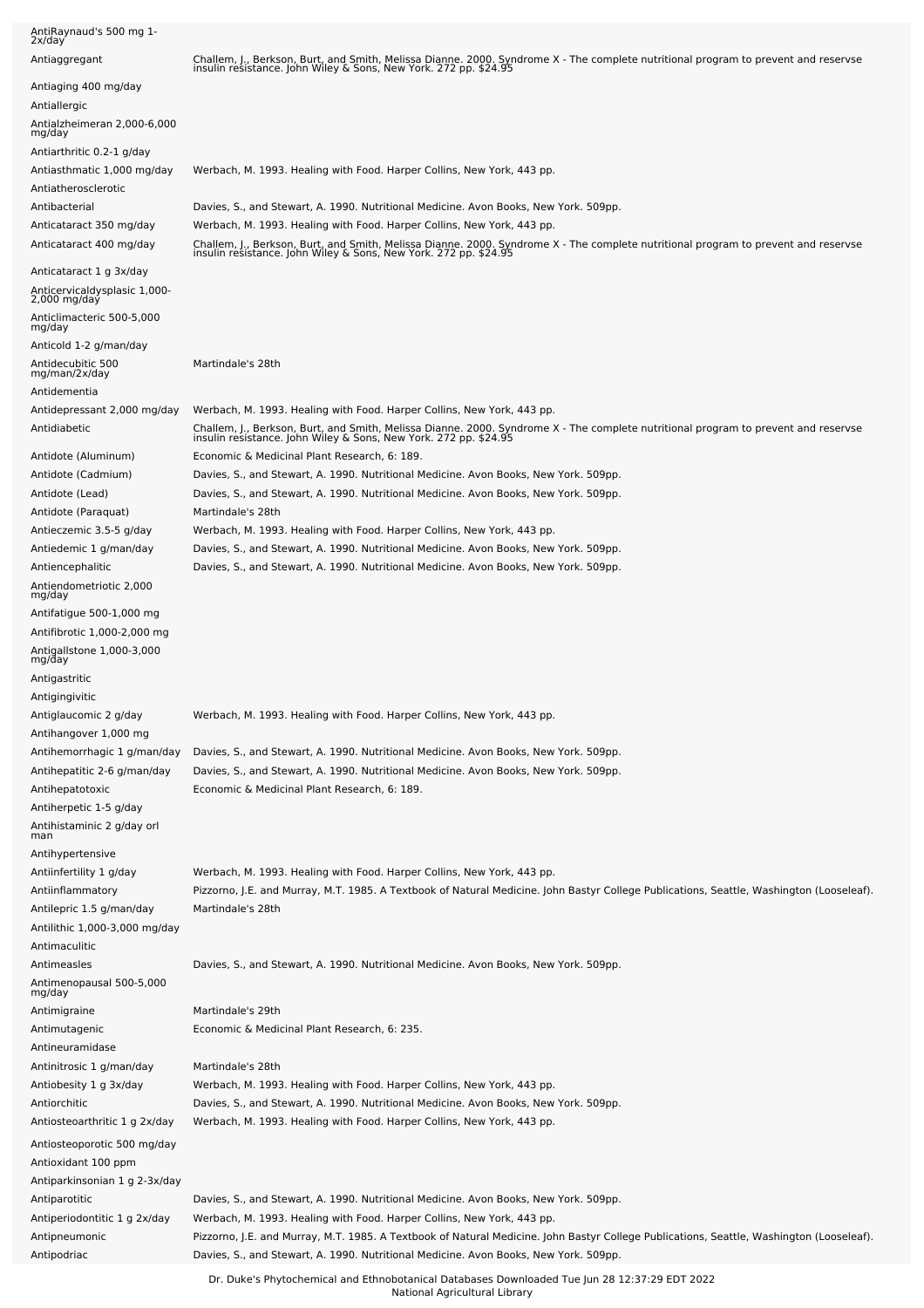| Antipoliomyelitic<br>Antipyretic<br>Antiradicular                                                                   | Davies, S., and Stewart, A. 1990. Nutritional Medicine. Avon Books, New York. 509pp.<br>Economic & Medicinal Plant Research, 6: 189.<br>Challem, J., Berkson, Burt, and Smith, Melissa Dianne. 2000. Syndrome X - The complete nutritional program to prevent and reservse<br>insulin resistance. John Wiley & Sons, New York. 272 pp. \$24.95                                                                                                                                                 |         |         |      |        |  |
|---------------------------------------------------------------------------------------------------------------------|------------------------------------------------------------------------------------------------------------------------------------------------------------------------------------------------------------------------------------------------------------------------------------------------------------------------------------------------------------------------------------------------------------------------------------------------------------------------------------------------|---------|---------|------|--------|--|
| Antiretinotic<br>Antirheumatic                                                                                      |                                                                                                                                                                                                                                                                                                                                                                                                                                                                                                |         |         |      |        |  |
| Antirhinitic 1,000 mg 3x/day<br>Antiscorbutic 10 mg/man/day<br>Antiseptic MIC=3.3-217<br>mg/ml                      | Martindale's 28th<br>Martindale's 28th                                                                                                                                                                                                                                                                                                                                                                                                                                                         |         |         |      |        |  |
| Antiseptic 4-8 g/day<br>Antishingles                                                                                | Challem, J., Berkson, Burt, and Smith, Melissa Dianne. 2000. Syndrome X - The complete nutritional program to prevent and reservse<br>insulin resistance. John Wiley & Sons, New York. 272 pp. \$24.95<br>Davies, S., and Stewart, A. 1990. Nutritional Medicine. Avon Books, New York. 509pp.                                                                                                                                                                                                 |         |         |      |        |  |
| Antispasmodic 500-5,000<br>mg/day<br>Antistress 500-1,000 mg<br>Antisyndrome-X 1-4 g/day                            |                                                                                                                                                                                                                                                                                                                                                                                                                                                                                                |         |         |      |        |  |
| Antitumor (Gastric)<br>Antitumor (Lung)<br>Antiulcer<br>Antiviral 1-5 g/day<br>Apoptotic 1-10 mM                    | Challem, J., Berkson, Burt, and Smith, Melissa Dianne. 2000. Syndrome X - The complete nutritional program to prevent and reservse insulin resistance. John Wiley & Sons, New York. 272 pp. \$24.95                                                                                                                                                                                                                                                                                            |         |         |      |        |  |
| Asthma-preventive 1,000<br>mg/day/orl<br>Beta-Adrenergic Receptor<br><b>Blocker</b><br>Beta-Glucuronidase-Inhibitor | Pizzorno, J.E. and Murray, M.T. 1985. A Textbook of Natural Medicine. John Bastyr College Publications, Seattle, Washington (Looseleaf).                                                                                                                                                                                                                                                                                                                                                       |         |         |      |        |  |
| 1.5 g/day/man<br>Calcium-Antagonist<br>Cancer-Preventive<br>Cardioprotective                                        | Stitt, P. A. Why George Should Eat Broccoli. Dougherty Co, Milwaukee, WI, 1990, 399 pp.                                                                                                                                                                                                                                                                                                                                                                                                        |         |         |      |        |  |
| Cold-preventive 1-2 g/day<br>Collagenic<br>Detoxicant                                                               | Davies, S., and Stewart, A. 1990. Nutritional Medicine. Avon Books, New York. 509pp.                                                                                                                                                                                                                                                                                                                                                                                                           |         |         |      |        |  |
| Diuretic 700 mg/man/orl<br>Fistula-Preventive<br>Hypocholesterolemic 300-<br>$1,000$ mg/day                         | Pizzorno, J.E. and Murray, M.T. 1985. A Textbook of Natural Medicine. John Bastyr College Publications, Seattle, Washington (Looseleaf).<br>Davies, S., and Stewart, A. 1990. Nutritional Medicine. Avon Books, New York. 509pp.                                                                                                                                                                                                                                                               |         |         |      |        |  |
| Hypoglycemic<br>Hypotensive 1,000<br>mg/man/day                                                                     | Challem, J., Berkson, Burt, and Smith, Melissa Dianne. 2000. Syndrome X - The complete nutritional program to prevent and reservse<br>insulin resistance. John Wiley & Sons, New York. 272 pp. \$24.95                                                                                                                                                                                                                                                                                         |         |         |      |        |  |
| Immunomodulator<br>Immunostimulant<br>Interferonogenic<br>Lithogenic<br>Mucolytic 1 g/woman/day                     | Challem, J., Berkson, Burt, and Smith, Melissa Dianne. 2000. Syndrome X - The complete nutritional program to prevent and reservse<br>insulin resistance. John Wiley & Sons, New York. 272 pp. \$24.95<br>Pizzorno, J.E. and Murray, M.T. 1985. A Textbook of Natural Medicine. John Bastyr College Publications, Seattle, Washington (Looseleaf).<br>Davies, S., and Stewart, A. 1990. Nutritional Medicine. Avon Books, New York. 509pp.<br>Martindale's 28th                                |         |         |      |        |  |
| Pesticide<br>Uricosuric 4 g/man/day<br>Urinary-Acidulant                                                            | Davies, S., and Stewart, A. 1990. Nutritional Medicine. Avon Books, New York. 509pp.<br>Martindale's 29th                                                                                                                                                                                                                                                                                                                                                                                      |         |         |      |        |  |
| Vasodilator<br>Vulnerary                                                                                            | Pizzorno, J.E. and Murray, M.T. 1985. A Textbook of Natural Medicine. John Bastyr College Publications, Seattle, Washington (Looseleaf).                                                                                                                                                                                                                                                                                                                                                       |         |         |      |        |  |
| ASH                                                                                                                 | Seed                                                                                                                                                                                                                                                                                                                                                                                                                                                                                           | 18600.0 | 62000.0 | 0.42 | $\ast$ |  |
| ASPERULOSIDE                                                                                                        | Flower                                                                                                                                                                                                                                                                                                                                                                                                                                                                                         |         | 2.0     |      | $\ast$ |  |
| Activities (9)<br>Anticlastogen<br>Antiinflammatory<br>Antimutagenic<br>Antineoplastic                              | Leung, A. Y. and Foster, S. 1995. Encyclopedia of Common Natural Ingredients 2nd Ed. John Wiley & Sons, New York. 649 pp.<br>Medicinal and Poisonous Plants of the Tropics. Leeuwenberg, A.J.M., ed. Pudoc, Wageningen. 1987.                                                                                                                                                                                                                                                                  |         |         |      |        |  |
| Cathartic ED50=240<br>mg/kg                                                                                         | Wagner & Wolff, eds. 1977. New Natural Products (RS164. 156. 176)                                                                                                                                                                                                                                                                                                                                                                                                                              |         |         |      |        |  |
| Herbicide<br>Hypotensive<br>Laxative                                                                                | Jeffery B. Harborne and H. Baxter, eds. 1983. Phytochemical Dictionary. A Handbook of Bioactive Compounds from Plants. Taylor & Frost, London.<br>791 pp.<br>List, P.H. and Horhammer, L., Hager's Handbuch der Pharmazeutischen Praxis, Vols. 2-6, Springer-Verlag, Berlin, 1969-1979.<br>Williamson, E. M. and Evans, F. J., Potter's New Cyclopaedia of Botanical Drugs and Preparations, Revised Ed., Saffron Walden, the C. W. Daniel Co.,<br>Ltd., Essex UK, 362 pp, 1988, reprint 1989. |         |         |      |        |  |
| Pesticide                                                                                                           |                                                                                                                                                                                                                                                                                                                                                                                                                                                                                                |         |         |      |        |  |
| AUCUBIN                                                                                                             | Seed                                                                                                                                                                                                                                                                                                                                                                                                                                                                                           |         |         |      | $\ast$ |  |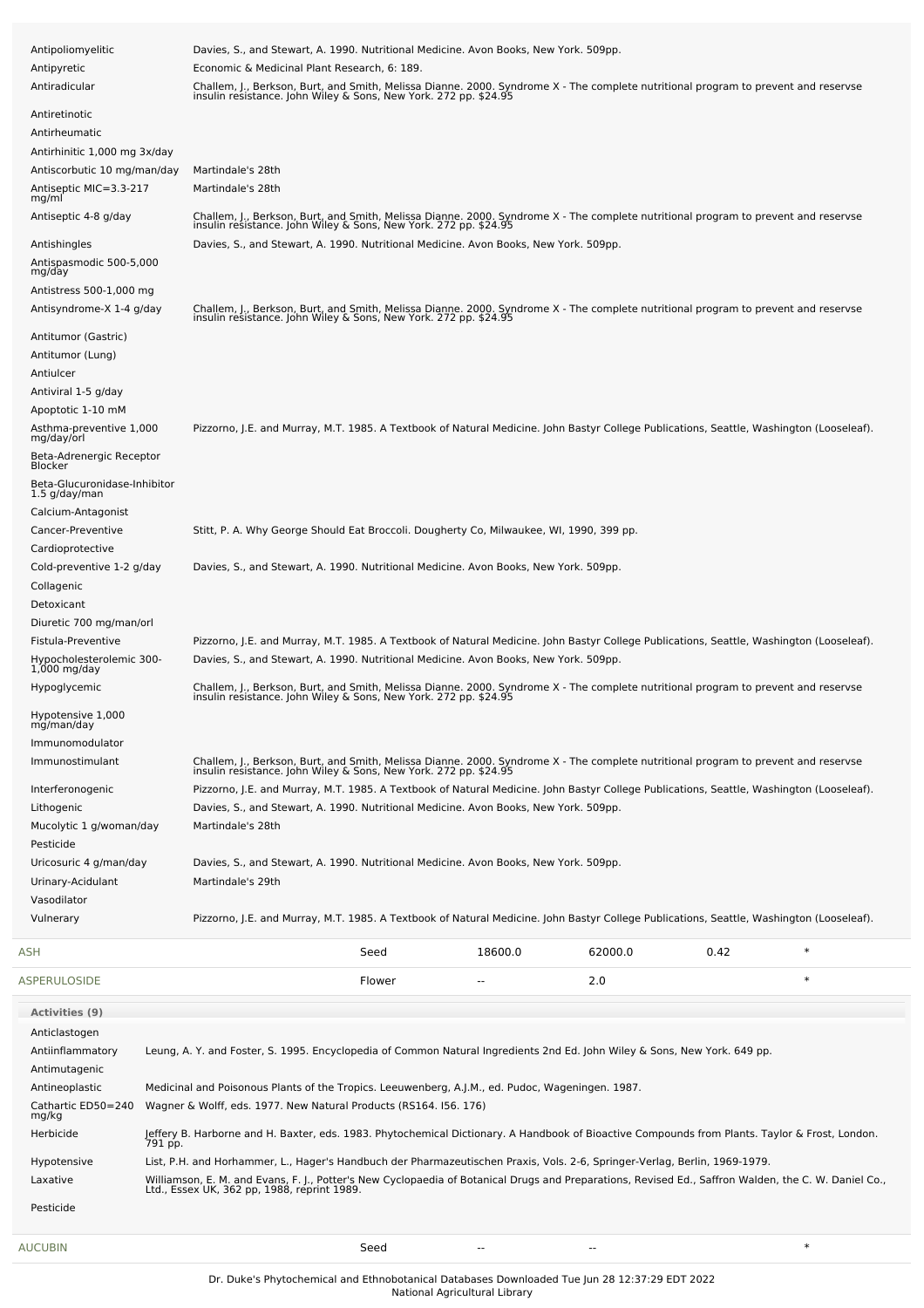| <b>Activities (20)</b>                   |                                                                                                                                                                                                     |
|------------------------------------------|-----------------------------------------------------------------------------------------------------------------------------------------------------------------------------------------------------|
| Antibacterial                            |                                                                                                                                                                                                     |
| Antidote (Amanitin) 200<br>mg/kg ipr mus | Advance in Chinese Medicinal Materials Research. 1985. Eds. H. M. Chang, H. W. Yeung, W. -W. Tso and A. Koo. World Scientific Publishing<br>Co., Philadelphia Pa., page 276.                        |
| Antiedemic 1/2<br>indomethacin           | Bruneton, J. 1999. Pharmacognosy, Phytochemistry, Medicinal Plants. 2nd Ed. Lavoisier Publishing, Paris. 1119 pp.                                                                                   |
| Antiinflammatory IC50=12-<br>72 uM       |                                                                                                                                                                                                     |
| Antiinflammatory 1/2<br>indomethacin     |                                                                                                                                                                                                     |
| Antileukemic IC50=25-56<br>ug/ml         | Chiang, L. C., Chiang, W., Chang, M. Y., Ng, L. T., Lin, C. C. 2003. Antileukemic activity of selected natural products in Taiwan. Am J Chin Med,<br>$31(1):37-46.$                                 |
| Antioxidant                              |                                                                                                                                                                                                     |
| Antiprolactin                            |                                                                                                                                                                                                     |
| Antistaphylococcic                       |                                                                                                                                                                                                     |
| Candidicide                              |                                                                                                                                                                                                     |
| Cathartic ED50=390 mg/kg                 | Wagner & Wolff, eds. 1977. New Natural Products (RS164. 156. 176)                                                                                                                                   |
| Collagenic                               |                                                                                                                                                                                                     |
| <b>Diuretic</b>                          | Jeffery B. Harborne and H. Baxter, eds. 1983. Phytochemical Dictionary. A Handbook of Bioactive Compounds from Plants. Taylor & Frost,<br>Londón. 791 pp.                                           |
| Hepatoprotective                         |                                                                                                                                                                                                     |
| Lactagogue                               | Newall, C. A., Anderson, L. A. and Phillipson, J. D. 1996. Herbal Medicine - A Guide for Health-care Professionals. The Pharmaceutical Press,<br>London. 296pp.                                     |
| Laxative                                 | Williamson, E. M. and Evans, F. J., Potter's New Cyclopaedia of Botanical Drugs and Preparations, Revised Ed., Saffron Walden, the C. W.<br>Daniel Co., Ltd., Essex UK, 362 pp, 1988, reprint 1989. |
| Paralytic                                | Wichtl, M. 1984. Teedrogen. Ein Handbuch fur Apotheker und Arzte. Wissenschaftliche Verlagsgesellscharft. mbH Stuttgart. 393 pp.                                                                    |
| Pesticide                                |                                                                                                                                                                                                     |
| RNA-Inhibitor                            | Advance in Chinese Medicinal Materials Research. 1985. Eds. H. M. Chang, H. W. Yeung, W. -W. Tso and A. Koo. World Scientific Publishing<br>Co., Philadelphia Pa., page 275.                        |
| Uricosuric                               | Williamson, E. M. and Evans, F. J., Potter's New Cyclopaedia of Botanical Drugs and Preparations, Revised Ed., Saffron Walden, the C. W.<br>Daniel Co., Ltd., Essex UK, 362 pp, 1988, reprint 1989. |
| <b>AUCUBIN</b>                           | $\ast$<br>Plant<br>3700.0<br>2.96                                                                                                                                                                   |
| <b>Activities (20)</b>                   |                                                                                                                                                                                                     |

| <b>AUCUBIN</b> |                                          | 10000.0<br>1.3<br>$\ast$<br>Leaf<br>$-$                                                                                                                                                             |
|----------------|------------------------------------------|-----------------------------------------------------------------------------------------------------------------------------------------------------------------------------------------------------|
|                |                                          | Daniel Co., Ltd., Essex UK, 362 pp, 1988, reprint 1989.                                                                                                                                             |
| Uricosuric     |                                          | Williamson, E. M. and Evans, F. J., Potter's New Cyclopaedia of Botanical Drugs and Preparations, Revised Ed., Saffron Walden, the C. W.                                                            |
|                | RNA-Inhibitor                            | Advance in Chinese Medicinal Materials Research. 1985. Eds. H. M. Chang, H. W. Yeung, W. -W. Tso and A. Koo. World Scientific Publishing<br>Co., Philadelphia Pa., page 275.                        |
| Pesticide      |                                          |                                                                                                                                                                                                     |
| Paralytic      |                                          | Wichtl, M. 1984. Teedrogen. Ein Handbuch fur Apotheker und Arzte. Wissenschaftliche Verlagsgesellscharft. mbH Stuttgart. 393 pp.                                                                    |
| Laxative       |                                          | Williamson, E. M. and Evans, F. J., Potter's New Cyclopaedia of Botanical Drugs and Preparations, Revised Ed., Saffron Walden, the C. W.<br>Daniel Co., Ltd., Essex UK, 362 pp, 1988, reprint 1989. |
| Lactagogue     |                                          | Newall, C. A., Anderson, L. A. and Phillipson, J. D. 1996. Herbal Medicine - A Guide for Health-care Professionals. The Pharmaceutical Press,<br>London. 296pp.                                     |
|                | Hepatoprotective                         |                                                                                                                                                                                                     |
| Diuretic       |                                          | Jeffery B. Harborne and H. Baxter, eds. 1983. Phytochemical Dictionary. A Handbook of Bioactive Compounds from Plants. Taylor & Frost,<br>Londón. 791 pp.                                           |
| Collagenic     |                                          |                                                                                                                                                                                                     |
|                | Cathartic ED50=390 mg/kg                 | Wagner & Wolff, eds. 1977. New Natural Products (RS164. 156. 176)                                                                                                                                   |
| Candidicide    |                                          |                                                                                                                                                                                                     |
|                | Antistaphylococcic                       |                                                                                                                                                                                                     |
|                | Antiprolactin                            |                                                                                                                                                                                                     |
| Antioxidant    |                                          |                                                                                                                                                                                                     |
| ug/ml          | Antileukemic IC50=25-56                  | Chiang, L. C., Chiang, W., Chang, M. Y., Ng, L. T., Lin, C. C. 2003. Antileukemic activity of selected natural products in Taiwan. Am J Chin Med,<br>$31(1):37-46.$                                 |
|                | Antiinflammatory 1/2<br>indomethacin     |                                                                                                                                                                                                     |
| 72 uM          | Antiinflammatory IC50=12-                |                                                                                                                                                                                                     |
|                | Antiedemic 1/2<br>indomethacin           | Bruneton, J. 1999. Pharmacognosy, Phytochemistry, Medicinal Plants. 2nd Ed. Lavoisier Publishing, Paris. 1119 pp.                                                                                   |
|                | Antidote (Amanitin) 200<br>mg/kg ipr mus | Advance in Chinese Medicinal Materials Research, 1985. Eds. H. M. Chang, H. W. Yeung, W. -W. Tso and A. Koo. World Scientific Publishing<br>Co., Philadelphia Pa., page 276.                        |
|                | Antibacterial                            |                                                                                                                                                                                                     |
|                | ,,,,,,,,,,,,,,,,                         |                                                                                                                                                                                                     |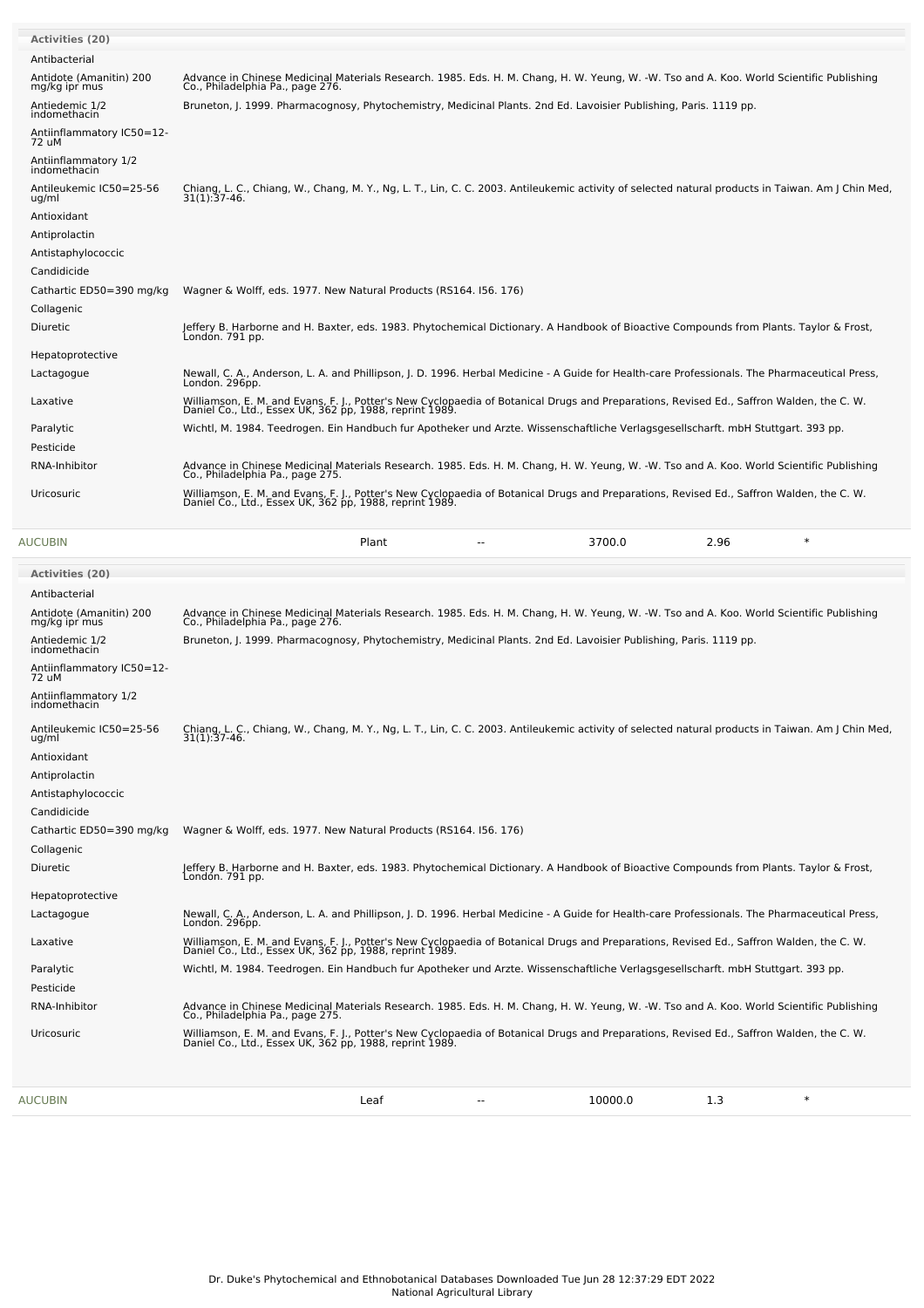| <b>Activities (20)</b>                   |                                                                                                                                                                                                     |
|------------------------------------------|-----------------------------------------------------------------------------------------------------------------------------------------------------------------------------------------------------|
| Antibacterial                            |                                                                                                                                                                                                     |
| Antidote (Amanitin) 200<br>mg/kg ipr mus | Advance in Chinese Medicinal Materials Research, 1985. Eds. H. M. Chang, H. W. Yeung, W. -W. Tso and A. Koo. World Scientific Publishing<br>Co., Philadelphia Pa., page 276.                        |
| Antiedemic 1/2<br>indomethacin           | Bruneton, J. 1999. Pharmacognosy, Phytochemistry, Medicinal Plants. 2nd Ed. Lavoisier Publishing, Paris. 1119 pp.                                                                                   |
| Antiinflammatory IC50=12-<br>72 uM       |                                                                                                                                                                                                     |
| Antiinflammatory 1/2<br>indomethacin     |                                                                                                                                                                                                     |
| Antileukemic IC50=25-56<br>ug/ml         | Chiang, L. C., Chiang, W., Chang, M. Y., Ng, L. T., Lin, C. C. 2003. Antileukemic activity of selected natural products in Taiwan. Am J Chin Med,<br>$31(1):37-46.$                                 |
| Antioxidant                              |                                                                                                                                                                                                     |
| Antiprolactin                            |                                                                                                                                                                                                     |
| Antistaphylococcic                       |                                                                                                                                                                                                     |
| Candidicide                              |                                                                                                                                                                                                     |
| Cathartic ED50=390 mg/kg                 | Wagner & Wolff, eds. 1977. New Natural Products (RS164. 156. 176)                                                                                                                                   |
| Collagenic                               |                                                                                                                                                                                                     |
| <b>Diuretic</b>                          | Jeffery B. Harborne and H. Baxter, eds. 1983. Phytochemical Dictionary. A Handbook of Bioactive Compounds from Plants. Taylor & Frost,<br>Londón. 791 pp.                                           |
| Hepatoprotective                         |                                                                                                                                                                                                     |
| Lactagogue                               | Newall, C. A., Anderson, L. A. and Phillipson, J. D. 1996. Herbal Medicine - A Guide for Health-care Professionals. The Pharmaceutical Press,<br>London. 296pp.                                     |
| Laxative                                 | Williamson, E. M. and Evans, F. J., Potter's New Cyclopaedia of Botanical Drugs and Preparations, Revised Ed., Saffron Walden, the C. W.<br>Daniel Co., Ltd., Essex UK, 362 pp, 1988, reprint 1989. |
| Paralytic                                | Wichtl, M. 1984. Teedrogen. Ein Handbuch fur Apotheker und Arzte. Wissenschaftliche Verlagsgesellscharft. mbH Stuttgart. 393 pp.                                                                    |
| Pesticide                                |                                                                                                                                                                                                     |
| RNA-Inhibitor                            | Advance in Chinese Medicinal Materials Research, 1985. Eds. H. M. Chang, H. W. Yeung, W. -W. Tso and A. Koo. World Scientific Publishing<br>Co., Philadelphia Pa., page 275.                        |
| Uricosuric                               | Williamson, E. M. and Evans, F. J., Potter's New Cyclopaedia of Botanical Drugs and Preparations, Revised Ed., Saffron Walden, the C. W.<br>Daniel Co., Ltd., Essex UK, 362 pp, 1988, reprint 1989. |
| <b>BAICALEIN</b>                         | $\ast$<br>Leaf                                                                                                                                                                                      |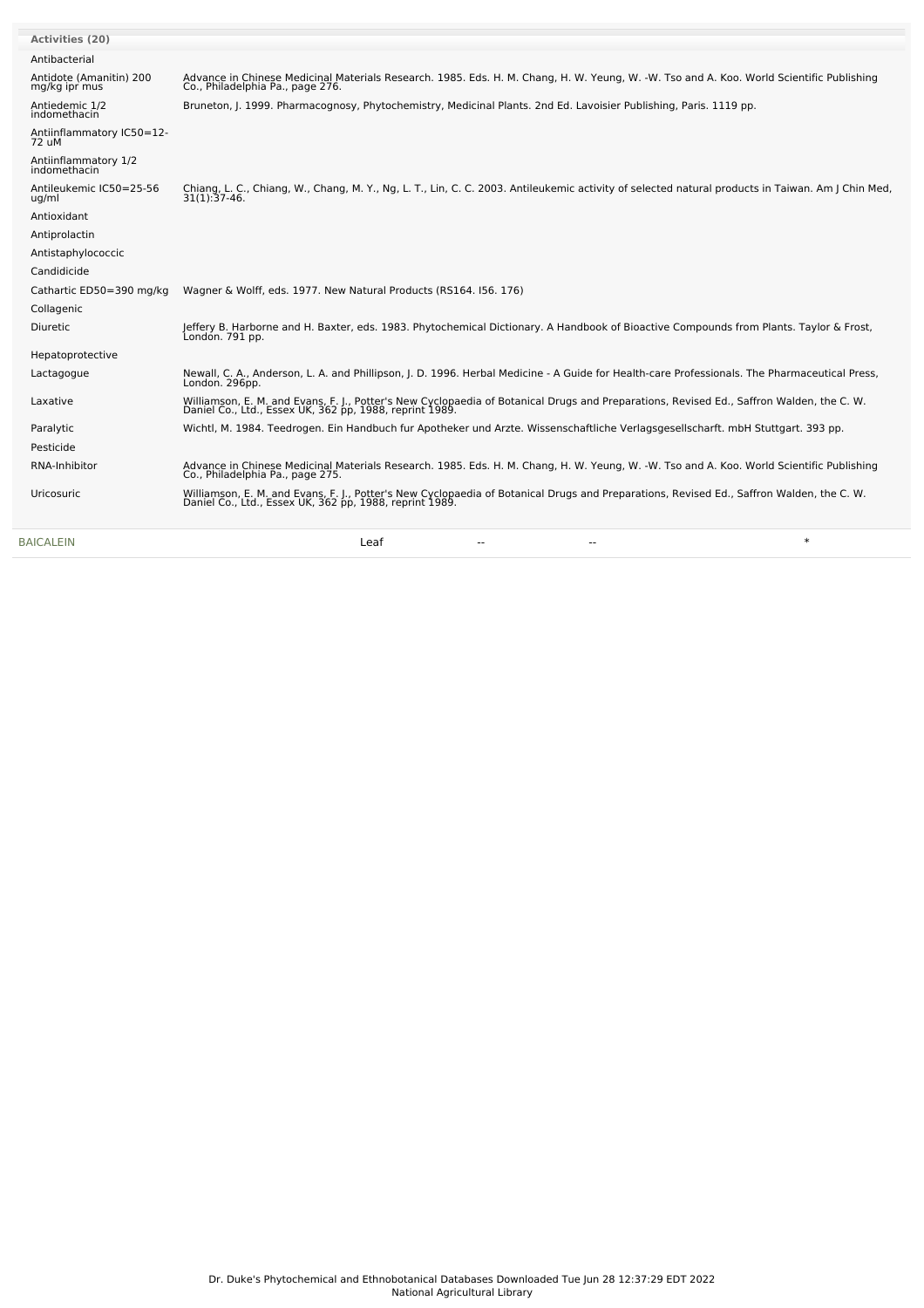| <b>Activities (50)</b>                                                                   |                                                                                                                                                                                                                                                                                                    |
|------------------------------------------------------------------------------------------|----------------------------------------------------------------------------------------------------------------------------------------------------------------------------------------------------------------------------------------------------------------------------------------------------|
| 12-Lipoxygenase-Inhibitor<br>17-beta-hydroxysteroid<br>dehydrogenase-Inhibitor 9.3<br>uМ |                                                                                                                                                                                                                                                                                                    |
| 5-Lipoxygenase-Inhibitor<br>IC50=0.1-5 uM                                                |                                                                                                                                                                                                                                                                                                    |
| Aldose-Reductase-Inhibitor<br>IC50=0.98 ppm                                              | Kohda, H., Tanaka, S., Yamaoka, Y., Yahara, S., Nohara, T., Tanimoto, T., Tanaka, A. 1989. Studies on Lens-Aldose-Reductase Inhibitor in<br>Medicinal Plants.II Active Constituents of Monochasma savatierii FRANCH, et MAXIM. Ch                                                                  |
| Aldose-Reductase-Inhibitor<br>IC62=10 uM                                                 | Shimizu, M., Ito, T., Terashima, S., Hayashi, T., Arisawa, M., Morita, N., Kurokawa, S., Ito, K., and Hashimoto, Y. 1984. Inhibition of Lens<br>Aldose Reductase by Flavonoids. Phytochemistry, 23: 1885-1888.                                                                                     |
| Aldose-Reductase-Inhibitor<br>IC50=0.98 rbt                                              | Kohda, H., Tanaka, S., Yamaoka, Y., Yahara, S., Nohara, T., Tanimoto, T., Tanaka, A. 1989. Studies on Lens-Aldose-Reductase Inhibitor in<br>Medicinal Plants.II Active Constituents of Monochasma savatierii FRANCH, et MAXIM. Ch                                                                  |
| AntiHIV                                                                                  |                                                                                                                                                                                                                                                                                                    |
| Antiacne                                                                                 |                                                                                                                                                                                                                                                                                                    |
| Antiaggregant ED50=120-<br>200 mg/kg                                                     | Butenko, I.G., Gladtchenko, S.V., and Galushko, S.V. Anti-inflammatory properties and inhibition of leukotriene C4 biosynthesis in vitro by<br>flavonoid baicalein from Scutellaria baicalensis georgy roots. Agents Actions 39: C49, 1993.                                                        |
| Antiallergic                                                                             | Williamson, E. M. and Evans, F. J., Potter's New Cyclopaedia of Botanical Drugs and Preparations, Revised Ed., Saffron Walden, the C. W.<br>Daniel Co., Ltd., Essex UK, 362 pp, 1988, reprint 1989.                                                                                                |
| Antiarthritic IC28=20 mg/kg<br>scu rat                                                   |                                                                                                                                                                                                                                                                                                    |
| Antiasthmatic                                                                            |                                                                                                                                                                                                                                                                                                    |
| Antiatherosclerotic<br>IC50=3.5-8.6 uM                                                   |                                                                                                                                                                                                                                                                                                    |
| Antibacterial                                                                            | Foster, S. and Yue, C-G. 1992. Herbal Emissaries-Bringing Chinese Herbs to the West. Healing Arts Press, Rochester VT. 356 pp.                                                                                                                                                                     |
| Anticolitic 20 mg/kg                                                                     |                                                                                                                                                                                                                                                                                                    |
| Antidermatitic<br>Antidote (Strychnine) 10 mg                                            | Huang, K. C. 1993. The Pharmacology of Chinese Herbs. CRC Press, Boca Raton, FL 388 pp.                                                                                                                                                                                                            |
| mus<br>Antiedemic IC28=20 mg/kg                                                          |                                                                                                                                                                                                                                                                                                    |
| scu rat                                                                                  |                                                                                                                                                                                                                                                                                                    |
| Antiflu<br>Antigenotoxic IC50=22-34                                                      | Leung, A. Y. and Foster, S. 1995. Encyclopedia of Common Natural Ingredients 2nd Ed. John Wiley & Sons, New York. 649 pp.                                                                                                                                                                          |
| uМ<br>Antihepatomic                                                                      |                                                                                                                                                                                                                                                                                                    |
| Antihistaminic                                                                           |                                                                                                                                                                                                                                                                                                    |
| Antiinflammatory IC28=20<br>mg/kg scu rat                                                |                                                                                                                                                                                                                                                                                                    |
| Antiinflammatory IC50=0.1-<br>5 uM                                                       |                                                                                                                                                                                                                                                                                                    |
| Antileukemic IC50=0.26<br>ug/ml                                                          | Life Sciences 55: 1061.                                                                                                                                                                                                                                                                            |
| Antileukemic 2 ug/ml                                                                     | Economic & Medicinal Plant Research, 5: 225.                                                                                                                                                                                                                                                       |
| Antimutagenic<br>Antiproliferative                                                       |                                                                                                                                                                                                                                                                                                    |
|                                                                                          | Huang, H-C., Wang, H-R., and Hsieh, L-M. 1993. Antiproliferative effect of baicalein, a flavonoid from a Chinese herb, on vascular smooth<br>muscle cell. European J. of Pharmacology 251: 91-93, 1994.<br>Huang, K. C. 1993. The Pharmacology of Chinese Herbs. CRC Press, Boca Raton, FL 388 pp. |
| Antipyretic<br>Antiretroviral                                                            |                                                                                                                                                                                                                                                                                                    |
| Antithrombotic IC50=3.5-8.6<br>uМ                                                        |                                                                                                                                                                                                                                                                                                    |
| Antithrombotic IC50=3.7 uM                                                               |                                                                                                                                                                                                                                                                                                    |
| Antitoxin (Strychnine) 10 mg<br>mus                                                      | Huang, K. C. 1993. The Pharmacology of Chinese Herbs. CRC Press, Boca Raton, FL 388 pp.                                                                                                                                                                                                            |
| Antiviral<br>Apoptotic                                                                   | Leung, A. Y. and Foster, S. 1995. Encyclopedia of Common Natural Ingredients 2nd Ed. John Wiley & Sons, New York. 649 pp.                                                                                                                                                                          |
| Astringent                                                                               | Merck 11th Edition                                                                                                                                                                                                                                                                                 |
| COX-1-Inhibitor 100 ug/ml                                                                | Fukutake, M., Yokota, S., Kawamura, H., Iizuka, A., Amagaya, S., Fukuda, K., Komatsu, Y. 1998. Inhibitory effect of Coptidis rhizoma adn<br>Scutellariae radix on azoxymethane-induced aberrant crypt foci formation in rat colon                                                                  |
| COX-2-Inhibitor 100 ug/ml<br>Choleretic                                                  | Huang, K. C. 1993. The Pharmacology of Chinese Herbs. CRC Press, Boca Raton, FL 388 pp.                                                                                                                                                                                                            |
| Cyclooxygenase-Inhibitor                                                                 |                                                                                                                                                                                                                                                                                                    |
| Diuretic                                                                                 |                                                                                                                                                                                                                                                                                                    |
| Fungicide                                                                                |                                                                                                                                                                                                                                                                                                    |
| HIV-RT-Inhibitor 2 ug/ml<br>HIV-RT-Inhibitor IC50=<1                                     | Economic & Medicinal Plant Research, 5: 225.                                                                                                                                                                                                                                                       |
| ug/ml                                                                                    | Nakane, H., Fukushima, M., and Ono*, K. Differential Inhibition Of Reverse Transcriptase And Various DNA Polymerases By Digallic Acid And<br>Its Derivatives. Journal of Natural Products, 53(5): 1234-1240, 1990.                                                                                 |
| Hypocholesterolemic<br>Neuroprotective 10 uM                                             |                                                                                                                                                                                                                                                                                                    |
| Pesticide                                                                                |                                                                                                                                                                                                                                                                                                    |
| Topoisomerase-II-Inhibitor<br>200 ug/ml                                                  | Matsuzaki, Y., Kurokawa, N., Terai, S., Matsumura, Y., Kobayashi, N., Okita, K. 1996. Cell Death Induced by Baicalein in Human<br>Hepatocellular Carcinoma Cell Lines. Jap J Cancer Res, 87: 170-177.                                                                                              |
| Triglycerolytic                                                                          |                                                                                                                                                                                                                                                                                                    |
| Xanthine-Oxidase-Inhibitor<br>IC50=3 uM                                                  |                                                                                                                                                                                                                                                                                                    |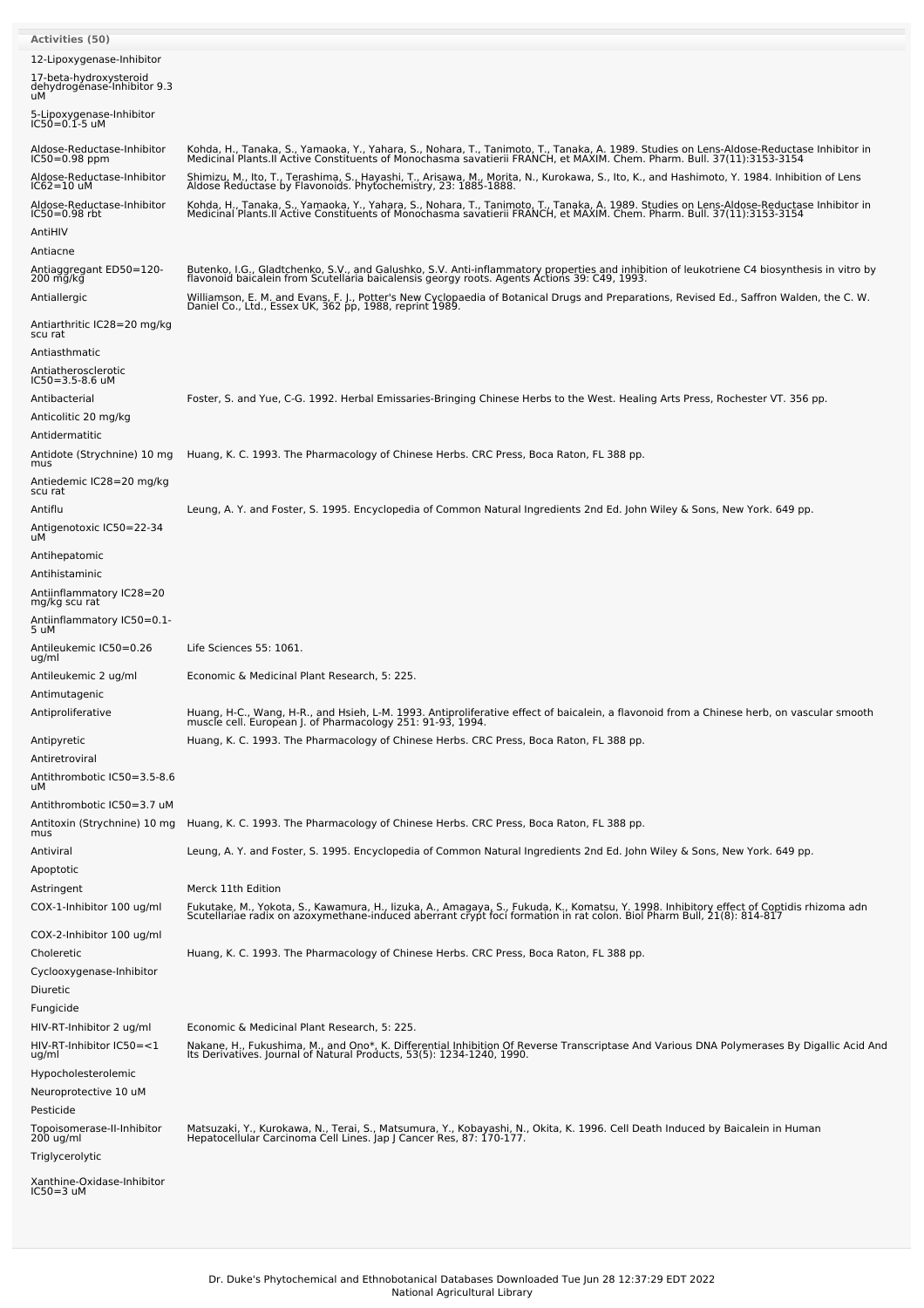[BAICALIN](file:///phytochem/chemicals/show/4359) Plant -- -- \*

| Antinephritic                             | Huang, K. C. 1993. The Pharmacology of Chinese Herbs. CRC Press, Boca Raton, FL 388 pp.                                                                   |
|-------------------------------------------|-----------------------------------------------------------------------------------------------------------------------------------------------------------|
|                                           | Journal of Nutritional and Environmental Medicine. 1997. Volume 7: 79.                                                                                    |
| Antioxidant<br>Antipelvitic               | Huang, K. C. 1993. The Pharmacology of Chinese Herbs. CRC Press, Boca Raton, FL 388 pp.                                                                   |
| Antipharyngitic                           | Huang, K. C. 1993. The Pharmacology of Chinese Herbs. CRC Press, Boca Raton, FL 388 pp.                                                                   |
| Antiproliferative                         |                                                                                                                                                           |
| Antipyretic                               | Foster, S. and Yue, C-G. 1992. Herbal Emissaries-Bringing Chinese Herbs to the West. Healing Arts Press, Rochester VT. 356 pp.                            |
| Antispasmodic                             |                                                                                                                                                           |
| Antithrombotic 0.1-1 mM                   | Jeffery B. Harborne and H. Baxter, eds. 1983. Phytochemical Dictionary. A Handbook of Bioactive Compounds from Plants. Taylor & Frost,<br>London. 791 pp. |
| Antitonsilitic                            | Huang, K. C. 1993. The Pharmacology of Chinese Herbs. CRC Press, Boca Raton, FL 388 pp.                                                                   |
| Antitumor                                 |                                                                                                                                                           |
| Apoptotic                                 |                                                                                                                                                           |
| Chemopreventive                           |                                                                                                                                                           |
| Choleretic                                | Huang, K. C. 1993. The Pharmacology of Chinese Herbs. CRC Press, Boca Raton, FL 388 pp.                                                                   |
| Diuretic                                  |                                                                                                                                                           |
| Hepatoprotective                          | Journal of Nutritional and Environmental Medicine. 1997. Volume 7: 79.                                                                                    |
| Hypocholesterolemic<br>Hypotensive        | Foster, S. and Yue, C-G. 1992. Herbal Emissaries-Bringing Chinese Herbs to the West. Healing Arts Press, Rochester VT. 356 pp.                            |
| Neuroprotective 10 uM                     |                                                                                                                                                           |
| Quinone-Reductase-Inducer                 |                                                                                                                                                           |
| Sedative                                  | Foster, S. and Yue, C-G. 1992. Herbal Emissaries-Bringing Chinese Herbs to the West. Healing Arts Press, Rochester VT. 356 pp.                            |
| Sialidase-Inhibitor                       | Lawrence Review of Natural Products, Jan-93.                                                                                                              |
| Tranquilizer                              |                                                                                                                                                           |
| Triglycerolytic                           |                                                                                                                                                           |
| Vasodilator                               |                                                                                                                                                           |
| Xanthine-Oxidase-Inhibitor<br>IC50=215 uM |                                                                                                                                                           |
| <b>BENZOIC-ACID</b>                       | $\ast$<br>Leaf<br>--                                                                                                                                      |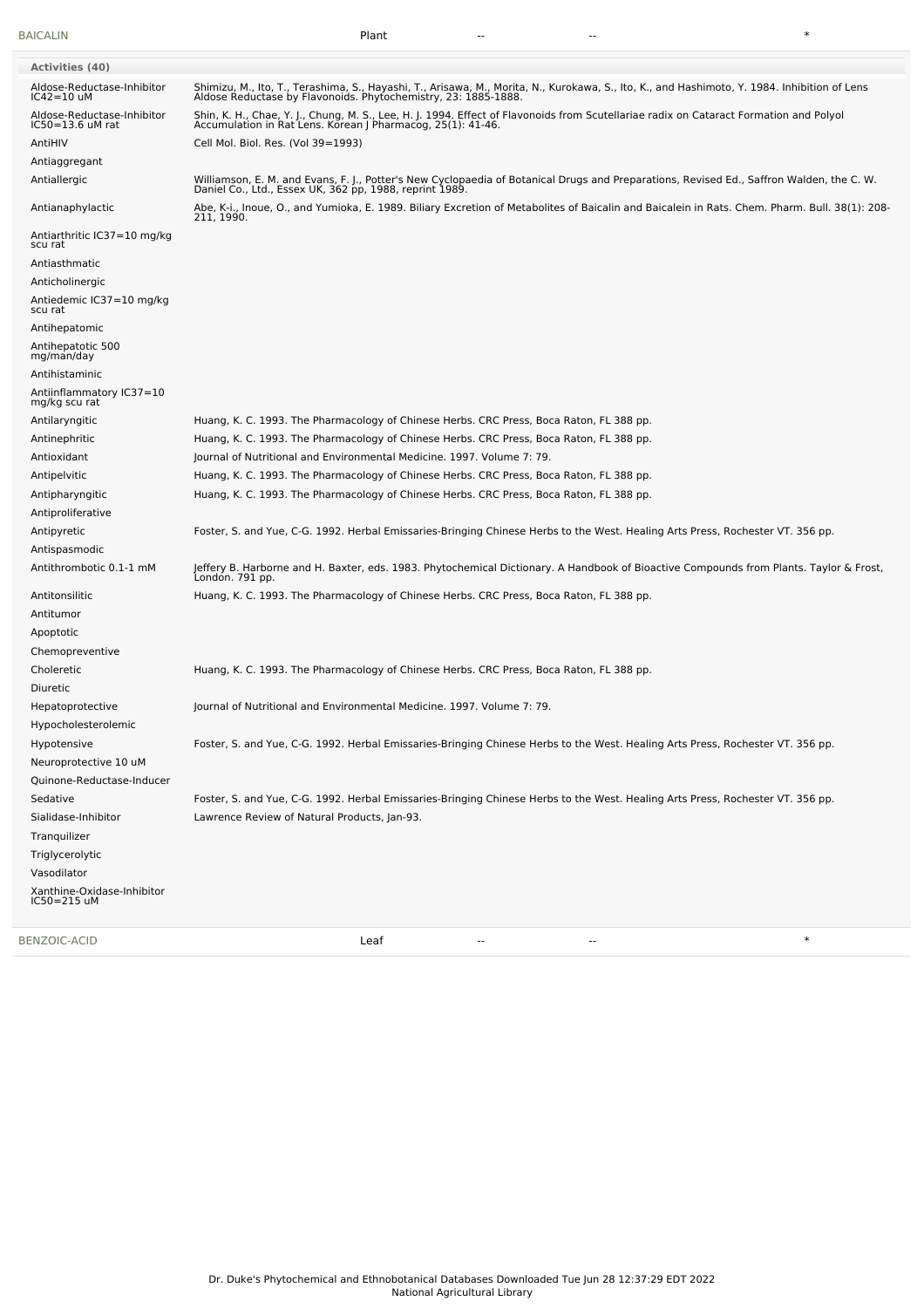| Activities (20)                     |                                                                                                                                                           |
|-------------------------------------|-----------------------------------------------------------------------------------------------------------------------------------------------------------|
| Allergenic                          | Martindale's 28th                                                                                                                                         |
| Anesthetic                          |                                                                                                                                                           |
| Antibacterial 33-1,250 ppm          |                                                                                                                                                           |
| Antibacterial MBC=800 ug/ml         |                                                                                                                                                           |
| Antiotitic                          | Martindale's 28th                                                                                                                                         |
| Antipyretic                         |                                                                                                                                                           |
| Antisalmonella MIC=800<br>ug/ml     |                                                                                                                                                           |
| Antiseptic 800 ug/ml                |                                                                                                                                                           |
| Antiyeast MFC=1,600 ug/ml           |                                                                                                                                                           |
| Choleretic                          | Jeffery B. Harborne and H. Baxter, eds. 1983. Phytochemical Dictionary. A Handbook of Bioactive Compounds from Plants. Taylor & Frost,<br>Londón. 791 pp. |
| Expectorant                         |                                                                                                                                                           |
| FLavor FEMA 250                     | Aloe Research Council - Duke writeup of non-peer reviewd book by Coats and draft by Henry                                                                 |
| Fungicide MFC=1,600 ug/ml           |                                                                                                                                                           |
| Insectifuge                         | Jacobson, M., Glossary of Plant-Derived Insect Deterrents, CRC Press, Inc., Boca Raton, FL, 213 p, 1990.                                                  |
| Pesticide                           |                                                                                                                                                           |
| Phytoalexin                         | Jeffery B. Harborne and H. Baxter, eds. 1983. Phytochemical Dictionary. A Handbook of Bioactive Compounds from Plants. Taylor & Frost,<br>London. 791 pp. |
| Tyrosinase-Inhibitor<br>ID50=710 uM |                                                                                                                                                           |
| Tyrosinase-Inhibitor<br>ID50=640 uM |                                                                                                                                                           |
| Uricosuric                          |                                                                                                                                                           |
| Vulnerary                           |                                                                                                                                                           |
| <b>BETA-CAROTENE</b>                | $\ast$<br>Seed<br>--<br>$-$                                                                                                                               |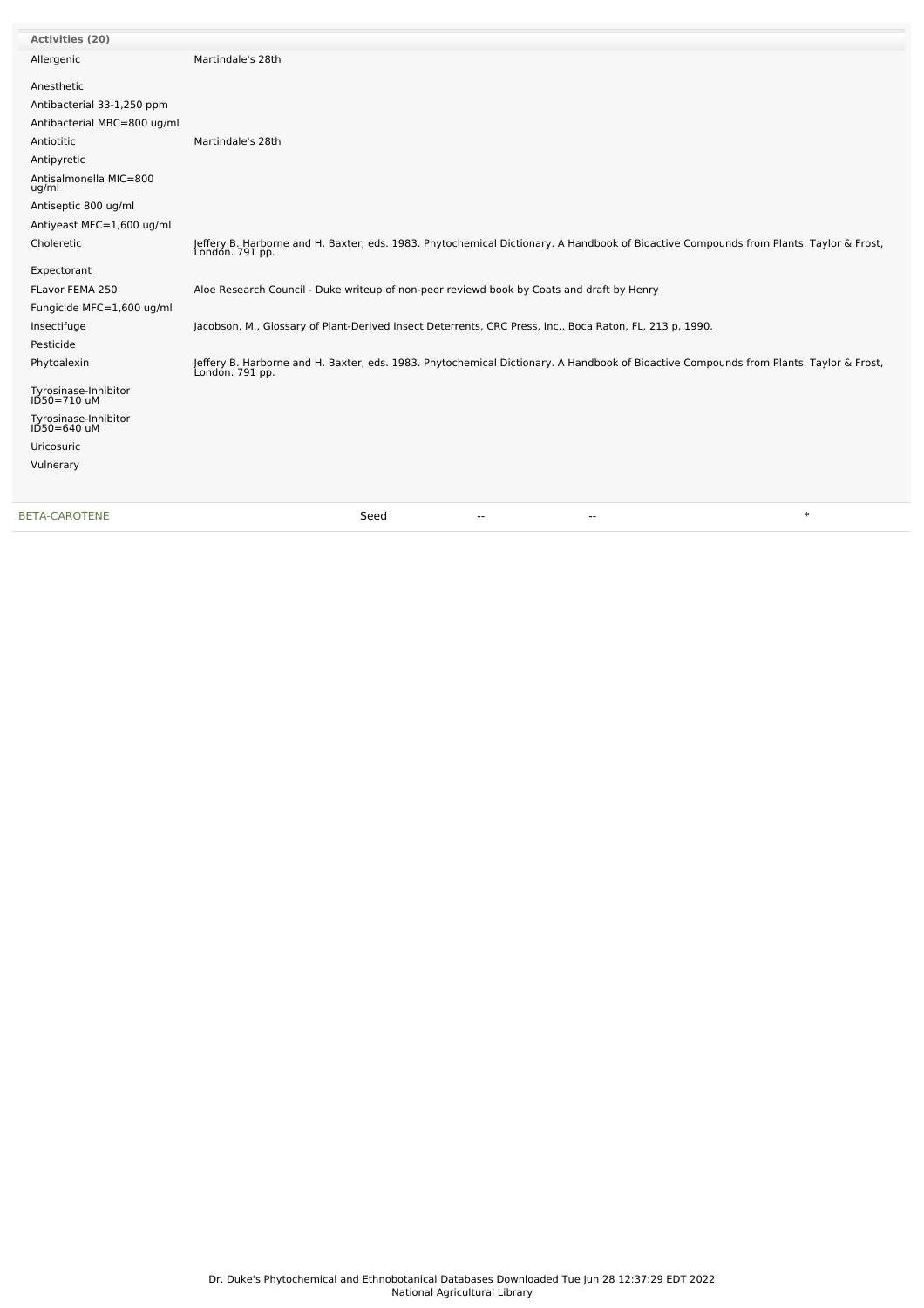| Mucogenic<br>Phagocytotic<br>Prooxidant 20 ug/g<br>Thymoprotective<br>Ubiquiot | Pizzorno, J.E. and Murray, M.T. 1985. A Textbook of Natural Medicine. John Bastyr College Publications, Seattle, Washington (Looseleaf).<br>Pizzorno, J.E. and Murray, M.T. 1985. A Textbook of Natural Medicine. John Bastyr College Publications, Seattle, Washington (Looseleaf).<br>Jeffery B. Harborne and H. Baxter, eds. 1983. Phytochemical Dictionary. A Handbook of Bioactive Compounds from Plants. Taylor &<br>Frost, London. 791 pp. |
|--------------------------------------------------------------------------------|---------------------------------------------------------------------------------------------------------------------------------------------------------------------------------------------------------------------------------------------------------------------------------------------------------------------------------------------------------------------------------------------------------------------------------------------------|
|                                                                                |                                                                                                                                                                                                                                                                                                                                                                                                                                                   |
|                                                                                |                                                                                                                                                                                                                                                                                                                                                                                                                                                   |
|                                                                                |                                                                                                                                                                                                                                                                                                                                                                                                                                                   |
|                                                                                |                                                                                                                                                                                                                                                                                                                                                                                                                                                   |
|                                                                                | Pizzorno, J.E. and Murray, M.T. 1985. A Textbook of Natural Medicine. John Bastyr College Publications, Seattle, Washington (Looseleaf).                                                                                                                                                                                                                                                                                                          |
| Interferon-Synergist                                                           |                                                                                                                                                                                                                                                                                                                                                                                                                                                   |
| Immunostimulant 180<br>mg/man/day/orl                                          | Pizzorno, J.E. and Murray, M.T. 1985. A Textbook of Natural Medicine. John Bastyr College Publications, Seattle, Washington (Looseleaf).                                                                                                                                                                                                                                                                                                          |
| Gastroprotective                                                               |                                                                                                                                                                                                                                                                                                                                                                                                                                                   |
| Colorant                                                                       | Jeffery B. Harborne and H. Baxter, eds. 1983. Phytochemical Dictionary. A Handbook of Bioactive Compounds from Plants. Taylor &<br>Frost, London. 791 pp.                                                                                                                                                                                                                                                                                         |
| Chemopreventive                                                                |                                                                                                                                                                                                                                                                                                                                                                                                                                                   |
| Cancer-Preventive 22 ppm                                                       | Jim Duke's personal files.                                                                                                                                                                                                                                                                                                                                                                                                                        |
| COX-2-Inhibitor IC82=50 ug/ml                                                  |                                                                                                                                                                                                                                                                                                                                                                                                                                                   |
| Antixerophthalmic<br>COX-1-Inhibitor IC78=50 ug/ml                             | Davies, S., and Stewart, A. 1990. Nutritional Medicine. Avon Books, New York. 509pp.                                                                                                                                                                                                                                                                                                                                                              |
| Antiulcer 15,000-25,000 IU/day                                                 |                                                                                                                                                                                                                                                                                                                                                                                                                                                   |
| Antiulcer 12 mg 3x/day/man/orl                                                 | Pizzorno, J.E. and Murray, M.T. 1985. A Textbook of Natural Medicine. John Bastyr College Publications, Seattle, Washington (Looseleaf).                                                                                                                                                                                                                                                                                                          |
| Antitumor (Stomach) IC26=45<br>ug/ml                                           |                                                                                                                                                                                                                                                                                                                                                                                                                                                   |
| Antitumor (Prostate)                                                           |                                                                                                                                                                                                                                                                                                                                                                                                                                                   |
| Antitumor (Lung) IC30=60 ug/ml                                                 |                                                                                                                                                                                                                                                                                                                                                                                                                                                   |
| Antitumor (Colon) IC43=45 ug/ml                                                |                                                                                                                                                                                                                                                                                                                                                                                                                                                   |
| Antitumor (CNS) IC43=45 ug/ml                                                  |                                                                                                                                                                                                                                                                                                                                                                                                                                                   |
| Antitumor (Breast) IC45=60<br>ug/ml                                            |                                                                                                                                                                                                                                                                                                                                                                                                                                                   |
| Antitumor                                                                      | Simon, P.W. Carrots and Other Horticultural Crops as a Source of Provitamin A Carotenes. HortScience, 25(12): 1495, 1990.                                                                                                                                                                                                                                                                                                                         |
| Antistress                                                                     | Davies, S., and Stewart, A. 1990. Nutritional Medicine. Avon Books, New York. 509pp.                                                                                                                                                                                                                                                                                                                                                              |
| Antirheumatic                                                                  |                                                                                                                                                                                                                                                                                                                                                                                                                                                   |
| Antiradicular                                                                  | Pizzorno, J.E. and Murray, M.T. 1985. A Textbook of Natural Medicine. John Bastyr College Publications, Seattle, Washington (Looseleaf).                                                                                                                                                                                                                                                                                                          |
| Antipsoriac                                                                    | Pizzorno, J.E. and Murray, M.T. 1985. A Textbook of Natural Medicine. John Bastyr College Publications, Seattle, Washington (Looseleaf).                                                                                                                                                                                                                                                                                                          |
| Antiproliferant                                                                | Joseph, J., Nadeau, D. and Underwood, A. 2001. The Color Code. Hyperion, NY.                                                                                                                                                                                                                                                                                                                                                                      |
| Antiporphyric 30-300<br>mg/man/day                                             | Martindale's 28th                                                                                                                                                                                                                                                                                                                                                                                                                                 |
| Antipityriasic                                                                 | Pizzorno, J.E. and Murray, M.T. 1985. A Textbook of Natural Medicine. John Bastyr College Publications, Seattle, Washington (Looseleaf).                                                                                                                                                                                                                                                                                                          |
| Antiphotophobic 30-300<br>mg/man/day                                           |                                                                                                                                                                                                                                                                                                                                                                                                                                                   |
| Antipapillomic                                                                 | Martindale's 29th                                                                                                                                                                                                                                                                                                                                                                                                                                 |
| Antiozenic                                                                     |                                                                                                                                                                                                                                                                                                                                                                                                                                                   |
| Antioxidant                                                                    | Pizzorno, J.E. and Murray, M.T. 1985. A Textbook of Natural Medicine. John Bastyr College Publications, Seattle, Washington (Looseleaf).                                                                                                                                                                                                                                                                                                          |
| Antimutagenic                                                                  | Economic & Medicinal Plant Research, 6: 235.                                                                                                                                                                                                                                                                                                                                                                                                      |
| Antimastitic                                                                   | Pizzorno, J.E. and Murray, M.T. 1985. A Textbook of Natural Medicine. John Bastyr College Publications, Seattle, Washington (Looseleaf).                                                                                                                                                                                                                                                                                                          |
| Antimaculitic                                                                  |                                                                                                                                                                                                                                                                                                                                                                                                                                                   |
| Antilupus 150 mg/man/day/2<br>mos                                              | Martindale's 28th                                                                                                                                                                                                                                                                                                                                                                                                                                 |
| Antilipoperoxidant IC71=50<br>ug/ml                                            |                                                                                                                                                                                                                                                                                                                                                                                                                                                   |
| Antileukoplakic                                                                |                                                                                                                                                                                                                                                                                                                                                                                                                                                   |
| Antiichythyotic                                                                | Pizzorno, J.E. and Murray, M.T. 1985. A Textbook of Natural Medicine. John Bastyr College Publications, Seattle, Washington (Looseleaf).                                                                                                                                                                                                                                                                                                          |
| Antihyperkeratotic                                                             |                                                                                                                                                                                                                                                                                                                                                                                                                                                   |
| Anticoronary 50 mg/man/2 days                                                  |                                                                                                                                                                                                                                                                                                                                                                                                                                                   |
| Anticervicaldysplasic                                                          |                                                                                                                                                                                                                                                                                                                                                                                                                                                   |
| Anticarcinomic                                                                 | Pizzorno, J.E. and Murray, M.T. 1985. A Textbook of Natural Medicine. John Bastyr College Publications, Seattle, Washington (Looseleaf).                                                                                                                                                                                                                                                                                                          |
| Anticancer                                                                     | Joseph, J., Nadeau, D. and Underwood, A. 2001. The Color Code. Hyperion, NY.                                                                                                                                                                                                                                                                                                                                                                      |
| Antiarthritic<br>Antiasthmatic                                                 | Pizzorno, J.E. and Murray, M.T. 1985. A Textbook of Natural Medicine. John Bastyr College Publications, Seattle, Washington (Looseleaf).                                                                                                                                                                                                                                                                                                          |
| Antiaging                                                                      |                                                                                                                                                                                                                                                                                                                                                                                                                                                   |
| Antiacne                                                                       | Pizzorno, J.E. and Murray, M.T. 1985. A Textbook of Natural Medicine. John Bastyr College Publications, Seattle, Washington (Looseleaf).                                                                                                                                                                                                                                                                                                          |
| AntiPMS                                                                        |                                                                                                                                                                                                                                                                                                                                                                                                                                                   |
| Androgenic?                                                                    | Pizzorno, J.E. and Murray, M.T. 1985. A Textbook of Natural Medicine. John Bastyr College Publications, Seattle, Washington (Looseleaf).                                                                                                                                                                                                                                                                                                          |
| Allergenic                                                                     |                                                                                                                                                                                                                                                                                                                                                                                                                                                   |
| <b>Activities (53)</b>                                                         |                                                                                                                                                                                                                                                                                                                                                                                                                                                   |

Allergenic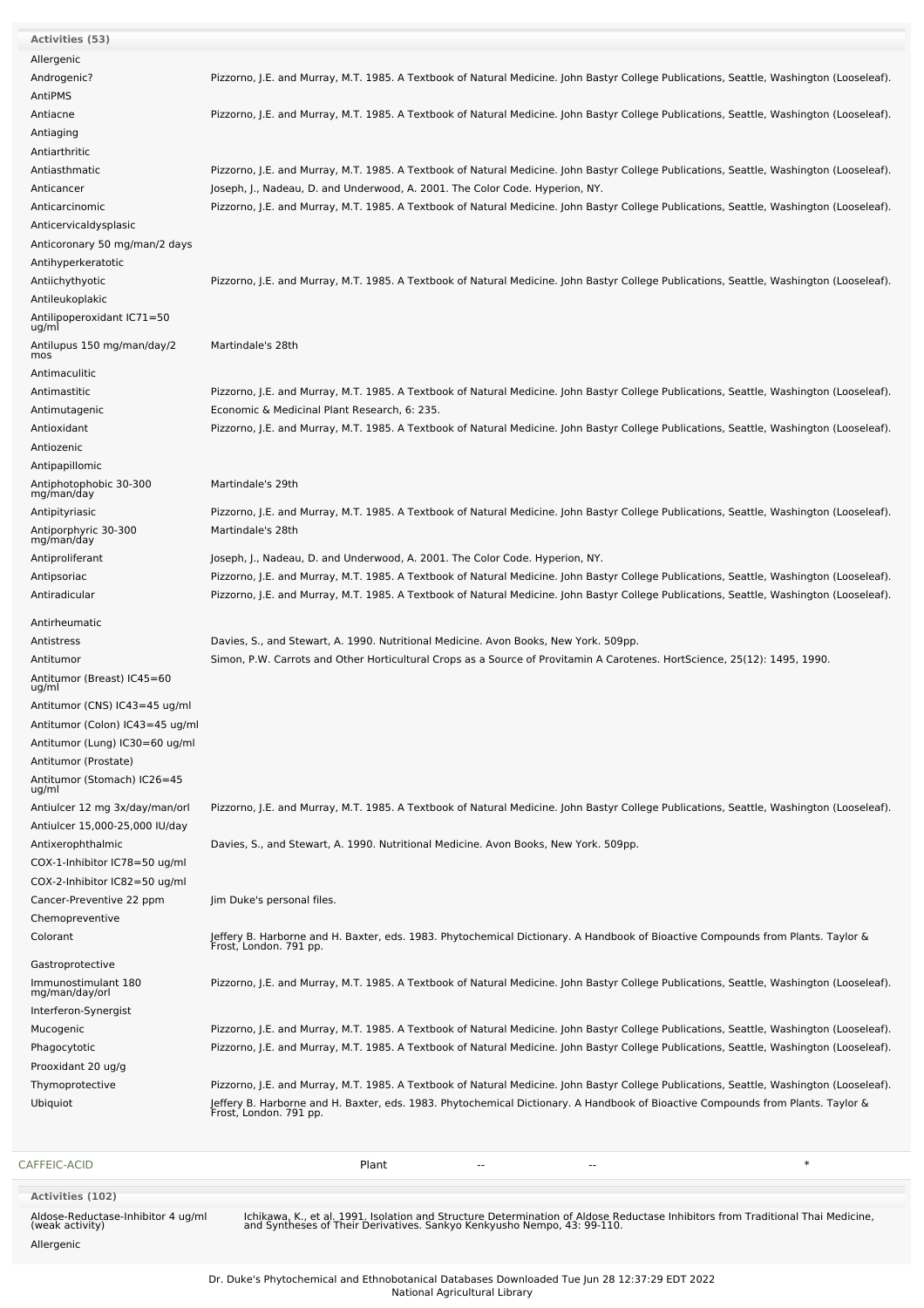| Analgesic                                  |                                                                                                                                                                                                                                  |
|--------------------------------------------|----------------------------------------------------------------------------------------------------------------------------------------------------------------------------------------------------------------------------------|
|                                            |                                                                                                                                                                                                                                  |
| AntiHIV EC50=200 ug/ml                     |                                                                                                                                                                                                                                  |
| AntiLegionella                             |                                                                                                                                                                                                                                  |
| Antiadenoviral                             | Economic & Medicinal Plant Research, 5: 207.                                                                                                                                                                                     |
| Antiaggregant                              | Jeffery B. Harborne and H. Baxter, eds. 1983. Phytochemical Dictionary. A Handbook of Bioactive Compounds from Plants. Taylor<br>& Frost, London. 791 pp.                                                                        |
| Antiaging                                  |                                                                                                                                                                                                                                  |
| Antiatherogenic                            |                                                                                                                                                                                                                                  |
| Antibacterial                              |                                                                                                                                                                                                                                  |
| Anticancer                                 |                                                                                                                                                                                                                                  |
| Anticarcinogenic                           | Economic & Medicinal Plant Research, 6: 189.                                                                                                                                                                                     |
| Antidepressant                             |                                                                                                                                                                                                                                  |
|                                            |                                                                                                                                                                                                                                  |
| Antiedemic                                 | Economic & Medicinal Plant Research, 6: 189.                                                                                                                                                                                     |
| Antielastase IC50=93 um/l                  |                                                                                                                                                                                                                                  |
| Antielastase IC50=86 ug/ml (475 uM)        |                                                                                                                                                                                                                                  |
| Antiescherichic                            |                                                                                                                                                                                                                                  |
| Antiflu                                    | Economic & Medicinal Plant Research, 5: 207.                                                                                                                                                                                     |
| Antigonadotropic                           | Jim Duke's personal files.                                                                                                                                                                                                       |
| Antihemolytic 25 uM                        | Ohnishi, M., Morishita, H., Iwahashi, H., Toda, S., Shirataki, Y., Kimura, M., and Kido, R. 1993. Inhibitory Effects of Chlorogenic<br>Acids on Linoleic Acid Peroxidation and Haemolysis. Phytochemistry. 36(3): 579-583. 1994. |
|                                            |                                                                                                                                                                                                                                  |
| Antihepatoadenomic 200 ppm diet orl<br>mus |                                                                                                                                                                                                                                  |
|                                            |                                                                                                                                                                                                                                  |
| Antihepatotoxic                            |                                                                                                                                                                                                                                  |
| Antiherpetic 50 ug/ml                      |                                                                                                                                                                                                                                  |
| Antiherpetic EC50=>50 ug/ml                |                                                                                                                                                                                                                                  |
| Antihistaminic                             |                                                                                                                                                                                                                                  |
|                                            |                                                                                                                                                                                                                                  |
| Antihypercholesterolemic                   | Economic & Medicinal Plant Research, 6: 189.                                                                                                                                                                                     |
| Antihyperthyroid                           |                                                                                                                                                                                                                                  |
| Antiinflammatory                           |                                                                                                                                                                                                                                  |
| Antileukemic                               | Chiang, L. C., Chiang, W., Chang, M. Y., Ng, L. T., Lin, C. C. 2003. Antileukemic activity of selected natural products in Taiwan. Am<br>J Chin Med, 31(1):37-46.                                                                |
| Antileukotriene                            |                                                                                                                                                                                                                                  |
| Antimelanogenic                            |                                                                                                                                                                                                                                  |
| Antimutagenic                              | Ki Soon Rhee. Oilseed Food Ingredients Used To Minimize Oxidative Flavor Deterioration in Meat Products. Phenolic Compounds                                                                                                      |
|                                            | in Food and Their Effects on Health, Ch.18.                                                                                                                                                                                      |
| Antinitrosaminic                           | Ki Soon Rhee. Oilseed Food Ingredients Used To Minimize Oxidative Flavor Deterioration in Meat Products. Phenolic Compounds<br>in Food and Their Effects on Health, Ch.18.                                                       |
|                                            |                                                                                                                                                                                                                                  |
| Antiophidic                                |                                                                                                                                                                                                                                  |
| Antioxidant 50 uM                          |                                                                                                                                                                                                                                  |
| Antioxidant IC57=30 ppm                    |                                                                                                                                                                                                                                  |
| Antioxidant 1/3 quercetin                  |                                                                                                                                                                                                                                  |
| Antioxidant 30 mM                          |                                                                                                                                                                                                                                  |
| Antioxidant 1.3 x Vit. E                   |                                                                                                                                                                                                                                  |
| Antioxidant 1/2 BHA                        |                                                                                                                                                                                                                                  |
| Antiperoxidant IC50=44 uM                  | Planta Medica, 57: A54, 1991.                                                                                                                                                                                                    |
| Antiperoxidant IC35=200 ug/ml              |                                                                                                                                                                                                                                  |
| Antiperoxidant IC85=100 ug/ml              |                                                                                                                                                                                                                                  |
|                                            |                                                                                                                                                                                                                                  |
| Antiproliferant                            | Chiang, L. C., Chiang, W., Chang, M. Y., Ng, L. T., Lin, C. C. 2003. Antileukemic activity of selected natural products in Taiwan. Am<br>J Chin Med, 31(1):37-46.                                                                |
| Antiprostaglandin                          |                                                                                                                                                                                                                                  |
| Antiradicular 10 uM                        | Ohnishi, M., Morishita, H., Iwahashi, H., Toda, S., Shirataki, Y., Kimura, M., and Kido, R. 1993. Inhibitory Effects of Chlorogenic<br>Acids on Linoleic Acid Peroxidation and Haemolysis. Phytochemistry. 36(3): 579-583. 1994. |
|                                            |                                                                                                                                                                                                                                  |
| Antiradicular 1/3 quercetin                |                                                                                                                                                                                                                                  |
| Antiradicular 30 mM                        |                                                                                                                                                                                                                                  |
| Antiradicular IC50=32-35 uM                |                                                                                                                                                                                                                                  |
| Antiseptic                                 |                                                                                                                                                                                                                                  |
| Antispasmodic EC50=3.4-15 uM               | Phytotherapy Research, 4: 73.                                                                                                                                                                                                    |
| Antistaphylococcic                         |                                                                                                                                                                                                                                  |
| Antistomatitic                             | Economic & Medicinal Plant Research, 5: 207.                                                                                                                                                                                     |
| Antisunburn                                |                                                                                                                                                                                                                                  |
| Antithiamin                                | Phenolic Compounds in Food and Their Effects on Health, 69.                                                                                                                                                                      |
|                                            |                                                                                                                                                                                                                                  |
| Antithyroid                                | Jim Duke's personal files.                                                                                                                                                                                                       |
| Antitumor 200 ppm diet orl mus             |                                                                                                                                                                                                                                  |
| Antitumor (Skin)                           |                                                                                                                                                                                                                                  |
| Antitumor-Promoter IC42=10 uM              | Cancer Research, 48: 5941.                                                                                                                                                                                                       |
| Antiulcerogenic                            |                                                                                                                                                                                                                                  |
| Antivaccinia                               | Economic & Medicinal Plant Research, 5: 207.                                                                                                                                                                                     |
| Antiviral IC50=62.5 ug/ml                  |                                                                                                                                                                                                                                  |
| Anxiolytic                                 |                                                                                                                                                                                                                                  |
| <b>CNS-Active</b>                          | Wichtl, M. 1984. Teedrogen. Ein Handbuch fur Apotheker und Arzte. Wissenschaftliche Verlagsgesellscharft. mbH Stuttgart. 393                                                                                                     |
|                                            | pp.                                                                                                                                                                                                                              |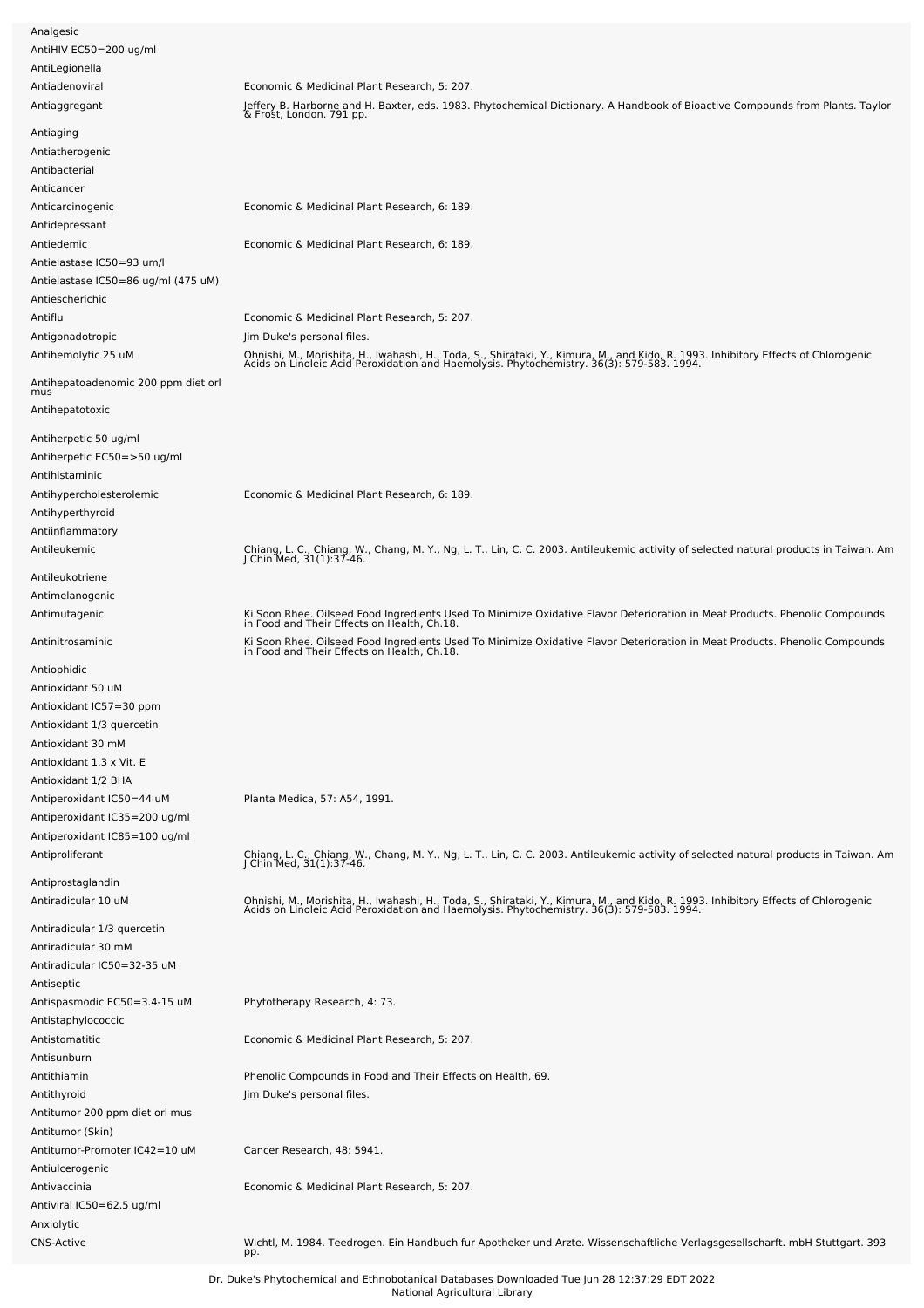| COX-2-Inhibitor IC32=100 uM                                            |                                                                                                                                                                                                  |
|------------------------------------------------------------------------|--------------------------------------------------------------------------------------------------------------------------------------------------------------------------------------------------|
| Calcium-Antagonist IC50=1.2 uM rbt                                     |                                                                                                                                                                                                  |
| Cancer-Preventive                                                      | Stitt, P. A. Why George Should Eat Broccoli. Dougherty Co, Milwaukee, WI, 1990, 399 pp.                                                                                                          |
| Carcinogenic 2% (diet)                                                 |                                                                                                                                                                                                  |
| Chemopreventive                                                        |                                                                                                                                                                                                  |
| Cholagogue                                                             | Wichtl, M. 1984. Teedrogen. Ein Handbuch fur Apotheker und Arzte. Wissenschaftliche Verlagsgesellscharft. mbH Stuttgart. 393<br>pp.                                                              |
| Choleretic                                                             | Williamson, E. M. and Evans, F. J., Potter's New Cyclopaedia of Botanical Drugs and Preparations, Revised Ed., Saffron Walden, the C. W. Daniel Co., Ltd., Essex UK, 362 pp, 1988, reprint 1989. |
| Clastogenic                                                            | Jeffery B. Harborne and H. Baxter, eds. 1983. Phytochemical Dictionary. A Handbook of Bioactive Compounds from Plants. Taylor<br>& Frost, London. 791 pp.                                        |
| Co-carcinogenic                                                        |                                                                                                                                                                                                  |
| Collagen-Sparing                                                       |                                                                                                                                                                                                  |
| Cytoprotective                                                         | Newall, C. A., Anderson, L. A. and Phillipson, J. D. 1996. Herbal Medicine - A Guide for Health-care Professionals. The<br>Pharmaceutical Press, London. 296pp.                                  |
| Cytotoxic TC50=200 ug/ml                                               |                                                                                                                                                                                                  |
| DNA-Active                                                             | Jeffery B. Harborne and H. Baxter, eds. 1983. Phytochemical Dictionary. A Handbook of Bioactive Compounds from Plants. Taylor<br>& Frost, London. 791 pp.                                        |
| <b>DNA-Protective</b>                                                  |                                                                                                                                                                                                  |
| Diuretic                                                               | Wichtl, M. 1984. Teedrogen. Ein Handbuch fur Apotheker und Arzte. Wissenschaftliche Verlagsgesellscharft. mbH Stuttgart. 393<br>pp.                                                              |
| Fungicide MIC=0.4 mg/ml                                                |                                                                                                                                                                                                  |
| Hepatocarcinogenic 400 ppm diet orl<br>mus (in the absence of alcohol) |                                                                                                                                                                                                  |
| Hepatoprotective                                                       | Advance in Chinese Medicinal Materials Research. 1985. Eds. H. M. Chang, H. W. Yeung, W. -W. Tso and A. Koo. World Scientific<br>Publishing Co., Philadelphia Pa., page 210.                     |
| Hepatotropic                                                           |                                                                                                                                                                                                  |
| Histamine-Inhibitor                                                    |                                                                                                                                                                                                  |
| Immunostimulant                                                        |                                                                                                                                                                                                  |
| Insectifuge                                                            | Tunon, H., Thorsell, W., and Bohlin, L. 1993. Mosquito Repelling Activity of Compounds Occurring in Achillea millefolium L.<br>(Asteraceae). Economic Botany 48(2): 111-120, 1994.               |
| Leukotriene-Inhibitor                                                  |                                                                                                                                                                                                  |
| Lipoxygenase-Inhibitor IC27=5 mM                                       | Oszmianski, J. and Lee, C.Y. 1990. Inhibitory Effect of Phenolics on Carotene Bleaching in Vegetables. J. Agric. Food Chem. 38:<br>688-690.                                                      |
| Lipoxygenase-Inhibitor IC50=62-148 uM                                  |                                                                                                                                                                                                  |
| Lyase-Inhibitor IC50=94-164 uM                                         |                                                                                                                                                                                                  |
| Metal-Chelator                                                         | McEvily, A.J., Iyengar, R., and Gross, A.T. Inhibition of Polyphenol Oxidase by Phenolic Compounds. Phenolic Compounds in Food<br>and Their Effects on Health, Ch.25.                            |
| Ornithine-Decarboxylase-Inhibitor                                      | Hagerman, A.E. Tannin-Protein Interactions. Phenolic Compounds in Food and Their Effects on Health, Ch.19.                                                                                       |
| Pesticide                                                              |                                                                                                                                                                                                  |
| Prooxidant                                                             |                                                                                                                                                                                                  |
| Prostaglandigenic                                                      |                                                                                                                                                                                                  |
| Sedative 500 mg                                                        |                                                                                                                                                                                                  |
| Sunscreen IC50=2.5 mg/l                                                | Lazarova*, G., Kostova, I., Neychev, H. 1992. Photodynamic damage prevention by some hydroxycoumarins. Fitoterapia 64(2):<br>134-136, 1993.                                                      |
| Sunscreen IC91=5 mg/l                                                  | Lazarova*, G., Kostova, I., Neychev, H. 1992. Photodynamic damage prevention by some hydroxycoumarins. Fitoterapia 64(2):<br>134-136, 1993.                                                      |
| Sunscreen IC98=25 mg/l                                                 | Lazarova*, G., Kostova, I., Neychev, H. 1992. Photodynamic damage prevention by some hydroxycoumarins. Fitoterapia 64(2):<br>134-136, 1993.                                                      |
| Tumorigenic                                                            | Jim Duke's personal files.                                                                                                                                                                       |
| Vulnerary                                                              |                                                                                                                                                                                                  |
| Xanthine-Oxidase-Inhibitor IC50=39.21<br>uМ                            | Mills, Simon and Bone, Kerry. 2000. Phytotherapy. Churchill Livinston, Edinburgh.                                                                                                                |
|                                                                        |                                                                                                                                                                                                  |

[CALCIUM](file:///phytochem/chemicals/show/5137) Seed 7020.0 23400.0 3.54 \*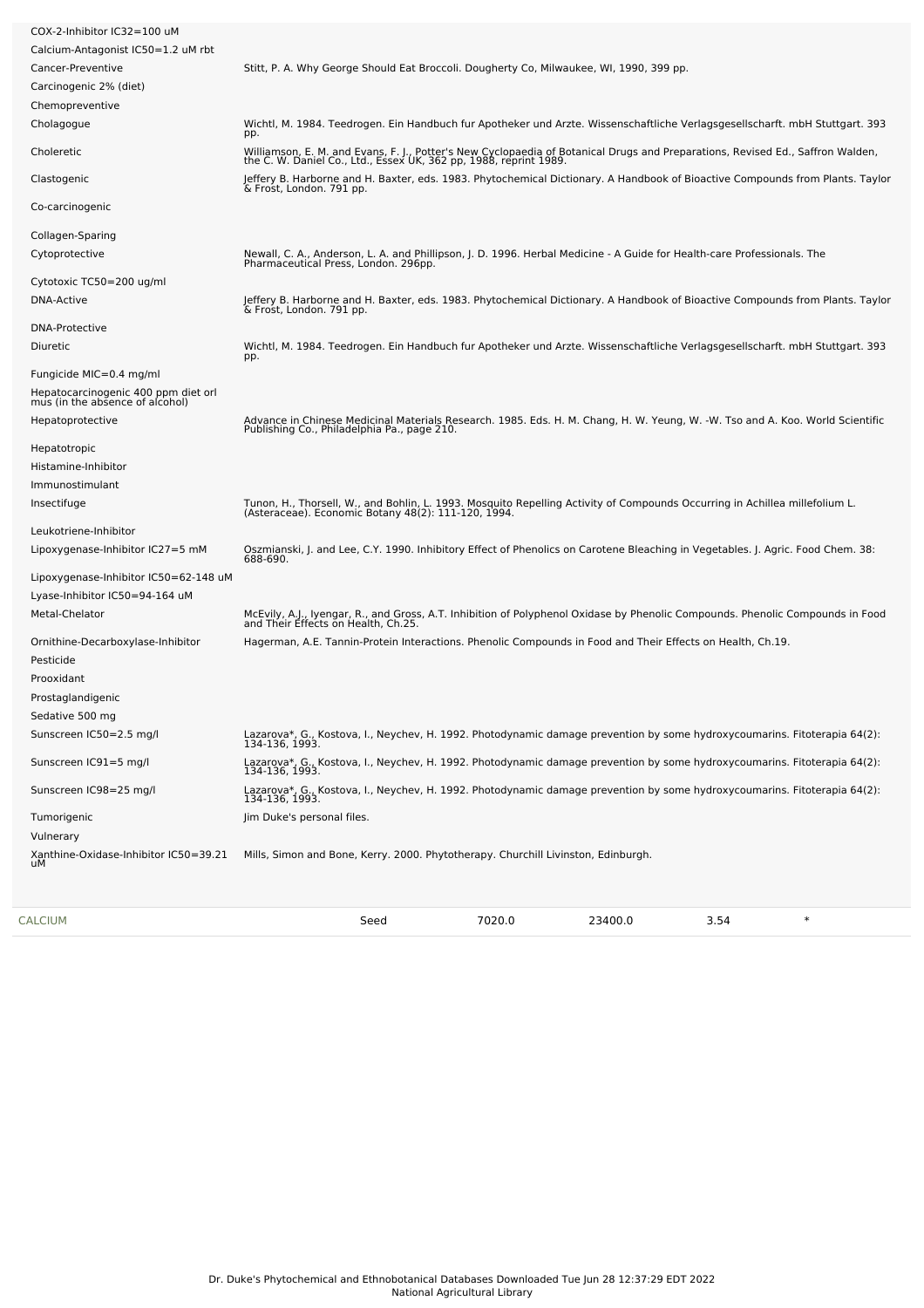**Activities (28)** AntiPMS 1 g/day Antiallergic 500 mg/day Antiarrhythmic 500-1,500 mg Antiarthritic 1,000 mg/day Anticlimacteric 1,000-1,500 mg/day Antihypertensive Antimenopausal 1,000-1,500 mg/day Antiobesity Antiosteoporotic 500-2,000 mg/day Antirheumatic 1,000 mg/day Antistress 500-1,500 mg/day Anxiolytic 500-1,500 mg/day Calcium-Channel-Blocker Diuretic Laxative 1,000-1,200 mg Tranquilizer 500-1,500 mg/day Vasodilator

Antianxiety Davies, S., and Stewart, A. 1990. Nutritional Medicine. Avon Books, New York. 509pp.

Antiatherosclerotic 500 mg/day Werbach, M. 1993. Healing with Food. Harper Collins, New York, 443 pp.

Antidepressant **Davies, S., and Stewart, A. 1990. Nutritional Medicine. Avon Books, New York. 509pp.** Antidote (Aluminum) Davies, S., and Stewart, A. 1990. Nutritional Medicine. Avon Books, New York. 509pp. Antidote (Lead) Davies, S., and Stewart, A. 1990. Nutritional Medicine. Avon Books, New York. 509pp. Antihyperkinetic **Davies, S., and Stewart, A. 1990. Nutritional Medicine. Avon Books, New York. 509pp.** 

Antiinsomniac Davies, S., and Stewart, A. 1990. Nutritional Medicine. Avon Books, New York. 509pp.

Antiperiodontitic 750 mg/day Werbach, M. 1993. Healing with Food. Harper Collins, New York, 443 pp.

Antitic **Matter Cavity Communist Communist Communist Communist Communist Communist Communist Communist Communist Communist Communist Communist Communist Communist Communist Communist Communist Communist Communist Communist** 

Hypocholesterolemic 500 mg/day Werbach, M. 1993. Healing with Food. Harper Collins, New York, 443 pp. Hypotensive 1 g/day Werbach, M. 1993. Healing with Food. Harper Collins, New York, 443 pp.

| <b>CALCIUM</b>                     | Shoot                                                                                | 860.0 | 1340.0 | $-0.98$ | $\ast$ |
|------------------------------------|--------------------------------------------------------------------------------------|-------|--------|---------|--------|
| <b>Activities (28)</b>             |                                                                                      |       |        |         |        |
| AntiPMS 1 g/day                    |                                                                                      |       |        |         |        |
| Antiallergic 500 mg/day            |                                                                                      |       |        |         |        |
| Antianxiety                        | Davies, S., and Stewart, A. 1990. Nutritional Medicine. Avon Books, New York. 509pp. |       |        |         |        |
| Antiarrhythmic 500-1,500 mg        |                                                                                      |       |        |         |        |
| Antiarthritic 1,000 mg/day         |                                                                                      |       |        |         |        |
| Antiatherosclerotic 500 mg/day     | Werbach, M. 1993. Healing with Food. Harper Collins, New York, 443 pp.               |       |        |         |        |
| Anticlimacteric 1,000-1,500 mg/day |                                                                                      |       |        |         |        |
| Antidepressant                     | Davies, S., and Stewart, A. 1990. Nutritional Medicine. Avon Books, New York. 509pp. |       |        |         |        |
| Antidote (Aluminum)                | Davies, S., and Stewart, A. 1990. Nutritional Medicine. Avon Books, New York. 509pp. |       |        |         |        |
| Antidote (Lead)                    | Davies, S., and Stewart, A. 1990. Nutritional Medicine. Avon Books, New York. 509pp. |       |        |         |        |
| Antihyperkinetic                   | Davies, S., and Stewart, A. 1990. Nutritional Medicine. Avon Books, New York. 509pp. |       |        |         |        |
| Antihypertensive                   |                                                                                      |       |        |         |        |
| Antiinsomniac                      | Davies, S., and Stewart, A. 1990. Nutritional Medicine. Avon Books, New York. 509pp. |       |        |         |        |
| Antimenopausal 1,000-1,500 mg/day  |                                                                                      |       |        |         |        |
| Antiobesity                        |                                                                                      |       |        |         |        |
| Antiosteoporotic 500-2,000 mg/day  |                                                                                      |       |        |         |        |
| Antiperiodontitic 750 mg/day       | Werbach, M. 1993. Healing with Food. Harper Collins, New York, 443 pp.               |       |        |         |        |
| Antirheumatic 1,000 mg/day         |                                                                                      |       |        |         |        |
| Antistress 500-1,500 mg/day        |                                                                                      |       |        |         |        |
| Antitic                            | Davies, S., and Stewart, A. 1990. Nutritional Medicine. Avon Books, New York. 509pp. |       |        |         |        |
| Anxiolytic 500-1,500 mg/day        |                                                                                      |       |        |         |        |

Calcium-Channel-Blocker Diuretic Laxative 1,000-1,200 mg Tranquilizer 500-1,500 mg/day Vasodilator

Hypocholesterolemic 500 mg/day Werbach, M. 1993. Healing with Food. Harper Collins, New York, 443 pp. Hypotensive 1 g/day The Werbach, M. 1993. Healing with Food. Harper Collins, New York, 443 pp.

 $\qquad \qquad \text{Leaf} \qquad \qquad \text{---} \qquad \qquad \text{---} \qquad \qquad \text{---} \qquad \qquad \text{---} \qquad \qquad \text{---} \qquad \qquad \text{---} \qquad \qquad \text{---} \qquad \qquad \text{---} \qquad \qquad \text{---} \qquad \qquad \text{---} \qquad \text{---} \qquad \text{---} \qquad \text{---} \qquad \text{---} \qquad \text{---} \qquad \text{---} \qquad \text{---} \qquad \text{---} \qquad \text{---} \qquad \text{---} \qquad \text{---} \qquad \text{---} \qquad \$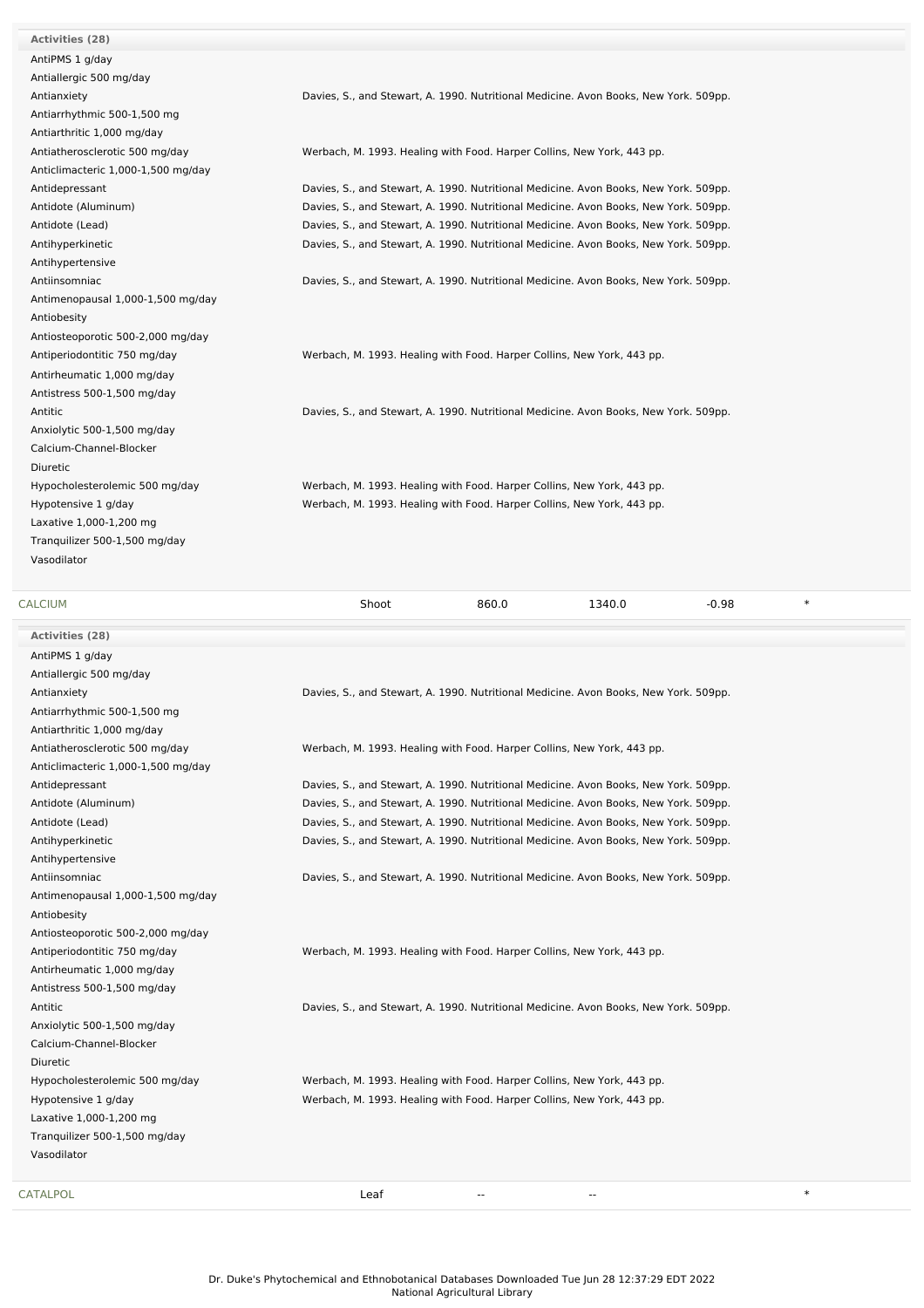| Activities (3)                                                     |                                                                                                                                                                                                                                   |
|--------------------------------------------------------------------|-----------------------------------------------------------------------------------------------------------------------------------------------------------------------------------------------------------------------------------|
| Cathartic ED50=340<br>mg/kg                                        | Wagner & Wolff, eds. 1977. New Natural Products (RS164. 156. 176)                                                                                                                                                                 |
| Diuretic                                                           | Jeffery B. Harborne and H. Baxter, eds. 1983. Phytochemical Dictionary. A Handbook of Bioactive Compounds from Plants. Taylor & Frost,<br>Londón. 791 pp.                                                                         |
| Purgative                                                          |                                                                                                                                                                                                                                   |
| CHLOROGENIC-ACID                                                   | $\ast$<br>Plant                                                                                                                                                                                                                   |
| Activities (77)                                                    |                                                                                                                                                                                                                                   |
| Aldose-Reductase-Inhibitor<br>IC50=1.8 uM rat (strong<br>activity) | Yoshikawa, M., et al. 1999. Medicinal Flowers. I. Aldose Reductase Inhibitors and Three New Eudesmane-Type Sesquiterpenes, Kikkanols<br>A, B, and C, From the Flowers of Chrysanthemum inducum L. Chem Pharm Bull, 47(3): 340-345 |
| Allelochemic<br>Allergenic                                         |                                                                                                                                                                                                                                   |
| Analgesic<br>AntiEBV                                               | Economic & Medicinal Plant Research, 6: 189.                                                                                                                                                                                      |
| AntiHIV                                                            | Economic & Medicinal Plant Research, 6: 189.                                                                                                                                                                                      |
| AntiLegionella                                                     |                                                                                                                                                                                                                                   |
| Antiatherosclerotic                                                |                                                                                                                                                                                                                                   |
| Antibacterial                                                      |                                                                                                                                                                                                                                   |
| Anticancer (Colon)                                                 |                                                                                                                                                                                                                                   |
| Anticancer (Forestomach)                                           |                                                                                                                                                                                                                                   |
| Anticancer (Liver)                                                 |                                                                                                                                                                                                                                   |
| Anticancer (Skin)                                                  |                                                                                                                                                                                                                                   |
| Anticarcinogenic                                                   |                                                                                                                                                                                                                                   |
| Antidiabetic                                                       |                                                                                                                                                                                                                                   |
| Antifeedant                                                        |                                                                                                                                                                                                                                   |
| Antigenotoxic                                                      |                                                                                                                                                                                                                                   |
| Antigonadotropic                                                   | Jim Duke's personal files.                                                                                                                                                                                                        |
| Antihemolytic 10 uM                                                | Ohnishi, M., Morishita, H., Iwahashi, H., Toda, S., Shirataki, Y., Kimura, M., and Kido, R. 1993. Inhibitory Effects of Chlorogenic Acids on<br>Linoleic Acid Peroxidation and Haemolysis. Phytochemistry. 36(3): 579-583. 1994.  |
| Antihepatotoxic                                                    |                                                                                                                                                                                                                                   |
| Antiherpetic                                                       | Economic & Medicinal Plant Research, 5: 194.                                                                                                                                                                                      |
| Antihistaminic                                                     |                                                                                                                                                                                                                                   |
| Antihypercholesterolemic                                           | Economic & Medicinal Plant Research, 6: 189.                                                                                                                                                                                      |
| Antihyperthyroid                                                   |                                                                                                                                                                                                                                   |
| Antiinflammatory<br>Antileukotriene                                | Hagerman, A.E. Tannin-Protein Interactions. Phenolic Compounds in Food and Their Effects on Health, Ch.19.                                                                                                                        |
| Antimelanogenic<br>Antimutagenic                                   |                                                                                                                                                                                                                                   |
| Antinitrosaminic                                                   |                                                                                                                                                                                                                                   |
| Antioxidant IC53=200 ppm                                           | Huang, M-T., and Ferraro, T. Phenolic Compounds in Food and Cancer Prevention. Phenolic Compounds in Food and Their Effects on<br>Health, Ch.2 p.21.                                                                              |
| Antioxidant IC80=12 uM                                             |                                                                                                                                                                                                                                   |
| Antioxidant IC50=54.2 uM                                           |                                                                                                                                                                                                                                   |
| Antiperoxidant IC50=36 uM                                          | Planta Medica, 57: A54, 1991.                                                                                                                                                                                                     |
| Antipolio                                                          | Jim Duke's personal files.                                                                                                                                                                                                        |
| Antiradicular 10 uM                                                | Ohnishi, M., Morishita, H., Iwahashi, H., Toda, S., Shirataki, Y., Kimura, M., and Kido, R. 1993. Inhibitory Effects of Chlorogenic Acids on<br>Linoleic Acid Peroxidation and Haemolysis. Phytochemistry. 36(3): 579-583. 1994.  |
| Antiradicular 9 x quercetin<br>Antiseptic                          |                                                                                                                                                                                                                                   |
| Antisunburn                                                        |                                                                                                                                                                                                                                   |
| Antithyroid                                                        | Jim Duke's personal files.                                                                                                                                                                                                        |
| Antitumor                                                          | Jeffery B. Harborne and H. Baxter, eds. 1983. Phytochemical Dictionary. A Handbook of Bioactive Compounds from Plants. Taylor & Frost,<br>London. 791 pp.                                                                         |
| Antitumor (Colon)                                                  |                                                                                                                                                                                                                                   |
| Antitumor (Forestomach)                                            |                                                                                                                                                                                                                                   |
| Antitumor (Liver)                                                  |                                                                                                                                                                                                                                   |
| Antitumor (Skin)                                                   |                                                                                                                                                                                                                                   |
| Antitumor-Promoter IC25=10                                         |                                                                                                                                                                                                                                   |
| uМ                                                                 |                                                                                                                                                                                                                                   |
| Antiulcer                                                          | Economic & Medicinal Plant Research, 6: 189.                                                                                                                                                                                      |
| Antiviral                                                          | Vlietinck, A.J. and Dommisse, R.A. eds. 1985. Advances in Medicinal Plant Research. Wiss. Verlag. Stuttgart.                                                                                                                      |
| Autotoxic                                                          |                                                                                                                                                                                                                                   |
| <b>CNS-Active</b>                                                  | Wichtl, M. 1984. Teedrogen. Ein Handbuch fur Apotheker und Arzte. Wissenschaftliche Verlagsgesellscharft. mbH Stuttgart. 393 pp.                                                                                                  |
| CNS-Stimulant 1/6 Caffeine                                         |                                                                                                                                                                                                                                   |
| Cancer-Preventive                                                  | Stitt, P. A. Why George Should Eat Broccoli. Dougherty Co, Milwaukee, WI, 1990, 399 pp.                                                                                                                                           |
| Cardioprotective<br>Chemopreventive                                |                                                                                                                                                                                                                                   |
| Cholagogue                                                         | Wichtl, M. 1984. Teedrogen. Ein Handbuch fur Apotheker und Arzte. Wissenschaftliche Verlagsgesellscharft. mbH Stuttgart. 393 pp.                                                                                                  |
|                                                                    |                                                                                                                                                                                                                                   |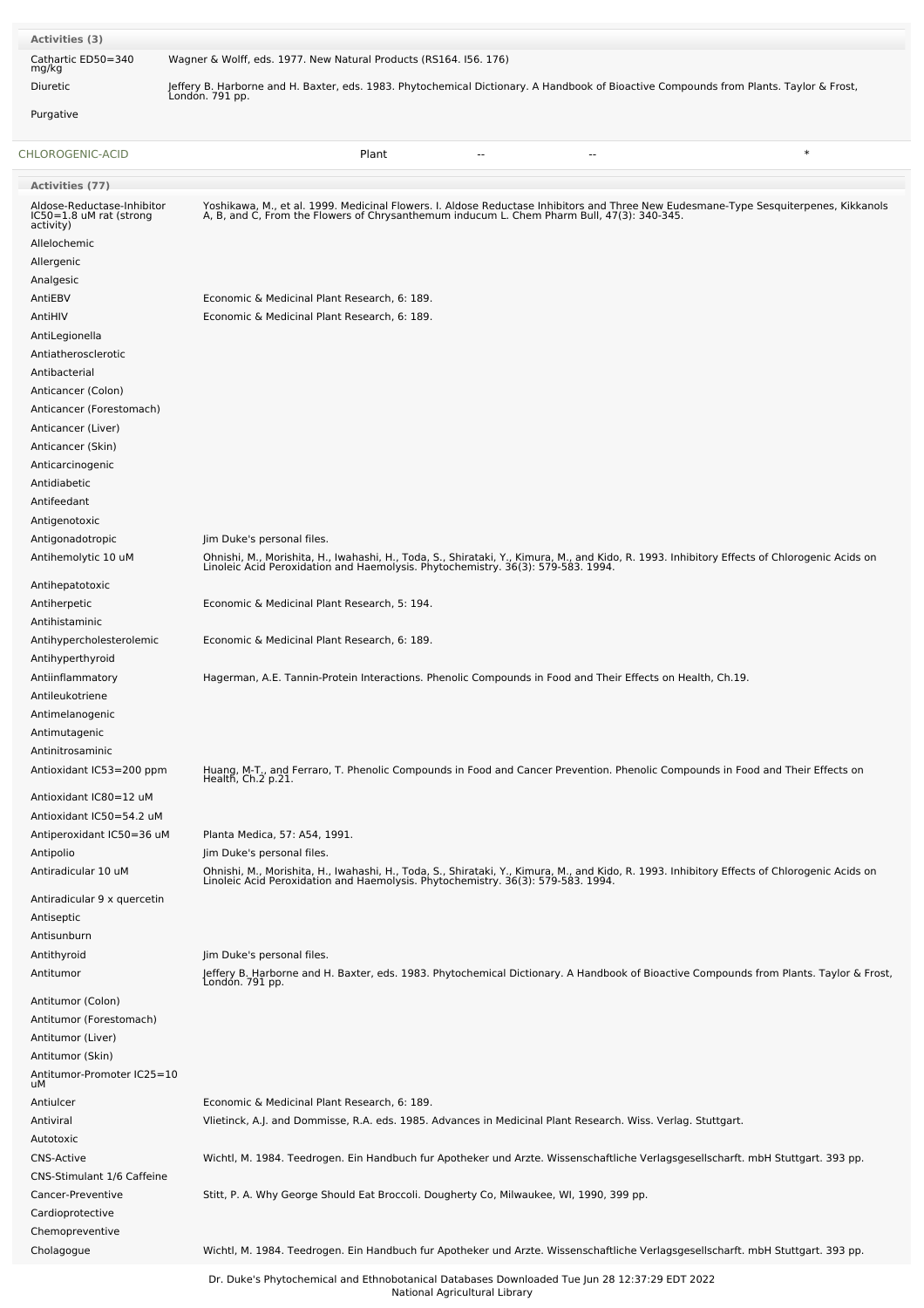| Choleretic                            | Huang, K. C. 1993. The Pharmacology of Chinese Herbs. CRC Press, Boca Raton, FL 388 pp.                                                                                                                                           |
|---------------------------------------|-----------------------------------------------------------------------------------------------------------------------------------------------------------------------------------------------------------------------------------|
| Clastogenic                           | Friedman, M. and Dao, L. 1990. Effect of Autoclaving and Conventional and Microwave Baking on the Ergot Alkaloid and Chlorogenic<br>Acid Contents of Morning Glory (Ipomoea tricolor Cav. cv.) Heavenly Blue Seeds. J. Agric. Foo |
| Collagen-Sparing                      |                                                                                                                                                                                                                                   |
| <b>Diuretic</b>                       |                                                                                                                                                                                                                                   |
| Fungicide                             | Nigg, H.N. and Seigler, D.S., eds. 1992. Phytochemical Resources for Medicine and Agriculture. Plenum Press, New York. 445 pp.                                                                                                    |
| Hepatoprotective                      | Huang, K. C. 1993. The Pharmacology of Chinese Herbs. CRC Press, Boca Raton, FL 388 pp.                                                                                                                                           |
| Histamine-Inhibitor                   |                                                                                                                                                                                                                                   |
| Hypoglycemic                          |                                                                                                                                                                                                                                   |
| Immunostimulant                       |                                                                                                                                                                                                                                   |
| Insectifuge                           | Tunon, H., Thorsell, W., and Bohlin, L. 1993. Mosquito Repelling Activity of Compounds Occurring in Achillea millefolium L. (Asteraceae).<br>Economic Botany 48(2): 111-120, 1994.                                                |
| Interferonogenic                      | Economic & Medicinal Plant Research, 1: 124.                                                                                                                                                                                      |
| Juvabional                            | Jacobson, M., Glossary of Plant-Derived Insect Deterrents, CRC Press, Inc., Boca Raton, FL, 213 p, 1990.                                                                                                                          |
| Larvistat                             | Jeffery B. Harborne and H. Baxter, eds. 1983. Phytochemical Dictionary. A Handbook of Bioactive Compounds from Plants. Taylor & Frost,<br>Londón. 791 pp.                                                                         |
| Leukotriene-Inhibitor                 |                                                                                                                                                                                                                                   |
| Lipoxygenase-Inhibitor IC23=5<br>mM   | Oszmianski, J. and Lee, C.Y. 1990. Inhibitory Effect of Phenolics on Carotene Bleaching in Vegetables. J. Agric. Food Chem. 38: 688-690.                                                                                          |
| Metal-Chelator                        | McEvily, A.J., Iyengar, R., and Gross, A.T. Inhibition of Polyphenol Oxidase by Phenolic Compounds. Phenolic Compounds in Food and<br>Their Effects on Health, Ch.25.                                                             |
| NO-Genic                              |                                                                                                                                                                                                                                   |
| Ornithine-Decarboxylase-<br>Inhibitor | Hagerman, A.E. Tannin-Protein Interactions. Phenolic Compounds in Food and Their Effects on Health, Ch.19.                                                                                                                        |
| Oviposition-Stimulant                 | Jeffery B. Harborne and H. Baxter, eds. 1983. Phytochemical Dictionary. A Handbook of Bioactive Compounds from Plants. Taylor & Frost,<br>London. 791 pp.                                                                         |
| Pesticide                             |                                                                                                                                                                                                                                   |
| Sunscreen                             |                                                                                                                                                                                                                                   |
| Sweetener                             | Leung, A. Y. and Foster, S. 1995. Encyclopedia of Common Natural Ingredients 2nd Ed. John Wiley & Sons, New York. 649 pp.                                                                                                         |
| Vulnerary                             |                                                                                                                                                                                                                                   |
|                                       |                                                                                                                                                                                                                                   |

| <b>CHOLINE</b>                                   | $\ast$<br>Seed                                                                                                                                                  |  |
|--------------------------------------------------|-----------------------------------------------------------------------------------------------------------------------------------------------------------------|--|
| Activities (20)                                  |                                                                                                                                                                 |  |
| Antialzheimeran 5-16 g/man/day                   |                                                                                                                                                                 |  |
| Antichoreic                                      | Davies, S., and Stewart, A. 1990. Nutritional Medicine. Avon Books, New York. 509pp.                                                                            |  |
| Anticirrhotic 6,000 mg/man/day                   |                                                                                                                                                                 |  |
| Anticystinuric                                   |                                                                                                                                                                 |  |
| Antidementia                                     |                                                                                                                                                                 |  |
| Antidiabetic                                     |                                                                                                                                                                 |  |
| Antidyskinetic 150-200 mg/kg/man/day             | Martindale's 28th                                                                                                                                               |  |
| Antihomocysteine                                 |                                                                                                                                                                 |  |
| Antimanic 15-30 g/man/day/orl                    | Pizzorno, J.E. and Murray, M.T. 1985. A Textbook of Natural Medicine. John Bastyr College Publications, Seattle, Washington<br>(Looseleaf).                     |  |
| Antinociceptive                                  |                                                                                                                                                                 |  |
| Antisteatotic                                    |                                                                                                                                                                 |  |
| Cardiodepressant                                 |                                                                                                                                                                 |  |
| Cerebrotonic                                     |                                                                                                                                                                 |  |
| Cholinergic                                      | Newall, C. A., Anderson, L. A. and Phillipson, J. D. 1996. Herbal Medicine - A Guide for Health-care Professionals. The<br>Pharmaceutical Press, London. 296pp. |  |
| Hepatoprotective                                 |                                                                                                                                                                 |  |
| Hypotensive                                      |                                                                                                                                                                 |  |
| lleorelaxant                                     |                                                                                                                                                                 |  |
| Lipotropic                                       |                                                                                                                                                                 |  |
| Memorigenic                                      |                                                                                                                                                                 |  |
| Parasympathomimetic (1/1,000th<br>acetylcholine) | Neuwinger, H. D. 1996. African Ethnobotany - Poisons and Drugs. Chapman & Hall, New York. 941 pp.                                                               |  |
| <b>CHROMIUM</b>                                  | 1.2<br>$\ast$<br>0.4<br>Seed<br>$-0.51$                                                                                                                         |  |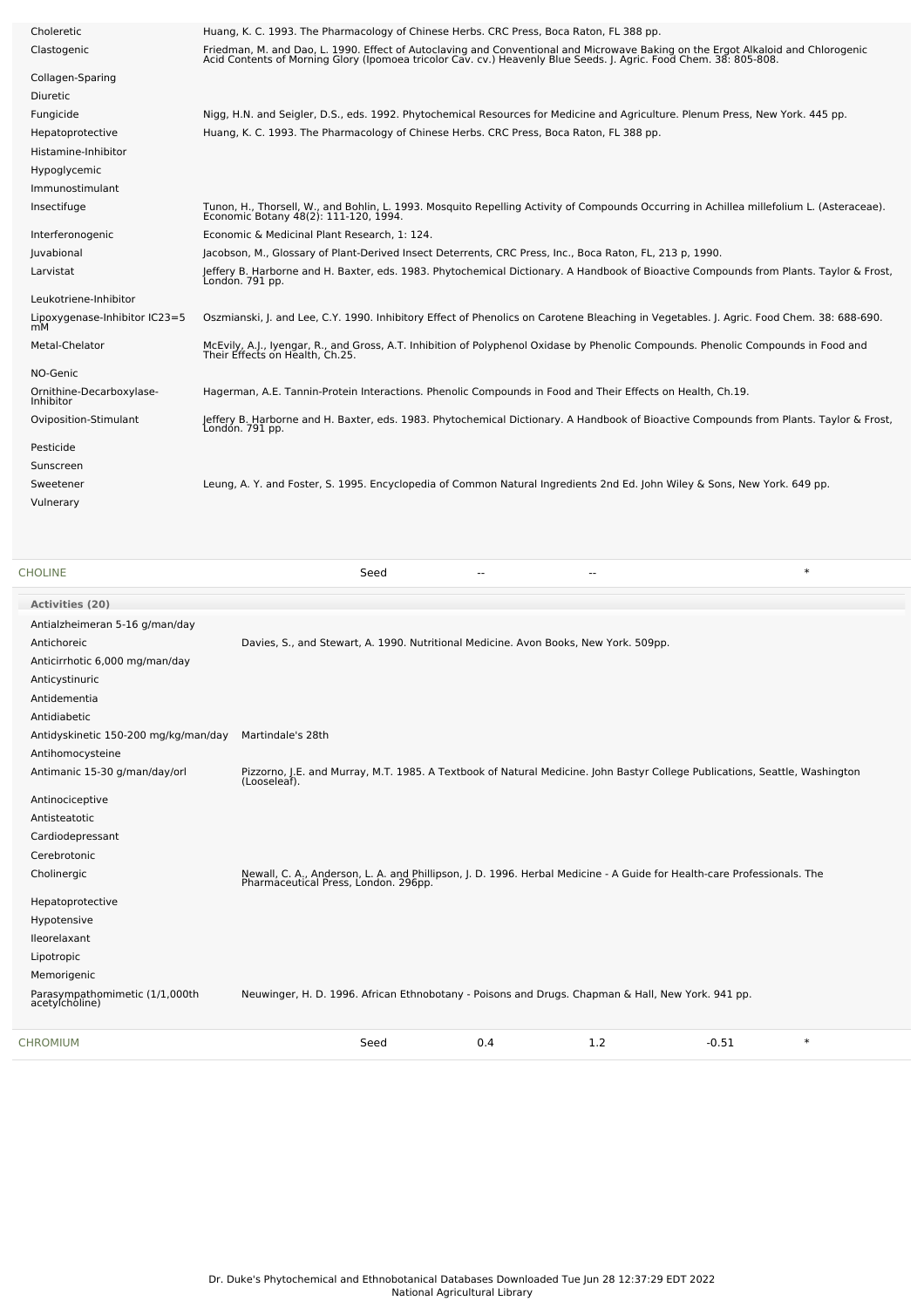| Activities (24)                     |                                                                                                                                                                                                        |
|-------------------------------------|--------------------------------------------------------------------------------------------------------------------------------------------------------------------------------------------------------|
| Amphiglycemic?                      | Davies, S., and Stewart, A. 1990. Nutritional Medicine. Avon Books, New York. 509pp.                                                                                                                   |
| AntiAGE 200-1,000 ug                | Challem, J., Berkson, Burt, and Smith, Melissa Dianne. 2000. Syndrome X - The complete nutritional program to prevent and reservse insulin<br>resistance. John Wiley & Sons, New York. 272 pp. \$24.95 |
| AntiCFS 200 ug                      |                                                                                                                                                                                                        |
| Antiacne                            |                                                                                                                                                                                                        |
| Antiaging 200-1,000 ug              | Challem, J., Berkson, Burt, and Smith, Melissa Dianne. 2000. Syndrome X - The complete nutritional program to prevent and reservse insulin<br>resistance. John Wiley & Sons, New York. 272 pp. \$24.95 |
| Antiatherosclerotic 20<br>ug/day    |                                                                                                                                                                                                        |
| Anticorneotic                       | Davies, S., and Stewart, A. 1990. Nutritional Medicine. Avon Books, New York. 509pp.                                                                                                                   |
| Antidiabetic 200-1,000<br>ug        |                                                                                                                                                                                                        |
| Antidote (Lead)                     | Davies, S., and Stewart, A. 1990. Nutritional Medicine. Avon Books, New York. 509pp.                                                                                                                   |
| Antifatigue 200 ug                  |                                                                                                                                                                                                        |
| Antiglycosuric 200-<br>$1,000$ uq   |                                                                                                                                                                                                        |
| Antiobesity 200-1,000<br>uq         | Challem, J., Berkson, Burt, and Smith, Melissa Dianne. 2000. Syndrome X - The complete nutritional program to prevent and reservse insulin<br>resistance. John Wiley & Sons, New York. 272 pp. \$24.95 |
| Antisyndrome-X 200-<br>800 ug       | Challem, J., Berkson, Burt, and Smith, Melissa Dianne. 2000. Syndrome X - The complete nutritional program to prevent and reservse insulin<br>resistance. John Wiley & Sons, New York. 272 pp. \$24.95 |
| Antitriglyceride 20<br>ug/day       | Werbach, M. 1993. Healing with Food. Harper Collins, New York, 443 pp.                                                                                                                                 |
| Antitriglyceride 200-<br>$1,000$ ug | Challem, J., Berkson, Burt, and Smith, Melissa Dianne. 2000. Syndrome X - The complete nutritional program to prevent and reservse insulin<br>resistance. John Wiley & Sons, New York. 272 pp. \$24.95 |
| Cardioprotective                    |                                                                                                                                                                                                        |
| Energizer                           |                                                                                                                                                                                                        |
| Hypocholesterolemic 20<br>ug/day    | Werbach, M. 1993. Healing with Food. Harper Collins, New York, 443 pp.                                                                                                                                 |
| Hypocholesterolemic<br>200-1,000 ug | Challem, J., Berkson, Burt, and Smith, Melissa Dianne. 2000. Syndrome X - The complete nutritional program to prevent and reservse insulin<br>resistance. John Wiley & Sons, New York. 272 pp. \$24.95 |
| Hypoglycemic 200-<br>$1,000$ uq     | Challem, J., Berkson, Burt, and Smith, Melissa Dianne. 2000. Syndrome X - The complete nutritional program to prevent and reservse insulin<br>resistance. John Wiley & Sons, New York. 272 pp. \$24.95 |
| Hypotensive 200-1,000<br>uq         | Challem, J., Berkson, Burt, and Smith, Melissa Dianne. 2000. Syndrome X - The complete nutritional program to prevent and reservse insulin<br>resistance. John Wiley & Sons, New York. 272 pp. \$24.95 |
| Immunomodulator                     |                                                                                                                                                                                                        |
| Insulinogenic                       |                                                                                                                                                                                                        |
| Memorigenic                         |                                                                                                                                                                                                        |
|                                     |                                                                                                                                                                                                        |

[CINNAMIC-ACID](file:///phytochem/chemicals/show/5810) Plant -- -- \*

| <b>Activities (18)</b>                                |                                                                                                                                                                                                            |
|-------------------------------------------------------|------------------------------------------------------------------------------------------------------------------------------------------------------------------------------------------------------------|
| Aldose-Reductase-Inhibitor 4<br>ug/ml (weak activity) | Ichikawa, K., et al. 1991. Isolation and Structure Determination of Aldose Reductase Inhibitors from Traditional Thai Medicine, and<br>Syntheses of Their Derivatives. Sankyo Kenkyusho Nempo, 43: 99-110. |
| Allergenic                                            |                                                                                                                                                                                                            |
| Anesthetic                                            |                                                                                                                                                                                                            |
| Antibacterial                                         | Martindale's 28th                                                                                                                                                                                          |
| Antiinflammatory                                      |                                                                                                                                                                                                            |
| Antimutagenic                                         | Economic & Medicinal Plant Research, 6: 235.                                                                                                                                                               |
| Antispasmodic                                         | Jeffery B. Harborne and H. Baxter, eds. 1983. Phytochemical Dictionary. A Handbook of Bioactive Compounds from Plants. Taylor &<br>Frost, London. 791 pp.                                                  |
| Cancer-Preventive                                     | Stitt, P. A. Why George Should Eat Broccoli. Dougherty Co, Milwaukee, WI, 1990, 399 pp.                                                                                                                    |
| Choleretic                                            |                                                                                                                                                                                                            |
| Dermatitigenic                                        | Jeffery B. Harborne and H. Baxter, eds. 1983. Phytochemical Dictionary. A Handbook of Bioactive Compounds from Plants. Taylor &<br>Frost, London. 791 pp.                                                  |
| FLavor FEMA 4-40                                      | Aloe Research Council - Duke writeup of non-peer reviewd book by Coats and draft by Henry                                                                                                                  |
| Fungicide                                             |                                                                                                                                                                                                            |
| Herbicide                                             |                                                                                                                                                                                                            |
| Laxative                                              |                                                                                                                                                                                                            |
| Lipoxygenase-Inhibitor                                |                                                                                                                                                                                                            |
| Pesticide                                             |                                                                                                                                                                                                            |
| Tyrosinase-Inhibitor ID50=700<br>uM                   |                                                                                                                                                                                                            |
| Vermifuge                                             |                                                                                                                                                                                                            |
|                                                       |                                                                                                                                                                                                            |
| CITRIC-ACID                                           | $\ast$<br>Plant<br>$\overline{\phantom{a}}$<br>--                                                                                                                                                          |
|                                                       |                                                                                                                                                                                                            |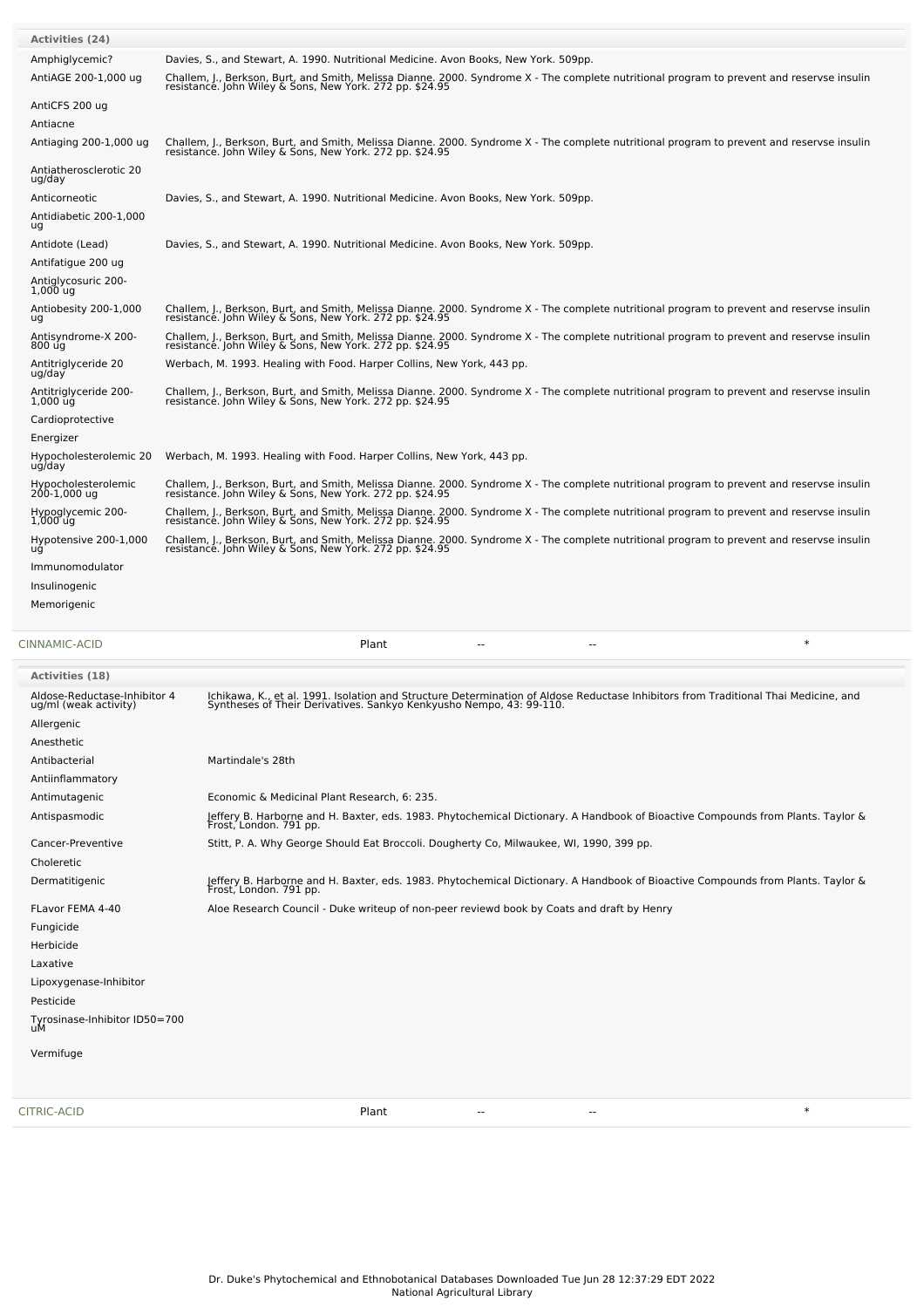| <b>Activities (23)</b>          |                                                                                                                                                                                                                                   |                                                                                      |                          |                          |         |        |
|---------------------------------|-----------------------------------------------------------------------------------------------------------------------------------------------------------------------------------------------------------------------------------|--------------------------------------------------------------------------------------|--------------------------|--------------------------|---------|--------|
| Allergenic                      |                                                                                                                                                                                                                                   |                                                                                      |                          |                          |         |        |
| Alpha-Amylase-<br>Inhibitor     |                                                                                                                                                                                                                                   |                                                                                      |                          |                          |         |        |
| Antiaphthic<br>20,000 ppm       | Martindale's 28th                                                                                                                                                                                                                 |                                                                                      |                          |                          |         |        |
| Antiatherosclerotic             |                                                                                                                                                                                                                                   |                                                                                      |                          |                          |         |        |
| Antibacterial                   |                                                                                                                                                                                                                                   |                                                                                      |                          |                          |         |        |
| Anticalculic                    |                                                                                                                                                                                                                                   |                                                                                      |                          |                          |         |        |
| Anticoagulant                   | Merck 11th Edition                                                                                                                                                                                                                |                                                                                      |                          |                          |         |        |
| Antileishmanic<br>Antimutagenic | Economic & Medicinal Plant Research, 6: 235.                                                                                                                                                                                      |                                                                                      |                          |                          |         |        |
| Antioxidant                     | Merck 11th Edition                                                                                                                                                                                                                |                                                                                      |                          |                          |         |        |
| Synergist                       |                                                                                                                                                                                                                                   |                                                                                      |                          |                          |         |        |
| Antiseborrheic<br>Antiseptic    | Martindale's 29th                                                                                                                                                                                                                 |                                                                                      |                          |                          |         |        |
| Antitubercular                  |                                                                                                                                                                                                                                   |                                                                                      |                          |                          |         |        |
| Antitumor                       | Economic & Medicinal Plant Research, 6: 235.                                                                                                                                                                                      |                                                                                      |                          |                          |         |        |
| Disinfectant                    | Martindale's 29th                                                                                                                                                                                                                 |                                                                                      |                          |                          |         |        |
| FLavor FEMA 370-<br>4,400       | Aloe Research Council - Duke writeup of non-peer reviewd book by Coats and draft by Henry                                                                                                                                         |                                                                                      |                          |                          |         |        |
| Hemostat                        |                                                                                                                                                                                                                                   |                                                                                      |                          |                          |         |        |
| Irritant                        | Zebovitz, T. C. Ed. 1989. Part VII. Flavor and Fragrance Substances, in Keith L. H. and Walters, D.B., eds. Compendium of Safety Data Sheets for<br>Research and Industrial Chemicals. VCH Publishers, New York. 3560-4253.       |                                                                                      |                          |                          |         |        |
| Laxative?                       | Lawrence Review of Natural Products, Sep-91.                                                                                                                                                                                      |                                                                                      |                          |                          |         |        |
| Litholytic                      | Martindale's 29th                                                                                                                                                                                                                 |                                                                                      |                          |                          |         |        |
| Mycobactericide                 |                                                                                                                                                                                                                                   |                                                                                      |                          |                          |         |        |
| Odontolytic                     | Zebovitz, T. C. Ed. 1989. Part VII. Flavor and Fragrance Substances, in Keith L. H. and Walters, D.B., eds. Compendium of Safety Data Sheets for<br>Research and Industrial Chemicals. VCH Publishers, New York. 3560-4253.       |                                                                                      |                          |                          |         |        |
| Refrigerant                     | Martindale's 28th                                                                                                                                                                                                                 |                                                                                      |                          |                          |         |        |
|                                 |                                                                                                                                                                                                                                   |                                                                                      |                          |                          |         |        |
| COBALT                          |                                                                                                                                                                                                                                   | Seed                                                                                 | 0.8                      | 2.5                      | $-0.1$  | $\ast$ |
| <b>Activities (2)</b>           |                                                                                                                                                                                                                                   |                                                                                      |                          |                          |         |        |
| Cardiomyopathogenic             |                                                                                                                                                                                                                                   | Davies, S., and Stewart, A. 1990. Nutritional Medicine. Avon Books, New York. 509pp. |                          |                          |         |        |
| Erythrocytogenic                |                                                                                                                                                                                                                                   | Davies, S., and Stewart, A. 1990. Nutritional Medicine. Avon Books, New York. 509pp. |                          |                          |         |        |
|                                 |                                                                                                                                                                                                                                   |                                                                                      |                          |                          |         |        |
| D-GLUCOSE                       |                                                                                                                                                                                                                                   | Plant                                                                                | $\overline{a}$           | ٠.                       |         | $\ast$ |
| Activities (1)                  |                                                                                                                                                                                                                                   |                                                                                      |                          |                          |         |        |
| Antisecretory                   |                                                                                                                                                                                                                                   |                                                                                      |                          |                          |         |        |
|                                 |                                                                                                                                                                                                                                   |                                                                                      |                          |                          |         |        |
| D-XYLOSE                        |                                                                                                                                                                                                                                   | Plant                                                                                | --                       | --                       |         | $\ast$ |
| DI-O-METHYLGALACTOSE            |                                                                                                                                                                                                                                   | Plant                                                                                |                          |                          |         | $\ast$ |
|                                 |                                                                                                                                                                                                                                   |                                                                                      | --                       | --                       |         |        |
| EMULSIN                         |                                                                                                                                                                                                                                   | Plant                                                                                | $\overline{a}$           | --                       |         | $\ast$ |
| EО                              |                                                                                                                                                                                                                                   | Plant                                                                                | $\overline{\phantom{a}}$ | 2000.0                   | $-0.59$ | $\ast$ |
| FAT                             |                                                                                                                                                                                                                                   | Seed                                                                                 | 54000.0                  | 180000.0                 | $-0.45$ | $\ast$ |
|                                 |                                                                                                                                                                                                                                   |                                                                                      |                          | $\overline{\phantom{a}}$ |         | $\ast$ |
| <b>FERULIC-ACID</b>             |                                                                                                                                                                                                                                   | Plant                                                                                | $\overline{a}$           |                          |         |        |
| <b>Activities (61)</b>          |                                                                                                                                                                                                                                   |                                                                                      |                          |                          |         |        |
| Allelopathic                    | Holappa, L.D., and Blum*, U. 1991. Effects of Exogenously Applied Ferulic Acid, a Potential Allelopathic Compound, on Leaf Growth, Water<br>Utilization, and Endogenous Abscisic Acid Levels of Tomato, Cucumber, and Bean. J. of |                                                                                      |                          |                          |         |        |
| Analgesic                       | Advance in Chinese Medicinal Materials Research. 1985. Eds. H. M. Chang, H. W. Yeung, W. -W. Tso and A. Koo. World Scientific Publishing Co.,                                                                                     |                                                                                      |                          |                          |         |        |
| Antiaggregant                   | Philadelphia Pa., page 69.                                                                                                                                                                                                        |                                                                                      |                          |                          |         |        |
|                                 | Ozaki, Y. and Ma, J-P. 1989. Inhibitory Effects of Tetramethylpyrazine and Ferulic Acid on Spontaneous Movement of Rat Uterus in Situ. Chem.<br>Pharm. Bull. 38(6): 1620-1623, 1990.                                              |                                                                                      |                          |                          |         |        |
| Antiallergic                    | Leung, A. Y. and Foster, S. 1995. Encyclopedia of Common Natural Ingredients 2nd Ed. John Wiley & Sons, New York. 649 pp.                                                                                                         |                                                                                      |                          |                          |         |        |
| Antiarrhythmic<br>Antibacterial | Jeffery B. Harborne and H. Baxter, eds. 1983. Phytochemical Dictionary. A Handbook of Bioactive Compounds from Plants. Taylor & Frost,                                                                                            |                                                                                      |                          |                          |         |        |
|                                 | Londón. 791 pp.                                                                                                                                                                                                                   |                                                                                      |                          |                          |         |        |
| Anticancer (Colon)              |                                                                                                                                                                                                                                   |                                                                                      |                          |                          |         |        |
| Anticancer<br>(Forestomach)     |                                                                                                                                                                                                                                   |                                                                                      |                          |                          |         |        |
| Anticancer (Liver)              |                                                                                                                                                                                                                                   |                                                                                      |                          |                          |         |        |
| Anticancer (Skin)               |                                                                                                                                                                                                                                   |                                                                                      |                          |                          |         |        |
| Anticarcinogenic                |                                                                                                                                                                                                                                   |                                                                                      |                          |                          |         |        |
| Antidysmenorrheic               |                                                                                                                                                                                                                                   |                                                                                      |                          |                          |         |        |
| Antiestrogenic                  | Jeffery B. Harborne and H. Baxter, eds. 1983. Phytochemical Dictionary. A Handbook of Bioactive Compounds from Plants. Taylor & Frost,<br>Londón. 791 pp.                                                                         |                                                                                      |                          |                          |         |        |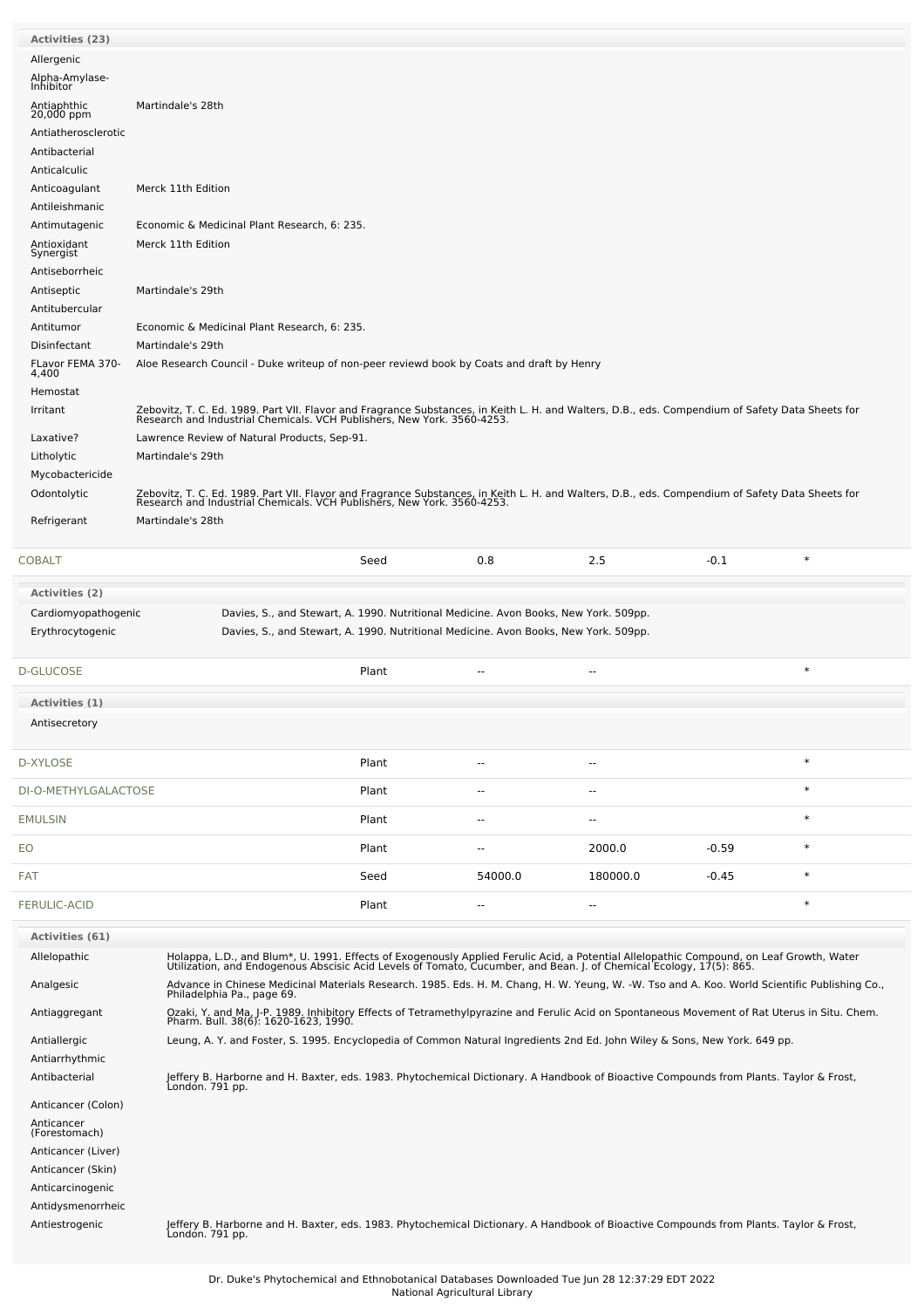| Antihepatotoxic                                                        | Jeffery B. Harborne and H. Baxter, eds. 1983. Phytochemical Dictionary. A Handbook of Bioactive Compounds from Plants. Taylor & Frost,<br>London. 791 pp.                                                                                              |
|------------------------------------------------------------------------|--------------------------------------------------------------------------------------------------------------------------------------------------------------------------------------------------------------------------------------------------------|
| Antiherpetic                                                           |                                                                                                                                                                                                                                                        |
| Antiinflammatory                                                       | Hagerman, A.E. Tannin-Protein Interactions. Phenolic Compounds in Food and Their Effects on Health, Ch.19.                                                                                                                                             |
| Antileukemic IC50=25-<br>56 ug/ml                                      | Chiang, L. C., Chiang, W., Chang, M. Y., Ng, L. T., Lin, C. C. 2003. Antileukemic activity of selected natural products in Taiwan. Am J Chin Med,<br>31(1):37-46.                                                                                      |
| Antimitotic                                                            | Jeffery B. Harborne and H. Baxter, eds. 1983. Phytochemical Dictionary. A Handbook of Bioactive Compounds from Plants. Taylor & Frost,<br>Londón. 791 pp.                                                                                              |
| Antimutagenic                                                          | Ki Soon Rhee. Oilseed Food Ingredients Used To Minimize Oxidative Flavor Deterioration in Meat Products. Phenolic Compounds in Food and<br>Their Effects on Health, Ch.18.                                                                             |
| Antineoplastic<br>(Stomach)                                            |                                                                                                                                                                                                                                                        |
| Antinitrosaminic                                                       | Ki Soon Rhee. Oilseed Food Ingredients Used To Minimize Oxidative Flavor Deterioration in Meat Products. Phenolic Compounds in Food and<br>Their Effects on Health, Ch.18.                                                                             |
| Antioxidant 3,000 uM<br>Antioxidant IC51=200<br>ppm                    |                                                                                                                                                                                                                                                        |
| Antioxidant 1/3                                                        |                                                                                                                                                                                                                                                        |
| quercetin<br>Antioxidant 1/2 BHA                                       |                                                                                                                                                                                                                                                        |
| Antioxidant EC50=9-15<br>ug/ml                                         |                                                                                                                                                                                                                                                        |
| Antiradicular EC50=9-15                                                |                                                                                                                                                                                                                                                        |
| ug/ml<br>Antiradicular IC50=116-                                       |                                                                                                                                                                                                                                                        |
| 124 uM<br>Antiserotonin                                                | Jeffery B. Harborne and H. Baxter, eds. 1983. Phytochemical Dictionary. A Handbook of Bioactive Compounds from Plants. Taylor & Frost,                                                                                                                 |
|                                                                        | Londón. 791 pp.                                                                                                                                                                                                                                        |
| Antispasmodic<br>Antithrombic                                          | Leung, A. Y. and Foster, S. 1995. Encyclopedia of Common Natural Ingredients 2nd Ed. John Wiley & Sons, New York. 649 pp.<br>Leung, A. Y. and Foster, S. 1995. Encyclopedia of Common Natural Ingredients 2nd Ed. John Wiley & Sons, New York. 649 pp. |
| Antitumor                                                              | Jeffery B. Harborne and H. Baxter, eds. 1983. Phytochemical Dictionary. A Handbook of Bioactive Compounds from Plants. Taylor & Frost,<br>London. 791 pp.                                                                                              |
| Antitumor (Colon)                                                      |                                                                                                                                                                                                                                                        |
| Antitumor<br>(Forestomach)                                             |                                                                                                                                                                                                                                                        |
| Antitumor (Liver)                                                      |                                                                                                                                                                                                                                                        |
| Antitumor (Skin)                                                       |                                                                                                                                                                                                                                                        |
| Antitumor-Promoter<br>IC46=10 uM                                       | Cancer Research, 48: 5941.                                                                                                                                                                                                                             |
| Antiviral                                                              | Vlietinck, A.J. and Dommisse, R.A. eds. 1985. Advances in Medicinal Plant Research. Wiss. Verlag. Stuttgart.                                                                                                                                           |
| Arteriodilator                                                         | Ozaki, Y. and Ma, J-P. 1989. Inhibitory Effects of Tetramethylpyrazine and Ferulic Acid on Spontaneous Movement of Rat Uterus in Situ. Chem.<br>Pharm. Bull. 38(6): 1620-1623, 1990.                                                                   |
| Cancer-Preventive                                                      | Stitt, P. A. Why George Should Eat Broccoli. Dougherty Co, Milwaukee, WI, 1990, 399 pp.                                                                                                                                                                |
| Candidicide                                                            | Jeffery B. Harborne and H. Baxter, eds. 1983. Phytochemical Dictionary. A Handbook of Bioactive Compounds from Plants. Taylor & Frost,<br>Londón. 791 pp.                                                                                              |
| Cardiac                                                                | Ozaki, Y. and Ma, J-P. 1989. Inhibitory Effects of Tetramethylpyrazine and Ferulic Acid on Spontaneous Movement of Rat Uterus in Situ. Chem.<br>Pharm. Bull. 38(6): 1620-1623, 1990.                                                                   |
| Cholagogue                                                             | Pharmazie, 46: 156, 1991.                                                                                                                                                                                                                              |
| Choleretic                                                             | Williamson, E. M. and Evans, F. J., Potter's New Cyclopaedia of Botanical Drugs and Preparations, Revised Ed., Saffron Walden, the C. W. Daniel<br>Co., Ltd., Essex UK, 362 pp, 1988, reprint 1989.                                                    |
| Fungicide                                                              | Nigg, H.N. and Seigler, D.S., eds. 1992. Phytochemical Resources for Medicine and Agriculture. Plenum Press, New York. 445 pp.                                                                                                                         |
| Hepatoprotective                                                       | Mills, Simon and Bone, Kerry. 2000. Phytotherapy. Churchill Livinston, Edinburgh.                                                                                                                                                                      |
| Hepatotropic<br>Herbicide                                              | Angewandte Botanik 68(5/6)=1994. Page 195.                                                                                                                                                                                                             |
| Hydrocholerectic                                                       | Jeffery B. Harborne and H. Baxter, eds. 1983. Phytochemical Dictionary. A Handbook of Bioactive Compounds from Plants. Taylor & Frost,                                                                                                                 |
| Hypolipidemic                                                          | Londón. 791 pp.                                                                                                                                                                                                                                        |
| Immunostimulant                                                        | Economic & Medicinal Plant Research, 1: 124.                                                                                                                                                                                                           |
| Insectifuge                                                            | Tunon, H., Thorsell, W., and Bohlin, L. 1993. Mosquito Repelling Activity of Compounds Occurring in Achillea millefolium L. (Asteraceae).<br>Economic Botany 48(2): 111-120, 1994.                                                                     |
| Metal-Chelator                                                         | McEvily, A.J., Ivengar, R., and Gross, A.T. Inhibition of Polyphenol Oxidase by Phenolic Compounds. Phenolic Compounds in Food and Their<br>Effects on Health, Ch.25.                                                                                  |
| Ornithine-<br>Decarboxylase-Inhibitor                                  | Hagerman, A.E. Tannin-Protein Interactions. Phenolic Compounds in Food and Their Effects on Health, Ch.19.                                                                                                                                             |
| Pesticide                                                              |                                                                                                                                                                                                                                                        |
| Phagocytotic                                                           |                                                                                                                                                                                                                                                        |
| Preservative                                                           | Merck 11th Edition                                                                                                                                                                                                                                     |
| Prostaglandigenic<br>Prostaglandin-Synthesis-<br>Inhibitor 0.58-3.2 mM | Xu, L. N., Yu, W. G., Tian, J. Y., Liu, Q. Y. 1990. Effect of Sodium Ferulate on Arachidonic Acid Metabolism. Yao Hsueh Hsueh Pao, 25(6): 412-416.                                                                                                     |
| Sunscreen                                                              | Chemical Marketing Reporter; a weekly tabloid, 9/10/92.                                                                                                                                                                                                |
| Uterosedative 30-100                                                   | Ozaki, Y. and Ma, J-P. 1989. Inhibitory Effects of Tetramethylpyrazine and Ferulic Acid on Spontaneous Movement of Rat Uterus in Situ. Chem.<br>Pharm. Bull. 38(6): 1620-1623, 1990.                                                                   |
| mg/kg ivn rat                                                          |                                                                                                                                                                                                                                                        |
|                                                                        |                                                                                                                                                                                                                                                        |

[FIBER](file:///phytochem/chemicals/show/8460) Seed -- 190000.0 0.44 \*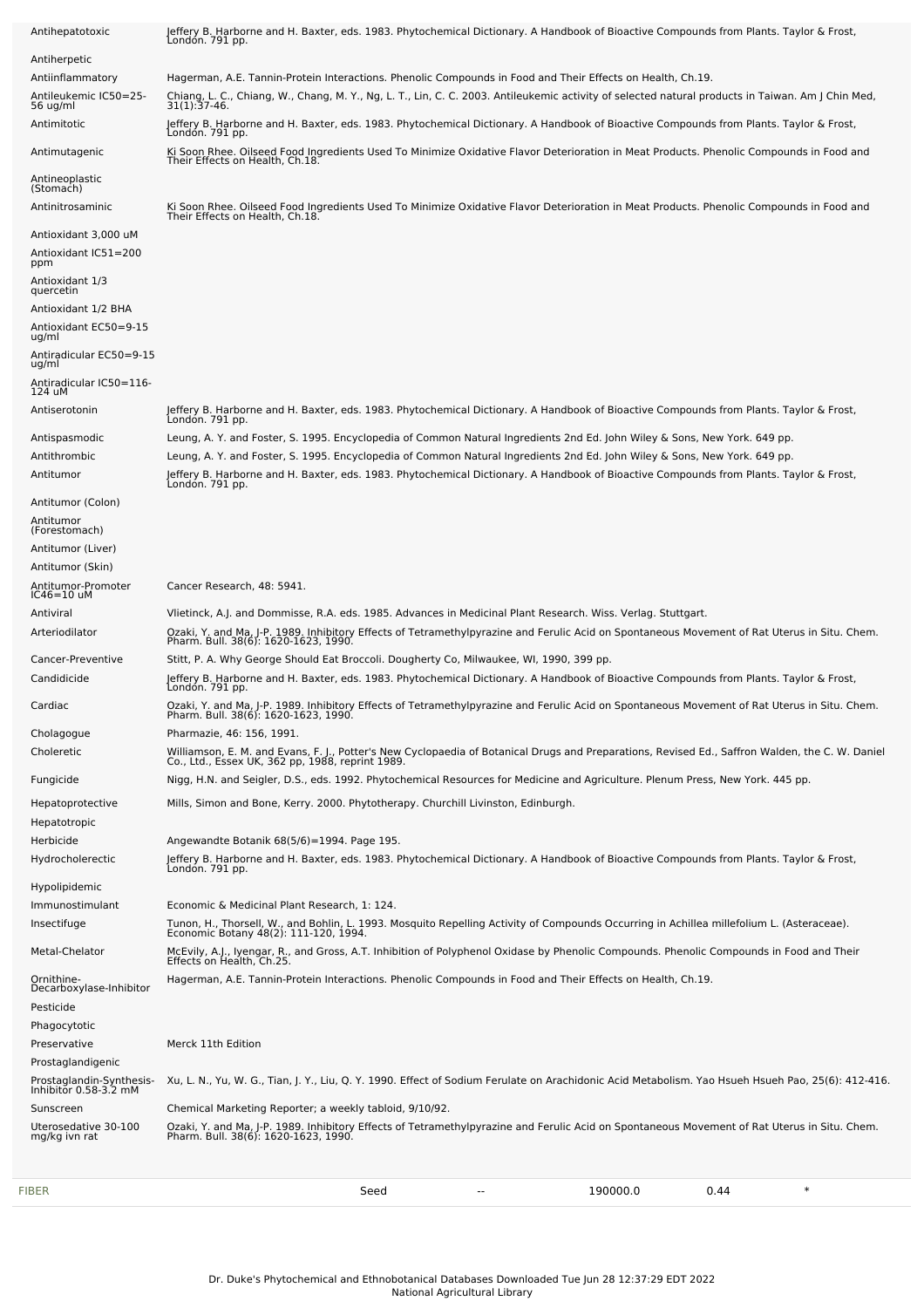| <b>Activities (15)</b>                    |                                                                                                                                                                                                     |       |                          |                                                                                                                                          |         |        |
|-------------------------------------------|-----------------------------------------------------------------------------------------------------------------------------------------------------------------------------------------------------|-------|--------------------------|------------------------------------------------------------------------------------------------------------------------------------------|---------|--------|
| Angiotensin-Receptor-Blocker              |                                                                                                                                                                                                     |       |                          |                                                                                                                                          |         |        |
| Antidiabetic                              |                                                                                                                                                                                                     |       |                          |                                                                                                                                          |         |        |
| Antihypertensive                          |                                                                                                                                                                                                     |       |                          |                                                                                                                                          |         |        |
| Antiobesity                               |                                                                                                                                                                                                     |       |                          |                                                                                                                                          |         |        |
| Antitumor                                 |                                                                                                                                                                                                     |       |                          | Pizzorno, J.E. and Murray, M.T. 1985. A Textbook of Natural Medicine. John Bastyr College Publications, Seattle, Washington (Looseleaf). |         |        |
| Antiulcer                                 |                                                                                                                                                                                                     |       |                          | Pizzorno, J.E. and Murray, M.T. 1985. A Textbook of Natural Medicine. John Bastyr College Publications, Seattle, Washington (Looseleaf). |         |        |
| Beta-Blocker                              |                                                                                                                                                                                                     |       |                          |                                                                                                                                          |         |        |
| Cancer-Preventive                         | Stitt, P. A. Why George Should Eat Broccoli. Dougherty Co, Milwaukee, WI, 1990, 399 pp.                                                                                                             |       |                          |                                                                                                                                          |         |        |
| Cardioprotective                          |                                                                                                                                                                                                     |       |                          |                                                                                                                                          |         |        |
| Diuretic                                  |                                                                                                                                                                                                     |       |                          |                                                                                                                                          |         |        |
| Hypocholesterolemic                       |                                                                                                                                                                                                     |       |                          |                                                                                                                                          |         |        |
| Hypotensive 10 g/man/day/orl              |                                                                                                                                                                                                     |       |                          | Pizzorno, J.E. and Murray, M.T. 1985. A Textbook of Natural Medicine. John Bastyr College Publications, Seattle, Washington (Looseleaf). |         |        |
| Hypouricemic                              |                                                                                                                                                                                                     |       |                          |                                                                                                                                          |         |        |
| Laxative                                  |                                                                                                                                                                                                     |       |                          |                                                                                                                                          |         |        |
| Vasodilator                               |                                                                                                                                                                                                     |       |                          |                                                                                                                                          |         |        |
| FIBER(CRUDE)                              |                                                                                                                                                                                                     | Seed  | $\sim$                   | 190000.0                                                                                                                                 | 1.03    | $\ast$ |
| FIBER(DIETARY)                            |                                                                                                                                                                                                     | Seed  | $\overline{\phantom{a}}$ | 640000.0                                                                                                                                 | 0.96    | $\ast$ |
| <b>FUMARIC-ACID</b>                       |                                                                                                                                                                                                     | Leaf  | $\sim$                   | $-$                                                                                                                                      |         | $\ast$ |
| <b>Activities (7)</b>                     |                                                                                                                                                                                                     |       |                          |                                                                                                                                          |         |        |
| Acidulant                                 | Martindale's 28th                                                                                                                                                                                   |       |                          |                                                                                                                                          |         |        |
| Antidermatitic                            | Wichtl, M. 1984. Teedrogen. Ein Handbuch fur Apotheker und Arzte. Wissenschaftliche Verlagsgesellscharft. mbH Stuttgart. 393 pp.                                                                    |       |                          |                                                                                                                                          |         |        |
| Antihepatocarcinogenic<br>IC100=1% (diet) | Akao, M. and Kuroda, K. 1990. Inhibitory Effect of Fumaric Acid on Hepatocarcinogenesis by Thioacetamide in Mice. Chem. Pharm. Bull.<br>38(7): 2012-2014, 1990.                                     |       |                          |                                                                                                                                          |         |        |
|                                           |                                                                                                                                                                                                     |       |                          |                                                                                                                                          |         |        |
| Antioxidant                               | Merck 11th Edition                                                                                                                                                                                  |       |                          |                                                                                                                                          |         |        |
| Antipsoriac                               | Wichtl, M. 1984. Teedrogen. Ein Handbuch fur Apotheker und Arzte. Wissenschaftliche Verlagsgesellscharft. mbH Stuttgart. 393 pp.                                                                    |       |                          |                                                                                                                                          |         |        |
| Antitumor                                 | Williamson, E. M. and Evans, F. J., Potter's New Cyclopaedia of Botanical Drugs and Preparations, Revised Ed., Saffron Walden, the C. W.<br>Daniel Co., Ltd., Essex UK, 362 pp, 1988, reprint 1989. |       |                          |                                                                                                                                          |         |        |
| FLavor FEMA 50-3,600                      | Aloe Research Council - Duke writeup of non-peer reviewd book by Coats and draft by Henry                                                                                                           |       |                          |                                                                                                                                          |         |        |
| <b>GENIPOSIDIC-ACID</b>                   |                                                                                                                                                                                                     | Plant | $\overline{\phantom{a}}$ |                                                                                                                                          |         | $\ast$ |
| Activities (10)                           |                                                                                                                                                                                                     |       |                          |                                                                                                                                          |         |        |
| Algistat                                  |                                                                                                                                                                                                     |       |                          | Grenand, P., Moretti, C., and Jacquemin, H. 1987. Pharmacopees Traditionnelles en Guyane. I'ORSTROM, Paris. 569 pp.                      |         |        |
| Anticlastogen                             |                                                                                                                                                                                                     |       |                          |                                                                                                                                          |         |        |
| Antimutagenic                             |                                                                                                                                                                                                     |       |                          |                                                                                                                                          |         |        |
| Antioxidant IC50=400 uM                   |                                                                                                                                                                                                     |       |                          |                                                                                                                                          |         |        |
| Antitumor-Promoter                        |                                                                                                                                                                                                     |       |                          |                                                                                                                                          |         |        |
| <b>Bacteristat</b>                        |                                                                                                                                                                                                     |       |                          | Grenand, P., Moretti, C., and Jacquemin, H. 1987. Pharmacopees Traditionnelles en Guyane. l'ORSTROM, Paris. 569 pp.                      |         |        |
| Cathartic ED50=>800 mg/kg                 | Wagner & Wolff, eds. 1977. New Natural Products (RS164. 156. 176)                                                                                                                                   |       |                          |                                                                                                                                          |         |        |
| Fungistat                                 |                                                                                                                                                                                                     |       |                          | Grenand, P., Moretti, C., and Jacquemin, H. 1987. Pharmacopees Traditionnelles en Guyane. I'ORSTROM, Paris. 569 pp.                      |         |        |
| Pesticide                                 |                                                                                                                                                                                                     |       |                          |                                                                                                                                          |         |        |
| Protististat                              |                                                                                                                                                                                                     |       |                          | Grenand, P., Moretti, C., and Jacquemin, H. 1987. Pharmacopees Traditionnelles en Guyane. l'ORSTROM, Paris. 569 pp.                      |         |        |
| <b>GENTISIC-ACID</b>                      |                                                                                                                                                                                                     | Plant |                          |                                                                                                                                          |         | $\ast$ |
| <b>Activities (8)</b>                     |                                                                                                                                                                                                     |       |                          |                                                                                                                                          |         |        |
| Analgesic                                 | Merck 11th Edition                                                                                                                                                                                  |       |                          |                                                                                                                                          |         |        |
| Antibacterial                             | Jeffery B. Harborne and H. Baxter, eds. 1983. Phytochemical Dictionary. A Handbook of Bioactive Compounds from Plants. Taylor & Frost, London.<br>791 pp.                                           |       |                          |                                                                                                                                          |         |        |
| Antifeedant                               |                                                                                                                                                                                                     |       |                          |                                                                                                                                          |         |        |
| Antiinflammatory<br>Antioxidant 1/3       | Merck 11th Edition                                                                                                                                                                                  |       |                          |                                                                                                                                          |         |        |
| <b>BHA</b><br>Antirheumatic               | Grenand, P., Moretti, C., and Jacquemin, H. 1987. Pharmacopees Traditionnelles en Guyane. l'ORSTROM, Paris. 569 pp.                                                                                 |       |                          |                                                                                                                                          |         |        |
| Antiviral                                 | Jeffery B. Harborne and H. Baxter, eds. 1983. Phytochemical Dictionary. A Handbook of Bioactive Compounds from Plants. Taylor & Frost, London.<br>791 pp.                                           |       |                          |                                                                                                                                          |         |        |
| Pesticide                                 |                                                                                                                                                                                                     |       |                          |                                                                                                                                          |         |        |
| <b>GLUCORAPHENINE</b>                     |                                                                                                                                                                                                     | Plant |                          |                                                                                                                                          |         | $\ast$ |
| <b>GUM</b>                                |                                                                                                                                                                                                     | Seed  | 30000.0                  | 100000.0                                                                                                                                 | $-0.04$ | $\ast$ |

[HISPIDULIN](file:///phytochem/chemicals/show/9825) Leaf -- -- \*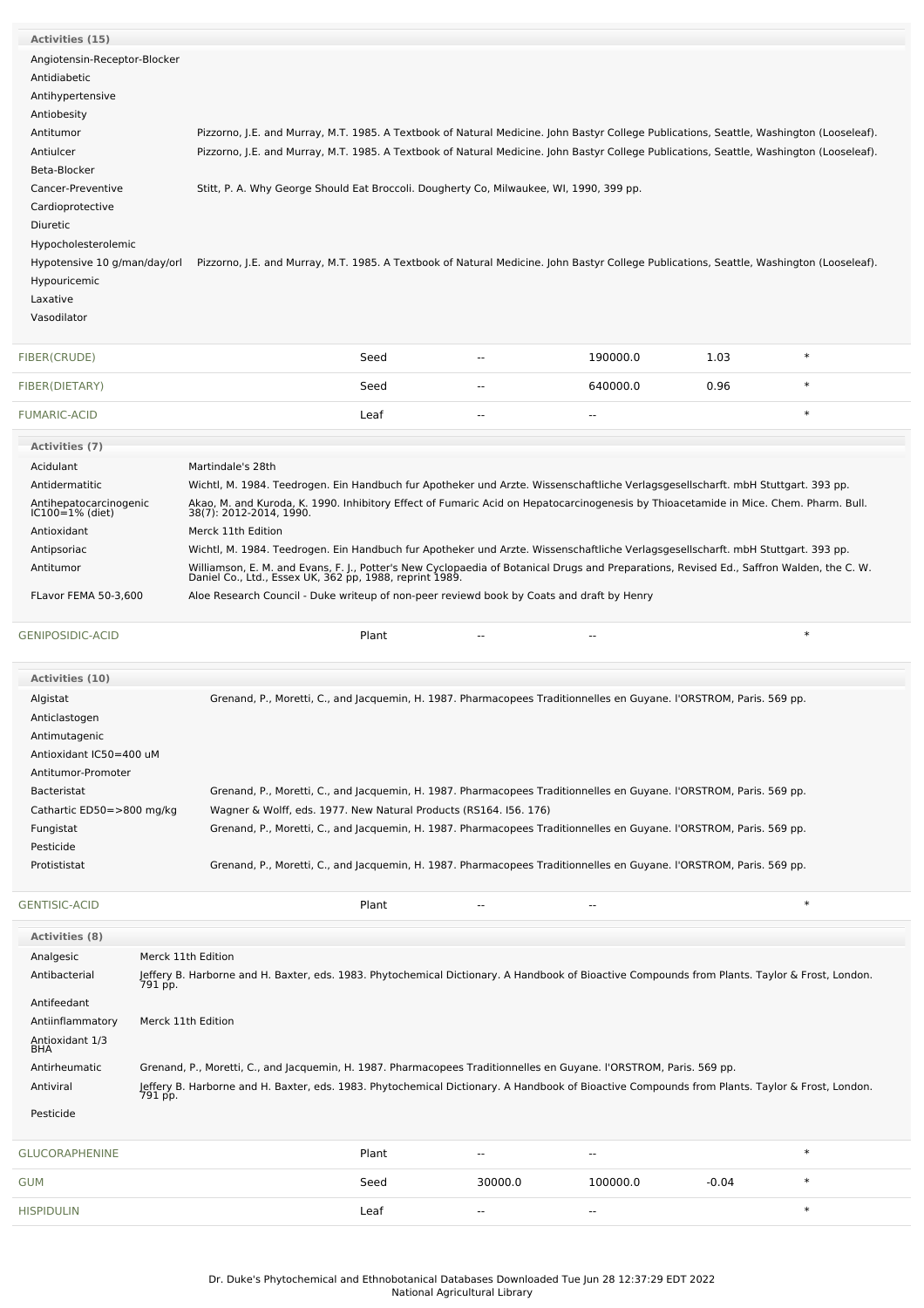| Activities (7)                 |                                                                                                                                          |                                                                                      |                          |                                                                                                                                             |         |        |
|--------------------------------|------------------------------------------------------------------------------------------------------------------------------------------|--------------------------------------------------------------------------------------|--------------------------|---------------------------------------------------------------------------------------------------------------------------------------------|---------|--------|
| Antiaggregant IC50=13 ug/ml    |                                                                                                                                          | Economic & Medicinal Plant Research, 5: 333.                                         |                          |                                                                                                                                             |         |        |
| Antihepatotoxic 32 mg/kg       |                                                                                                                                          |                                                                                      |                          |                                                                                                                                             |         |        |
| Antioxidant ED=uM              |                                                                                                                                          |                                                                                      |                          |                                                                                                                                             |         |        |
| Antiperoxidant                 |                                                                                                                                          |                                                                                      |                          |                                                                                                                                             |         |        |
| Antiradicular                  |                                                                                                                                          |                                                                                      |                          |                                                                                                                                             |         |        |
| Antitumor                      |                                                                                                                                          | Lewis and Elvin-Lewis, Medical Botany, ca 1977                                       |                          |                                                                                                                                             |         |        |
| Cancer-Preventive              |                                                                                                                                          |                                                                                      |                          | Stitt, P. A. Why George Should Eat Broccoli. Dougherty Co, Milwaukee, WI, 1990, 399 pp.                                                     |         |        |
|                                |                                                                                                                                          |                                                                                      |                          |                                                                                                                                             |         |        |
| <b>HYDROXYCINNAMIC-ACID</b>    |                                                                                                                                          | Leaf                                                                                 | $\sim$ $\sim$            | $\sim$ $\sim$                                                                                                                               |         | $\ast$ |
|                                |                                                                                                                                          |                                                                                      |                          |                                                                                                                                             |         |        |
| <b>INDICAINE</b>               |                                                                                                                                          | Plant                                                                                |                          | --                                                                                                                                          |         | $\ast$ |
| <b>INVERTIN</b>                |                                                                                                                                          | Plant                                                                                | $\overline{a}$           | --                                                                                                                                          |         | $\ast$ |
|                                |                                                                                                                                          |                                                                                      |                          |                                                                                                                                             |         | $\ast$ |
| <b>IRON</b>                    |                                                                                                                                          | Seed                                                                                 | 5.0                      | 18.0                                                                                                                                        | $-0.62$ |        |
| Activities (6)                 |                                                                                                                                          |                                                                                      |                          |                                                                                                                                             |         |        |
| Antiakathisic                  | Martindale's 29th                                                                                                                        |                                                                                      |                          |                                                                                                                                             |         |        |
| Antianemic                     | Martindale's 29th                                                                                                                        |                                                                                      |                          |                                                                                                                                             |         |        |
| Anticanker                     |                                                                                                                                          |                                                                                      |                          |                                                                                                                                             |         |        |
| Anticheilitic                  |                                                                                                                                          | Davies, S., and Stewart, A. 1990. Nutritional Medicine. Avon Books, New York. 509pp. |                          |                                                                                                                                             |         |        |
| Antimenorrhagic 100            |                                                                                                                                          |                                                                                      |                          | Pizzorno, J.E. and Murray, M.T. 1985. A Textbook of Natural Medicine. John Bastyr College Publications, Seattle, Washington<br>(Looseleaf). |         |        |
| mg/day/wmn/orl                 |                                                                                                                                          |                                                                                      |                          |                                                                                                                                             |         |        |
| Prooxidant                     |                                                                                                                                          |                                                                                      |                          |                                                                                                                                             |         |        |
|                                |                                                                                                                                          |                                                                                      |                          |                                                                                                                                             |         |        |
| L-FRUCTOSE                     |                                                                                                                                          | Plant                                                                                | $\overline{\phantom{a}}$ | $\sim$                                                                                                                                      |         | $\ast$ |
| LIGNOCERIC-ACID                |                                                                                                                                          | Plant                                                                                | $\overline{a}$           | $\overline{a}$                                                                                                                              |         | $\ast$ |
|                                |                                                                                                                                          |                                                                                      |                          |                                                                                                                                             |         |        |
| Activities (1)                 |                                                                                                                                          |                                                                                      |                          |                                                                                                                                             |         |        |
| Antihepatotoxic                |                                                                                                                                          |                                                                                      |                          |                                                                                                                                             |         |        |
|                                |                                                                                                                                          |                                                                                      |                          |                                                                                                                                             |         |        |
| LINOLEIC-ACID                  |                                                                                                                                          | Seed                                                                                 | 25000.0                  | 50000.0                                                                                                                                     | $-0.49$ | $\ast$ |
| Activities (27)                |                                                                                                                                          |                                                                                      |                          |                                                                                                                                             |         |        |
| 5-Alpha-Reductase-Inhibitor    |                                                                                                                                          |                                                                                      |                          |                                                                                                                                             |         |        |
| AntiMS                         | Economic & Medicinal Plant Research, 6: 189.                                                                                             |                                                                                      |                          |                                                                                                                                             |         |        |
| Antiacne                       |                                                                                                                                          |                                                                                      |                          |                                                                                                                                             |         |        |
| Antialopecic                   |                                                                                                                                          |                                                                                      |                          |                                                                                                                                             |         |        |
| Antianaphylactic               | Economic & Medicinal Plant Research, 6: 189.                                                                                             |                                                                                      |                          |                                                                                                                                             |         |        |
| Antiandrogenic                 |                                                                                                                                          |                                                                                      |                          |                                                                                                                                             |         |        |
| Antiarteriosclerotic           |                                                                                                                                          |                                                                                      |                          |                                                                                                                                             |         |        |
| Antiarthritic                  | Economic & Medicinal Plant Research, 6: 189.                                                                                             |                                                                                      |                          |                                                                                                                                             |         |        |
| Anticoronary                   | Jeffery B. Harborne and H. Baxter, eds. 1983. Phytochemical Dictionary. A Handbook of Bioactive Compounds from Plants. Taylor & Frost,   |                                                                                      |                          |                                                                                                                                             |         |        |
|                                | Londón. 791 pp.                                                                                                                          |                                                                                      |                          |                                                                                                                                             |         |        |
| Antieczemic                    | Economic & Medicinal Plant Research, 6: 189.                                                                                             |                                                                                      |                          |                                                                                                                                             |         |        |
| Antifibrinolytic               | Economic & Medicinal Plant Research, 1: 53.                                                                                              |                                                                                      |                          |                                                                                                                                             |         |        |
| Antigranular                   |                                                                                                                                          |                                                                                      |                          |                                                                                                                                             |         |        |
| Antihistaminic                 |                                                                                                                                          |                                                                                      |                          |                                                                                                                                             |         |        |
|                                | Economic & Medicinal Plant Research, 6: 189.                                                                                             |                                                                                      |                          |                                                                                                                                             |         |        |
| Antiinflammatory IC50=31<br>uМ |                                                                                                                                          |                                                                                      |                          |                                                                                                                                             |         |        |
| Antileukotriene-D4 IC50=31     |                                                                                                                                          |                                                                                      |                          |                                                                                                                                             |         |        |
| uМ                             |                                                                                                                                          |                                                                                      |                          |                                                                                                                                             |         |        |
| Antimenorrhagic                | Pizzorno, J.E. and Murray, M.T. 1985. A Textbook of Natural Medicine. John Bastyr College Publications, Seattle, Washington (Looseleaf). |                                                                                      |                          |                                                                                                                                             |         |        |
| Antiprostatitic                | Pizzorno, J.E. and Murray, M.T. 1985. A Textbook of Natural Medicine. John Bastyr College Publications, Seattle, Washington (Looseleaf). |                                                                                      |                          |                                                                                                                                             |         |        |
| Cancer-Preventive              | Stitt, P. A. Why George Should Eat Broccoli. Dougherty Co, Milwaukee, WI, 1990, 399 pp.                                                  |                                                                                      |                          |                                                                                                                                             |         |        |
| Carcinogenic                   | Science News, 146: 421.                                                                                                                  |                                                                                      |                          |                                                                                                                                             |         |        |
| Comedolytic                    |                                                                                                                                          |                                                                                      |                          |                                                                                                                                             |         |        |
| Hepatoprotective               |                                                                                                                                          |                                                                                      |                          |                                                                                                                                             |         |        |
| Hypocholesterolemic            | Spiller, G. A. 1996 (Spiller, G. A. Ed. 1996. CRC Handbook of Lipids in Human Nutrition. CRC Press. Boca Raton, FL. 233 pp.)             |                                                                                      |                          |                                                                                                                                             |         |        |
| Immunomodulator                | Economic & Medicinal Plant Research, 6: 189.                                                                                             |                                                                                      |                          |                                                                                                                                             |         |        |
| Insectifuge                    | Jacobson, M., Glossary of Plant-Derived Insect Deterrents, CRC Press, Inc., Boca Raton, FL, 213 p, 1990.                                 |                                                                                      |                          |                                                                                                                                             |         |        |
| Metastatic                     | Science News, 146: 421.                                                                                                                  |                                                                                      |                          |                                                                                                                                             |         |        |
| Nematicide                     | Nigg, H.N. and Seigler, D.S., eds. 1992. Phytochemical Resources for Medicine and Agriculture. Plenum Press, New York. 445 pp.           |                                                                                      |                          |                                                                                                                                             |         |        |
| Propecic                       |                                                                                                                                          |                                                                                      |                          |                                                                                                                                             |         |        |
| LINOLENIC-ACID                 |                                                                                                                                          | Seed                                                                                 | 900.0                    | 1800.0                                                                                                                                      | $-0.55$ | $\ast$ |
| <b>LOLIOLID</b>                |                                                                                                                                          | Plant                                                                                |                          |                                                                                                                                             |         | $\ast$ |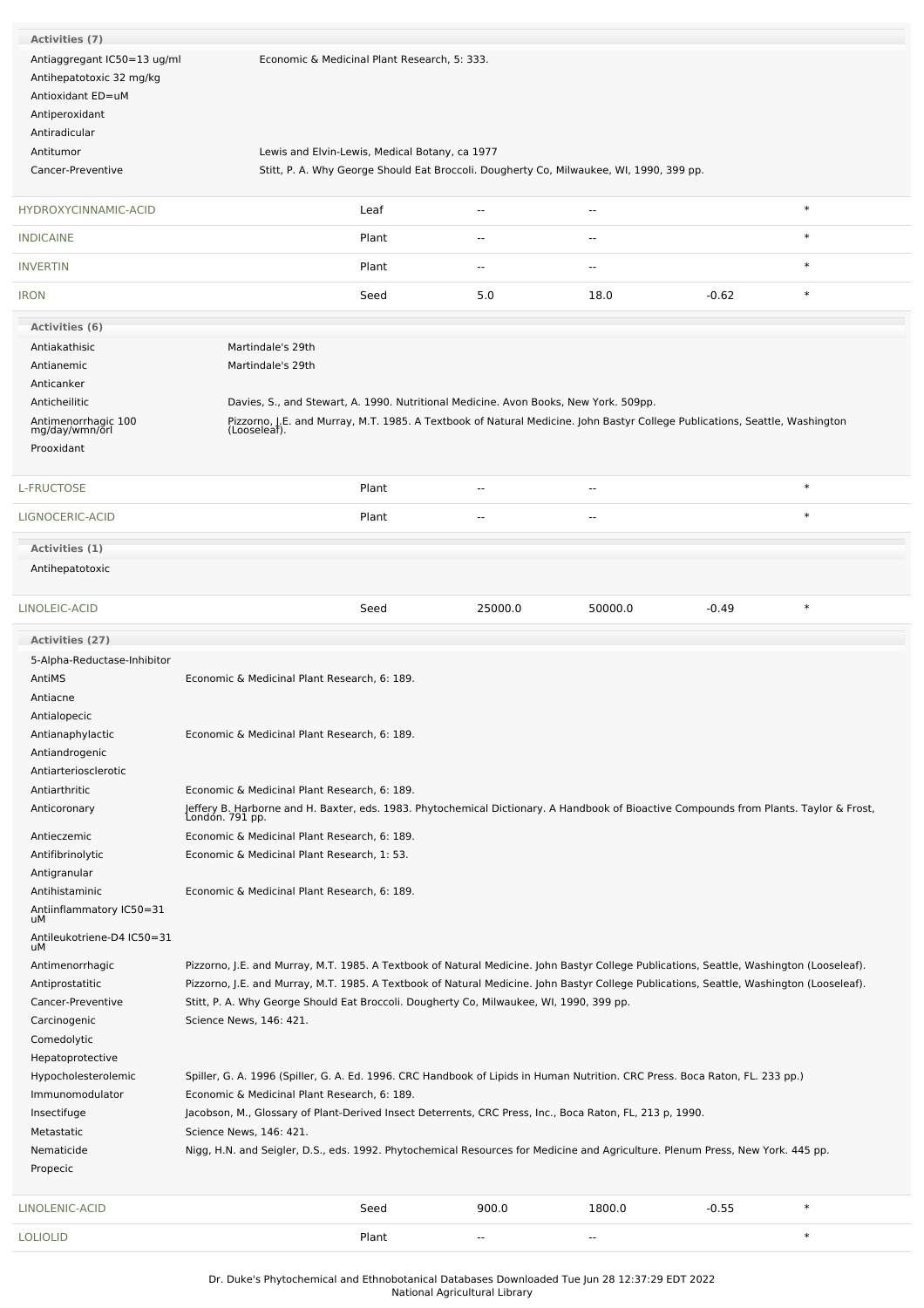[LUTEOLIN](file:///phytochem/chemicals/show/11706) Leaf -- -- \*

| Aldose-Reductase-<br>Inhibitor EC=3 ppm<br>Aldose-Reductase- | Shin*, K.H., Chung, M.S., Chae, Y.J., Yoon, K.Y., Cho, T.S. 1992. A survey for aldose reductase inhibition of herbal medicines. Fitoterapia 64(2):<br>130, 1993.                                                                 |
|--------------------------------------------------------------|----------------------------------------------------------------------------------------------------------------------------------------------------------------------------------------------------------------------------------|
| Inhibitor IC50=0.45 uM<br>rat                                |                                                                                                                                                                                                                                  |
| AntiHIV                                                      |                                                                                                                                                                                                                                  |
| Antiallergic                                                 |                                                                                                                                                                                                                                  |
| Antiangiogenic IC60-<br>75=10 uM                             |                                                                                                                                                                                                                                  |
| Antiatherogenic<br>Antibacterial MIC=500<br>ug/ml            | Planta Medica, 57: A43, 1991.                                                                                                                                                                                                    |
| Anticarcinogenic<br>Anticarcinomic                           | Chiang, L. C., Chiang, W., Chang, M. Y., Ng, L. T., Lin, C. C. 2003. Antileukemic activity of selected natural products in Taiwan. Am J Chin Med, 31(1):37-46.                                                                   |
| Anticataract EC=3 ppm                                        | Shin*, K.H., Chung, M.S., Chae, Y.J., Yoon, K.Y., Cho, T.S. 1992. A survey for aldose reductase inhibition of herbal medicines. Fitoterapia 64(2):<br>130, 1993.                                                                 |
| Anticomplementary<br>Antidermatic<br>Antiestrogenic          | Bisset, N.G., ed. 1994. Herbal Drugs and Phytopharmaceuticals. CRC Press. Boca Raton, FL. 566 pp.                                                                                                                                |
| Antifeedant IC52=<1,000<br>ppm diet                          | Lydon, J. & Duke, S., The potential of pesticides from plants, pp. 1-41 in Craker, L. & Simon, J., eds, Herbs, Spices & Medicinal Plants: Recent<br>Advances in Botany, Horticulture, & Pharmacology, v. 4, Oryx Press, Phoenix, |
| Antiherpetic 11-23 ug/ml<br>Antihistaminic <10-15 uM         |                                                                                                                                                                                                                                  |
| Antiinflammatory #NAME?<br>Antileukemic 20-50 uM             | Wichtl, M. 1984. Teedrogen. Ein Handbuch fur Apotheker und Arzte. Wissenschaftliche Verlagsgesellscharft. mbH Stuttgart. 393 pp.                                                                                                 |
| Antilymphomic                                                | Chiang, L. C., Chiang, W., Chang, M. Y., Ng, L. T., Lin, C. C. 2003. Antileukemic activity of selected natural products in Taiwan. Am J Chin Med,<br>31(1):37-46.                                                                |
| Antimelanomic                                                | Chiang, L. C., Chiang, W., Chang, M. Y., Ng, L. T., Lin, C. C. 2003. Antileukemic activity of selected natural products in Taiwan. Am J Chin Med,<br>31(1):37-46.                                                                |
| Antimutagenic ID50=2-5<br>nМ                                 |                                                                                                                                                                                                                                  |
| Antimutagenic ID50=0.44<br>ug/ml                             |                                                                                                                                                                                                                                  |
| Antinociceptive<br>Antioxidant IC50=10 uM                    |                                                                                                                                                                                                                                  |
| Antipolio                                                    | Economic & Medicinal Plant Research, 5: 197.                                                                                                                                                                                     |
| Antiproliferant                                              |                                                                                                                                                                                                                                  |
| Antispasmodic                                                | Williamson, E. M. and Evans, F. J., Potter's New Cyclopaedia of Botanical Drugs and Preparations, Revised Ed., Saffron Walden, the C. W.<br>Daniel Co., Ltd., Essex UK, 362 pp, 1988, reprint 1989.                              |
| Antitumor 1-50 uM                                            |                                                                                                                                                                                                                                  |
|                                                              |                                                                                                                                                                                                                                  |
| Antitumor (Colon)                                            | Chiang, L. C., Chiang, W., Chang, M. Y., Ng, L. T., Lin, C. C. 2003. Antileukemic activity of selected natural products in Taiwan. Am J Chin Med, 31(1):37-46.                                                                   |
| Antitumor (Kidney)                                           | Chiang, L. C., Chiang, W., Chang, M. Y., Ng, L. T., Lin, C. C. 2003. Antileukemic activity of selected natural products in Taiwan. Am J Chin Med,<br>31(1):37-40.                                                                |
| Antitumor (Lung)                                             | Chiang, L. C., Chiang, W., Chang, M. Y., Ng, L. T., Lin, C. C. 2003. Antileukemic activity of selected natural products in Taiwan. Am J Chin Med, 31(1):37-46.                                                                   |
| Antitumor (Ovary)                                            | Chiang, L. C., Chiang, W., Chang, M. Y., Ng, L. T., Lin, C. C. 2003. Antileukemic activity of selected natural products in Taiwan. Am J Chin Med,<br>31(1):37-46.                                                                |
| Antitumor (Pancreas)                                         | Chiang, L. C., Chiang, W., Chang, M. Y., Ng, L. T., Lin, C. C. 2003. Antileukemic activity of selected natural products in Taiwan. Am J Chin Med,<br>31(1):37-46.                                                                |
| Antitumor (Skin) 20 uM<br>Antitumor (Stomach)                | Chiang, L. C., Chiang, W., Chang, M. Y., Ng, L. T., Lin, C. C. 2003. Antileukemic activity of selected natural products in Taiwan. Am J Chin Med,<br>31(1):37-46.                                                                |
| Antitumor (Thyroid) 12-50<br>uМ                              |                                                                                                                                                                                                                                  |
| Antitumor (brain)                                            | Chiang, L. C., Chiang, W., Chang, M. Y., Ng, L. T., Lin, C. C. 2003. Antileukemic activity of selected natural products in Taiwan. Am J Chin Med,<br>31(1):37-46.                                                                |
| Antitussive<br>Antiviral 11-23 ug/ml                         |                                                                                                                                                                                                                                  |
| Aphidifuge                                                   |                                                                                                                                                                                                                                  |
| Apoptotic 12-50 uM                                           |                                                                                                                                                                                                                                  |
| Aromatase-Inhibitor<br>$IC35 = 1$ uM/l                       | Journal of Medicinal Food 2: 235.1999.                                                                                                                                                                                           |
| Beta-Glucuronidase-<br>Inhibitor $IC50 = -40$ uM             |                                                                                                                                                                                                                                  |
| Calcium-Antagonist                                           |                                                                                                                                                                                                                                  |
| $IC50 = 1.2$ uM rbt<br>Cancer-Preventive                     |                                                                                                                                                                                                                                  |
| Chemopreventive                                              |                                                                                                                                                                                                                                  |
| Choleretic                                                   |                                                                                                                                                                                                                                  |
| Cytotoxic 1-50 uM<br>Deiodinase-Inhibitor                    | Jim Duke's personal files.                                                                                                                                                                                                       |

Dr. Duke's Phytochemical and Ethnobotanical Databases Downloaded Tue Jun 28 12:37:29 EDT 2022

Diuretic Jim Duke's personal files.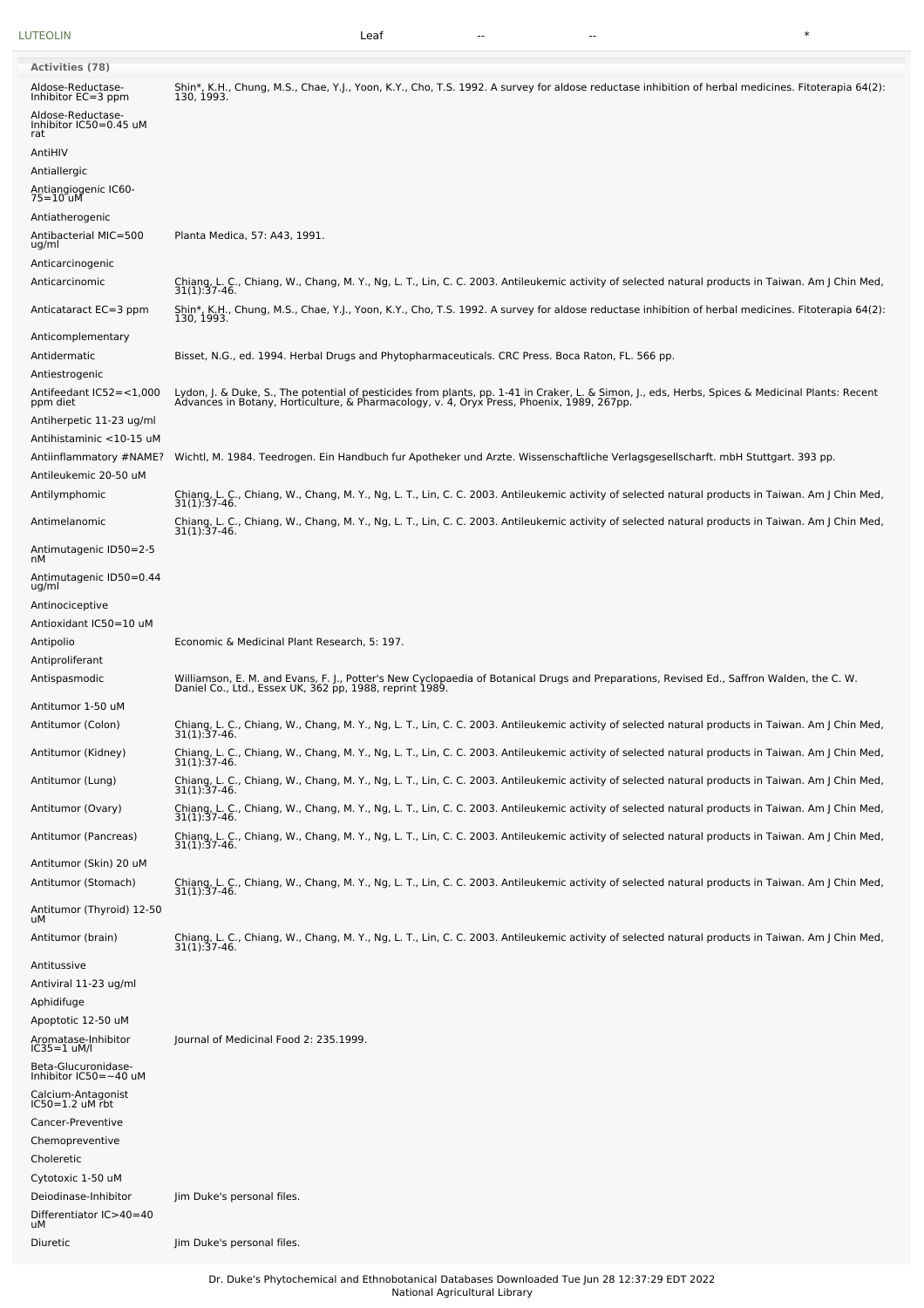| Estrogenic 58% genistein<br>Hepatoprotective<br>Hyaluronidase-Inhibitor<br>IC50+=100-250 uM                                                                                                          |                                                                                                                                                                                                                                          |       |       |        |         |        |  |
|------------------------------------------------------------------------------------------------------------------------------------------------------------------------------------------------------|------------------------------------------------------------------------------------------------------------------------------------------------------------------------------------------------------------------------------------------|-------|-------|--------|---------|--------|--|
| Hypocholesterolemic<br>ICAM-1-Inhibitor<br>IKK-Inhibitor                                                                                                                                             |                                                                                                                                                                                                                                          |       |       |        |         |        |  |
| lodothyronine-Deiodinase-<br>Inhibitor<br>Lipoxygenase-Inhibitor<br>MAPK-Inhibitor<br>MMP-9-Inhibitor 20 uM                                                                                          | Jeffery B. Harborne and H. Baxter, eds. 1983. Phytochemical Dictionary. A Handbook of Bioactive Compounds from Plants. Taylor & Frost,<br>London. 791 pp.                                                                                |       |       |        |         |        |  |
| Metalloproteinase-<br>Inhibitor<br>Myorelaxant<br>NEP-Inhibitor IC50=>42                                                                                                                             |                                                                                                                                                                                                                                          |       |       |        |         |        |  |
| uМ<br>NF-kB-Inhibitor<br>NO-Inhibitor<br>PTK-Inhibitor 10-100 uM<br>Pesticide                                                                                                                        |                                                                                                                                                                                                                                          |       |       |        |         |        |  |
| Proliferant<br>Prostaglandin-Synthetase-<br>Inhibitor                                                                                                                                                |                                                                                                                                                                                                                                          |       |       |        |         |        |  |
| Protein-Kinase-C-Inhibitor<br>IC70=50 uM<br>Succinoxidase-Inhibitor                                                                                                                                  | Jeffery B. Harborne and H. Baxter, eds. 1983. Phytochemical Dictionary. A Handbook of Bioactive Compounds from Plants. Taylor & Frost,                                                                                                   |       |       |        |         |        |  |
| TNF-alpha-Inhibitor<br>IC50=14.44 uM                                                                                                                                                                 | Londón. 791 pp.                                                                                                                                                                                                                          |       |       |        |         |        |  |
| Topoisomerase-I-Inhibitor                                                                                                                                                                            | Santti, R., Makela, S., Strauss, L., Korman, J., Kostian, M. L. 1998. Phytoestrogens: Potential Endocrine Disruptors in Males. Toxicol Ind Health,<br>14: 223-237.                                                                       |       |       |        |         |        |  |
| VEGF-Inhibitor IC50=2-7<br>uM                                                                                                                                                                        |                                                                                                                                                                                                                                          |       |       |        |         |        |  |
| Vasodilator<br>Xanthine-Oxidase-<br>Inhibitor IC50=0.11 ug/ml<br>iNOS-Inhibitor                                                                                                                      | Chem. & Pharm. Bull. 38: 1772.                                                                                                                                                                                                           |       |       |        |         |        |  |
|                                                                                                                                                                                                      |                                                                                                                                                                                                                                          |       |       |        |         |        |  |
|                                                                                                                                                                                                      |                                                                                                                                                                                                                                          | Plant | --    | $\sim$ |         | $\ast$ |  |
| LUTEOLIN-7-O-BETA-D-GLUCURONIDE                                                                                                                                                                      |                                                                                                                                                                                                                                          | Plant | ۰.    | --     |         | $\ast$ |  |
| LUTEOLIN-7-O-BETA-D-GLUCOSIDE<br>MAGNESIUM                                                                                                                                                           |                                                                                                                                                                                                                                          | Seed  | 318.0 | 1060.0 | $-0.75$ | $\ast$ |  |
| <b>Activities (65)</b>                                                                                                                                                                               |                                                                                                                                                                                                                                          |       |       |        |         |        |  |
| AntiCFS<br>AntiLyme 400-1,000 mg<br>AntiMS<br>AntiPMS 400-800<br>mg/day/wmn/orl<br>AntiPMS 400-800<br>mg/day/wmn orl<br>AntiRaynaud's 280-350<br>mg/day<br>Antiaggregant 400 mg/day<br>Antialcoholic |                                                                                                                                                                                                                                          |       |       |        |         |        |  |
| Antianginal 400 mg/day<br>Antianorectic<br>Antianxiety 400 mg/day<br>Antiarrhythmic 400 mg/day                                                                                                       | Werbach, M. 1993. Healing with Food. Harper Collins, New York, 443 pp.<br>Davies, S., and Stewart, A. 1990. Nutritional Medicine. Avon Books, New York. 509pp.<br>Werbach, M. 1993. Healing with Food. Harper Collins, New York, 443 pp. |       |       |        |         |        |  |
| Antiarthritic<br>Antiasthmatic<br>Antiatherosclerotic 400<br>mg/day<br>Anticephalagic<br>Anticlimacteric 500-750<br>mg/day                                                                           | Davies, S., and Stewart, A. 1990. Nutritional Medicine. Avon Books, New York. 509pp.<br>Pizzorno, J.E. and Murray, M.T. 1985. A Textbook of Natural Medicine. John Bastyr College Publications, Seattle, Washington (Looseleaf).         |       |       |        |         |        |  |
| Anticonvulsant                                                                                                                                                                                       | Facciola, S. 1998. Cornucopia - A Source Book of Edible Plants. Kampong Publications, Vista CA. 713 pp.                                                                                                                                  |       |       |        |         |        |  |
| Anticoronary 400 mg/day                                                                                                                                                                              | Challem, J., Berkson, Burt, and Smith, Melissa Dianne. 2000. Syndrome X - The complete nutritional program to prevent and reservse<br>insulin resistance. John Wiley & Sons, New York. 272 pp. \$24.95                                   |       |       |        |         |        |  |
| Antidepressant<br>Antidiabetic 400-800<br>mg/man/day                                                                                                                                                 | Davies, S., and Stewart, A. 1990. Nutritional Medicine. Avon Books, New York. 509pp.                                                                                                                                                     |       |       |        |         |        |  |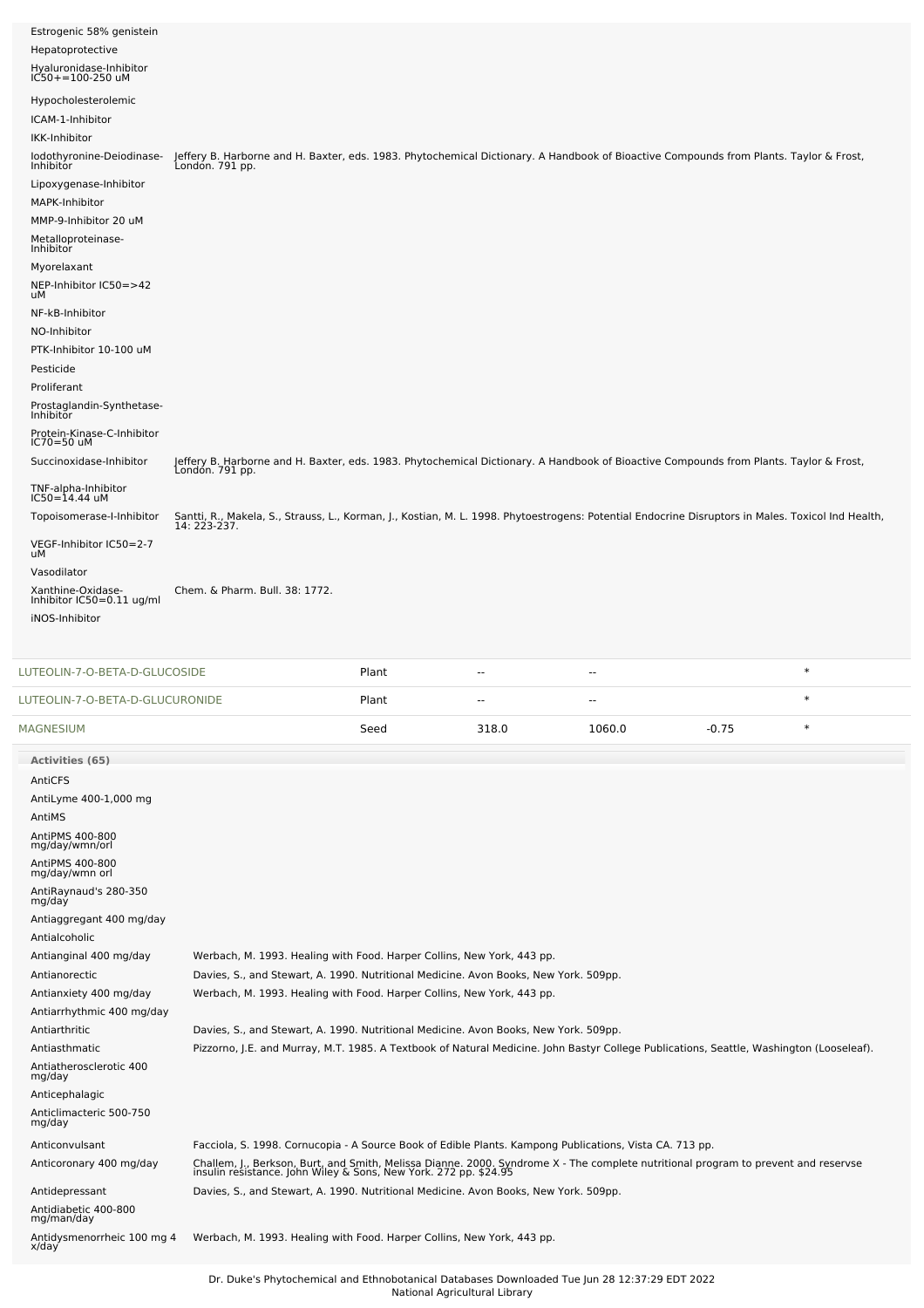| MANGANESE                                      | Seed                                                                                                                                                                                                   | 0.5 | 1.6 | $\ast$<br>$-0.65$ |  |
|------------------------------------------------|--------------------------------------------------------------------------------------------------------------------------------------------------------------------------------------------------------|-----|-----|-------------------|--|
| Tranquilizer 500-750 mg/day<br>Vasodilator     | Uterorelaxant 100 mg 4 x/day Werbach, M. 1993. Healing with Food. Harper Collins, New York, 443 pp.                                                                                                    |     |     |                   |  |
| Myorelaxant 100 mg 4 x/day<br>Neurotransmitter | Werbach, M. 1993. Healing with Food. Harper Collins, New York, 443 pp.                                                                                                                                 |     |     |                   |  |
| Litholytic                                     |                                                                                                                                                                                                        |     |     |                   |  |
| Laxative 300-500 mg/day                        |                                                                                                                                                                                                        |     |     |                   |  |
| Insulinogenic 400 mg/day                       | Challem, J., Berkson, Burt, and Smith, Melissa Dianne. 2000. Syndrome X - The complete nutritional program to prevent and reservse insulin resistance. John Wiley & Sons, New York. 272 pp. \$24.95    |     |     |                   |  |
| Immunomodulator                                |                                                                                                                                                                                                        |     |     |                   |  |
| mg/day<br>Hypotensive 260-500 mg/day           |                                                                                                                                                                                                        |     |     |                   |  |
| Hypocholesterolemic 400                        | Werbach, M. 1993. Healing with Food. Harper Collins, New York, 443 pp.                                                                                                                                 |     |     |                   |  |
| Diuretic                                       |                                                                                                                                                                                                        |     |     |                   |  |
| Cardioprotective                               |                                                                                                                                                                                                        |     |     |                   |  |
| Calcium-Antagonist                             |                                                                                                                                                                                                        |     |     |                   |  |
| CNS-Depressant                                 | Facciola, S. 1998. Cornucopia - A Source Book of Edible Plants. Kampong Publications, Vista CA. 713 pp.                                                                                                |     |     |                   |  |
| Anxiolytic 500-750 mg/day                      |                                                                                                                                                                                                        |     |     |                   |  |
| Antisyndrome-X 400<br>mg/man/day               | Challem, J., Berkson, Burt, and Smith, Melissa Dianne. 2000. Syndrome X - The complete nutritional program to prevent and reservse<br>insulin resistance. John Wiley & Sons, New York. 272 pp. \$24.95 |     |     |                   |  |
| Antistroke 400 mg/day                          | Challem, J., Berkson, Burt, and Smith, Melissa Dianne. 2000. Syndrome X - The complete nutritional program to prevent and reservse insulin resistance. John Wiley & Sons, New York. 272 pp. \$24.95    |     |     |                   |  |
| Antistress 500-750 mg/day                      |                                                                                                                                                                                                        |     |     |                   |  |
| Antispasmophilic 500 mg/day                    | Werbach, M. 1993. Healing with Food. Harper Collins, New York, 443 pp.                                                                                                                                 |     |     |                   |  |
| Antispasmodic                                  |                                                                                                                                                                                                        |     |     |                   |  |
|                                                | Challem, J., Berkson, Burt, and Smith, Melissa Dianne. 2000. Syndrome X - The complete nutritional program to prevent and reservse insulin resistance. John Wiley & Sons, New York. 272 pp. \$24.95    |     |     |                   |  |
| Antiretinopathic 400 mg/day                    |                                                                                                                                                                                                        |     |     |                   |  |
| mg/day/wmn/orl<br>Antiplaque 500-1,000 mg/day  |                                                                                                                                                                                                        |     |     |                   |  |
| Antiosteoporotic 500-1,000                     |                                                                                                                                                                                                        |     |     |                   |  |
| Antineurotic                                   | Davies, S., and Stewart, A. 1990. Nutritional Medicine. Avon Books, New York. 509pp.                                                                                                                   |     |     |                   |  |
| Antinephrolytic                                |                                                                                                                                                                                                        |     |     |                   |  |
| Antimitral-valve-prolapse                      |                                                                                                                                                                                                        |     |     |                   |  |
| Antimigraine 200<br>mg/day/man                 | Werbach, M. 1993. Healing with Food. Harper Collins, New York, 443 pp.                                                                                                                                 |     |     |                   |  |
| Antimenopausal 500-750<br>mg/day               |                                                                                                                                                                                                        |     |     |                   |  |
| Antimastalgic                                  | Pizzorno, J.E. and Murray, M.T. 1985. A Textbook of Natural Medicine. John Bastyr College Publications, Seattle, Washington (Looseleaf).                                                               |     |     |                   |  |
| Antilithic                                     | Pizzorno, J.E. and Murray, M.T. 1985. A Textbook of Natural Medicine. John Bastyr College Publications, Seattle, Washington (Looseleaf).                                                               |     |     |                   |  |
| Antiinsomniac                                  | Davies, S., and Stewart, A. 1990. Nutritional Medicine. Avon Books, New York. 509pp.                                                                                                                   |     |     |                   |  |
| x/day                                          | Werbach, M. 1993. Healing with Food. Harper Collins, New York, 443 pp.                                                                                                                                 |     |     |                   |  |
| Antihypoglycemic<br>Antiinflammatory 100 mg 4  | Davies, S., and Stewart, A. 1990. Nutritional Medicine. Avon Books, New York. 509pp.                                                                                                                   |     |     |                   |  |
| Antihypertensive                               |                                                                                                                                                                                                        |     |     |                   |  |
| Antihyperkinetic                               | Davies, S., and Stewart, A. 1990. Nutritional Medicine. Avon Books, New York. 509pp.                                                                                                                   |     |     |                   |  |
| Antiglaucomic                                  |                                                                                                                                                                                                        |     |     |                   |  |
| Antigastrotic                                  |                                                                                                                                                                                                        |     |     |                   |  |
| 3x/day                                         |                                                                                                                                                                                                        |     |     |                   |  |
| Antifibromyalgic 200-300 mg                    |                                                                                                                                                                                                        |     |     |                   |  |
| Antifatigue                                    |                                                                                                                                                                                                        |     |     |                   |  |
| Antiepileptic 450 mg/day                       |                                                                                                                                                                                                        |     |     |                   |  |
| Antienterotic                                  |                                                                                                                                                                                                        |     |     |                   |  |
| mg/day                                         |                                                                                                                                                                                                        |     |     |                   |  |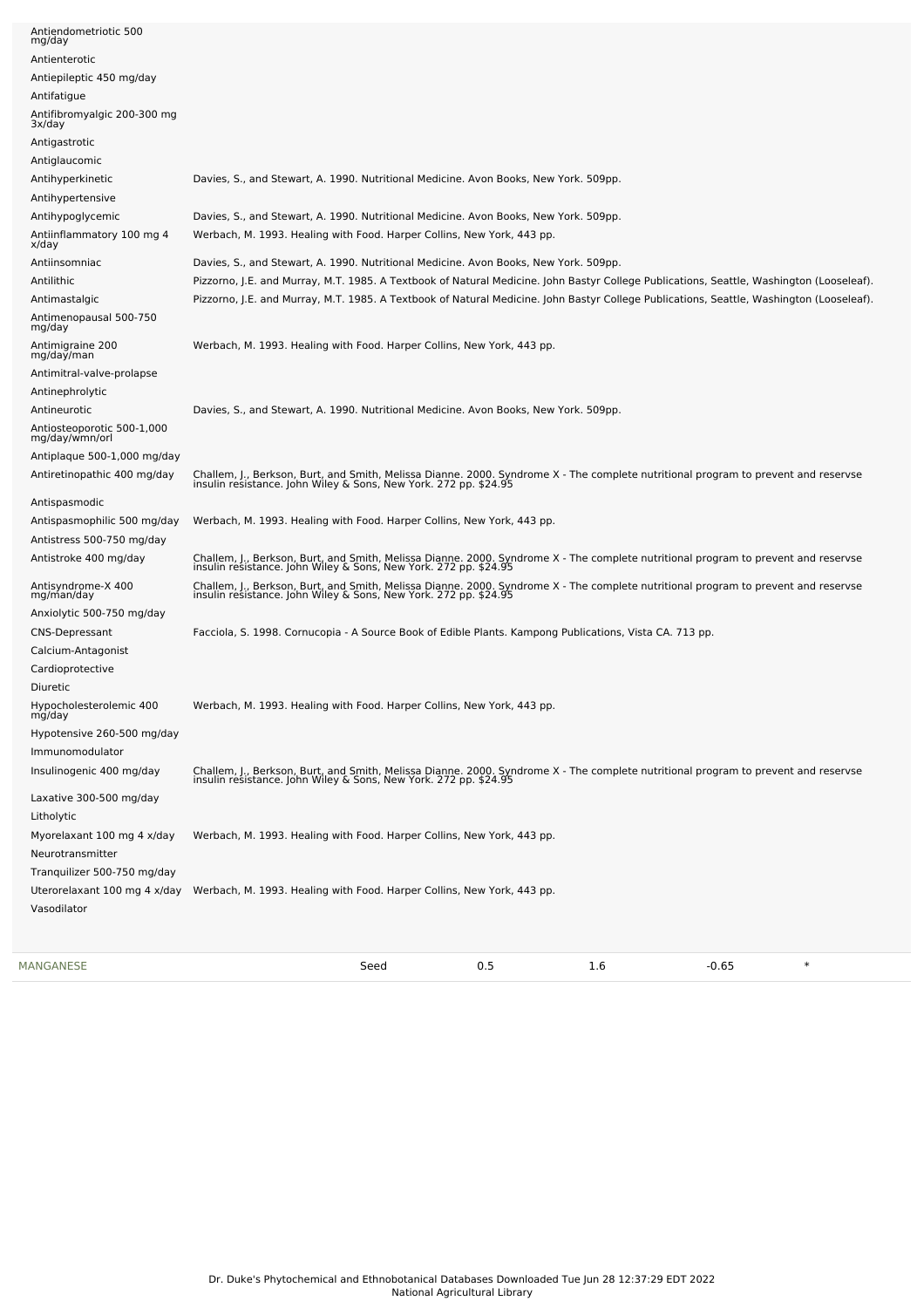| <b>Activities (14)</b>             |                                                                                                                                                                                                        |
|------------------------------------|--------------------------------------------------------------------------------------------------------------------------------------------------------------------------------------------------------|
| AntiPMS                            |                                                                                                                                                                                                        |
| Antialcoholic                      | Forest H. Nielsen, USDA, Grand Forks, various publications.                                                                                                                                            |
| Antianemic                         | Martindale's 28th                                                                                                                                                                                      |
| Antiarthritic                      |                                                                                                                                                                                                        |
| Antidiabetic 3-5 mg/day            | Werbach, M. 1993. Healing with Food. Harper Collins, New York, 443 pp.                                                                                                                                 |
| Antidiabetic 10-30<br>mg/man/day   |                                                                                                                                                                                                        |
| Antidiscotic                       | Davies, S., and Stewart, A. 1990. Nutritional Medicine. Avon Books, New York. 509pp.                                                                                                                   |
| Antidyskinetic                     | Martindale's 28th                                                                                                                                                                                      |
| Antiepileptic 450 mg/day           | Werbach, M. 1993. Healing with Food. Harper Collins, New York, 443 pp.                                                                                                                                 |
| Antiosteoporotic                   |                                                                                                                                                                                                        |
| Antiototic                         | Davies, S., and Stewart, A. 1990. Nutritional Medicine. Avon Books, New York. 509pp.                                                                                                                   |
| Antioxidant                        |                                                                                                                                                                                                        |
| Antisyndrome-X 10-30<br>mg/man/day | Challem, J., Berkson, Burt, and Smith, Melissa Dianne. 2000. Syndrome X - The complete nutritional program to prevent and reservse insulin<br>resistance. John Wiley & Sons, New York. 272 pp. \$24.95 |
| Hypoglycemic 10-30<br>mg/man/day   |                                                                                                                                                                                                        |

| <b>MUCILAGE</b>                      |                                                                                         | Seed  | 75000.0                  | 250000.0                 | 0.33 | $\ast$ |
|--------------------------------------|-----------------------------------------------------------------------------------------|-------|--------------------------|--------------------------|------|--------|
| Activities (3)                       |                                                                                         |       |                          |                          |      |        |
| Cancer-Preventive                    | Stitt, P. A. Why George Should Eat Broccoli. Dougherty Co, Milwaukee, WI, 1990, 399 pp. |       |                          |                          |      |        |
| Demulcent                            |                                                                                         |       |                          |                          |      |        |
| Hypocholesterolemic                  |                                                                                         |       |                          |                          |      |        |
| <b>MUCILAGE</b>                      |                                                                                         | Plant | $\overline{\phantom{a}}$ | $\overline{\phantom{a}}$ |      | $\ast$ |
| Activities (3)                       |                                                                                         |       |                          |                          |      |        |
| Cancer-Preventive                    | Stitt, P. A. Why George Should Eat Broccoli. Dougherty Co, Milwaukee, WI, 1990, 399 pp. |       |                          |                          |      |        |
| Demulcent                            |                                                                                         |       |                          |                          |      |        |
| Hypocholesterolemic                  |                                                                                         |       |                          |                          |      |        |
| NEO-CHLOROGENIC-ACID                 |                                                                                         | Leaf  | $\overline{\phantom{a}}$ | $\mathbf{u}$             |      | $\ast$ |
| Activities (2)                       |                                                                                         |       |                          |                          |      |        |
| Antiinflammatory                     |                                                                                         |       |                          |                          |      |        |
| Vulnerary                            |                                                                                         |       |                          |                          |      |        |
| <b>NEPETIN</b>                       |                                                                                         | Leaf  | $\mathbf{u}$             | $\mathbf{u}$             |      | $\ast$ |
| Activities (4)                       |                                                                                         |       |                          |                          |      |        |
| Aldose-Reductase-Inhibitor ED50=1 uM |                                                                                         |       |                          |                          |      |        |
| Anticataract                         |                                                                                         |       |                          |                          |      |        |
| Antitumor                            |                                                                                         |       |                          |                          |      |        |
| Xanthine-Oxidase-Inhibitor           |                                                                                         |       |                          |                          |      |        |
| <b>NIACIN</b>                        |                                                                                         | Seed  | 20.0                     | 65.0                     | 0.66 | $\ast$ |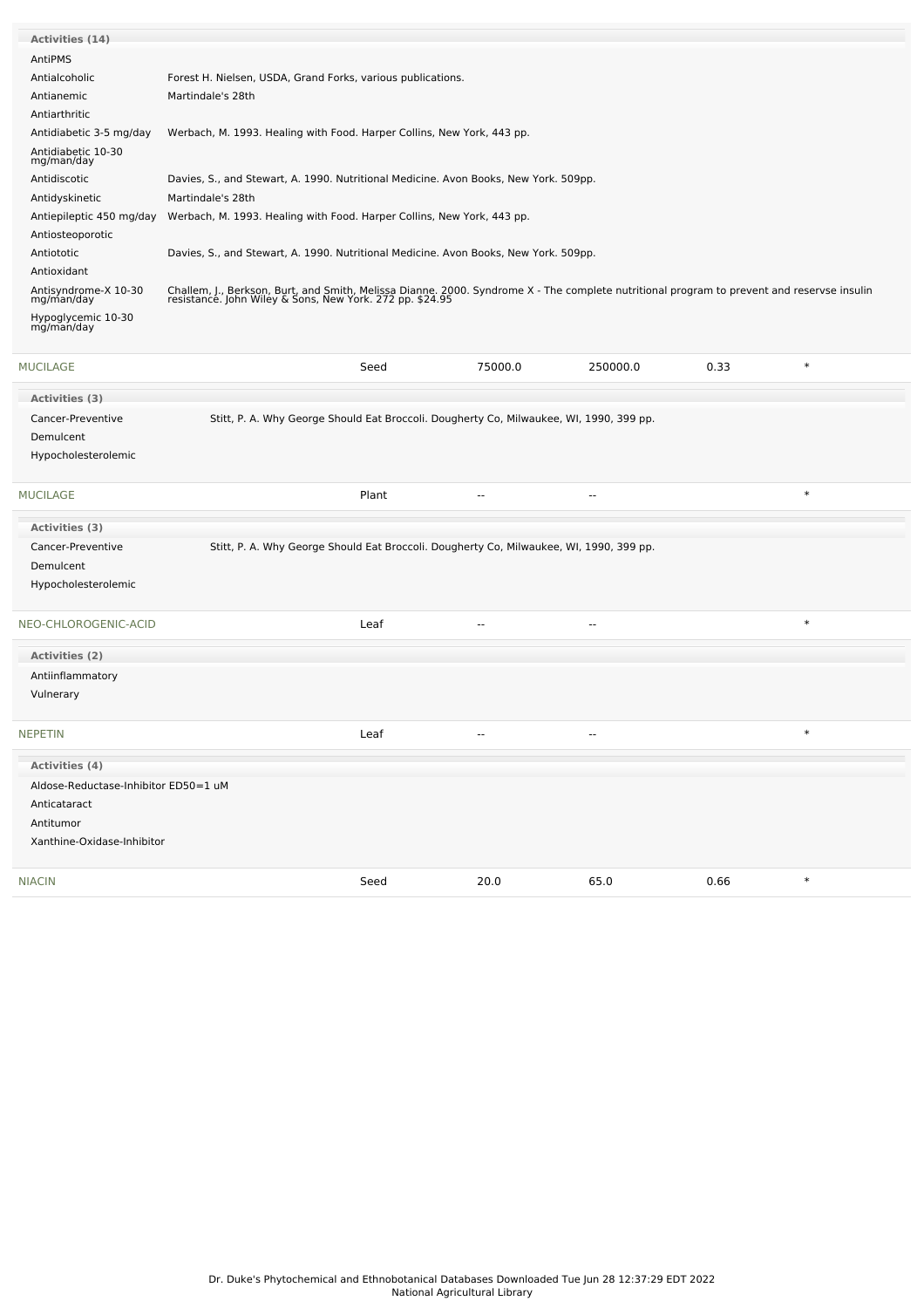| <b>Activities (39)</b>                |                                                                                                                                                                                    |
|---------------------------------------|------------------------------------------------------------------------------------------------------------------------------------------------------------------------------------|
| Allergenic                            | Werbach, M. 1993. Healing with Food. Harper Collins, New York, 443 pp.                                                                                                             |
| AntiLyme 50 mg/day                    |                                                                                                                                                                                    |
| AntiMeniere's                         | Duke, J. A. Writeups or information summaries on approximately 2,000 economic plants, USDA, ARS, Beltsville, MD 20705.                                                             |
| AntiRaynaud's 1,500-4,000             |                                                                                                                                                                                    |
| mg/day                                |                                                                                                                                                                                    |
| Antiacrodynic                         |                                                                                                                                                                                    |
| Antiallergic 50 mg/2x/day             | Werbach, M. 1993. Healing with Food. Harper Collins, New York, 443 pp.                                                                                                             |
| Antialzheimeran                       |                                                                                                                                                                                    |
| Antiamblyopic                         |                                                                                                                                                                                    |
| Antianginal                           |                                                                                                                                                                                    |
| Anticataract                          |                                                                                                                                                                                    |
| Antichilblain                         | Jeffery B. Harborne and H. Baxter, eds. 1983. Phytochemical Dictionary. A Handbook of Bioactive Compounds from Plants. Taylor &<br>Frost, London. 791 pp.                          |
| Anticonvulsant 3 g/day                | Werbach, M. 1993. Healing with Food. Harper Collins, New York, 443 pp.                                                                                                             |
| Antidementia                          |                                                                                                                                                                                    |
| Antidermatitic                        | Davies, S., and Stewart, A. 1990. Nutritional Medicine. Avon Books, New York. 509pp.                                                                                               |
| Antidiabetic                          |                                                                                                                                                                                    |
| Antidysphagic                         |                                                                                                                                                                                    |
| Antiepileptic 3 g/day                 | Werbach, M. 1993. Healing with Food. Harper Collins, New York, 443 pp.                                                                                                             |
| Antihangover 50 mg                    |                                                                                                                                                                                    |
| Antihistaminic 50 mg 2x/day           | Werbach, M. 1993. Healing with Food. Harper Collins, New York, 443 pp.                                                                                                             |
| Antihyperactivity 1.5-6 g/day         | Werbach, M. 1993. Healing with Food. Harper Collins, New York, 443 pp.                                                                                                             |
| Antiinsomnic 1 g/day                  | Werbach, M. 1993. Healing with Food. Harper Collins, New York, 443 pp.                                                                                                             |
| Antineuralgic                         |                                                                                                                                                                                    |
| Antiparkinsonian 100 mg/day           | Werbach, M. 1993. Healing with Food. Harper Collins, New York, 443 pp.                                                                                                             |
| Antipellagric                         | Davies, S., and Stewart, A. 1990. Nutritional Medicine. Avon Books, New York. 509pp.                                                                                               |
| Antiscotomic                          |                                                                                                                                                                                    |
| Antispasmodic 100 mg 2x/day           | Werbach, M. 1993. Healing with Food. Harper Collins, New York, 443 pp.                                                                                                             |
| Antivertigo                           |                                                                                                                                                                                    |
| Cancer-Preventive                     | Stitt, P. A. Why George Should Eat Broccoli. Dougherty Co, Milwaukee, WI, 1990, 399 pp.                                                                                            |
| Cardioprotective                      |                                                                                                                                                                                    |
| Circulotonic                          |                                                                                                                                                                                    |
| Fibrinolytic                          |                                                                                                                                                                                    |
| Hepatoprotective                      |                                                                                                                                                                                    |
| Hepatotoxic                           |                                                                                                                                                                                    |
| Hypocholesterolemic 50-100 mg         |                                                                                                                                                                                    |
| 3x/day                                |                                                                                                                                                                                    |
| Hypoglycemic                          |                                                                                                                                                                                    |
| Hypolipidemic                         |                                                                                                                                                                                    |
| Sedative                              | Pizzorno, J.E. and Murray, M.T. 1985. A Textbook of Natural Medicine. John Bastyr College Publications, Seattle, Washington<br>(Looseleaf).                                        |
| Serotoninergic                        | Pizzorno, J.E. and Murray, M.T. 1985. A Textbook of Natural Medicine. John Bastyr College Publications, Seattle, Washington                                                        |
| Vasodilator                           | (Looseleaf).<br>Martindale's 29th                                                                                                                                                  |
|                                       |                                                                                                                                                                                    |
|                                       |                                                                                                                                                                                    |
| OLEANOLIC-ACID                        | $\ast$<br>Leaf<br>$\overline{a}$<br>$-$                                                                                                                                            |
| Activities (64)                       |                                                                                                                                                                                    |
| Abortifacient                         |                                                                                                                                                                                    |
| AntiHIV IC50=21.8 ug/ml               |                                                                                                                                                                                    |
| AntiHIV EC50=1.7 ug/ml                | Kashiwada, Y., et. al. 1998. Anti-AIDS Agents. 30. Anti-HIV Activity of Oleanolic Acid, Pomolic Acid, and Structurally Related Triterpenoids. J.<br>Nat. Prod., 61 (9): 1090-1095. |
| AntiPGE2 IC50=24 uM                   |                                                                                                                                                                                    |
| AntiTGF-beta IC50=19-24               |                                                                                                                                                                                    |
| uМ                                    |                                                                                                                                                                                    |
| Antiallergic                          |                                                                                                                                                                                    |
| Antiarrhythmic 40 mg/kg               |                                                                                                                                                                                    |
| Antiatherosclerotic                   |                                                                                                                                                                                    |
| Antibacterial MIC=625-<br>1,250 ug/ml |                                                                                                                                                                                    |

Anticarcinomic Chiang, L. C., Chiang, W., Chang, M. Y., Ng, L. T., Lin, C. C. 2003. Antileukemic activity of selected natural products in Taiwan. Am J Chin Med, 31(1):37-46. Anticariogenic Leung, A. Y. and Foster, S. 1995. Encyclopedia of Common Natural Ingredients 2nd Ed. John Wiley & Sons, New York. 649 pp. Anticomplement IC40-50 0.01 mM/l gpg Hansel, R., Keller, K., Rimpler, H., and Schneider, G. eds. 1992. Hager's Handbuch der Pharmazeutischen Praxis, Drogen (A-D), 1209 pp., 1993<br>(E-O), 970 pp., 1994 (P-Z), 1196 pp. Springer-Verlag, Berlin.

Anticomplement IC80-90 0.05 mM/l gpg Hansel, R., Keller, K., Rimpler, H., and Schneider, G. eds. 1992. Hager's Handbuch der Pharmazeutischen Praxis, Drogen (A-D), 1209 pp., 1993<br>(E-O), 970 pp., 1994 (P-Z), 1196 pp. Springer-Verlag, Berlin.

Antiedemic IC36=40 mg/kg ipr rat

Antifertility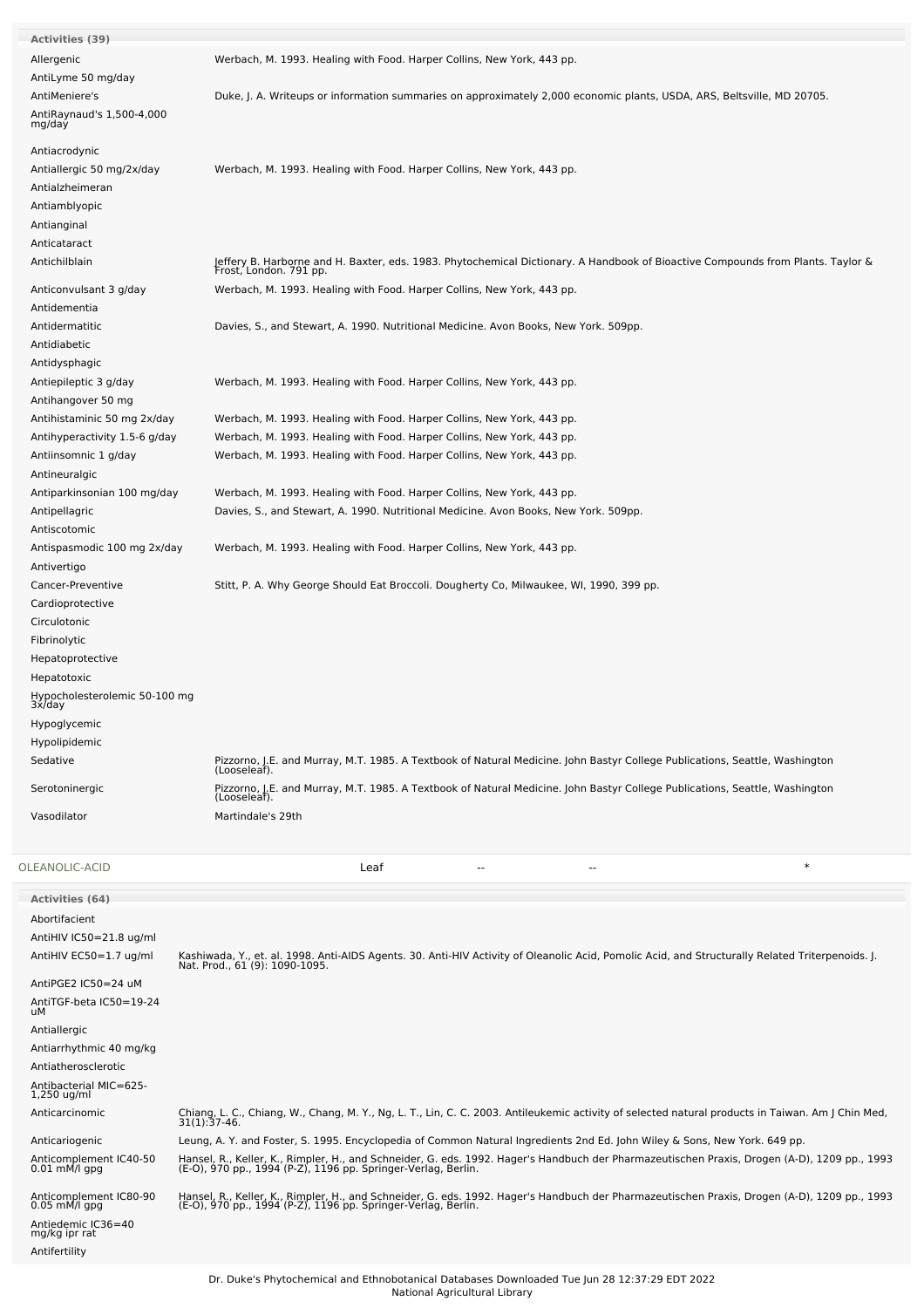| OLEIC-ACID                                             | Seed                                                                                                                                                                                                                     | 37000.0 | 74000.0 | $-0.37$ | $\ast$ |
|--------------------------------------------------------|--------------------------------------------------------------------------------------------------------------------------------------------------------------------------------------------------------------------------|---------|---------|---------|--------|
| Uterotonic<br>Vasopressor                              |                                                                                                                                                                                                                          |         |         |         |        |
| Sedative                                               |                                                                                                                                                                                                                          |         |         |         |        |
| Prostaglandin-Synthesis-<br>Inhibitor igs mus          |                                                                                                                                                                                                                          |         |         |         |        |
| Piscicide                                              | ANON. 1948-1976. The Wealth of India raw materials. Publications and Information Directorate, CSIR, New Delhi. 11 volumes.                                                                                               |         |         |         |        |
| Phagocytotic                                           |                                                                                                                                                                                                                          |         |         |         |        |
| Leucocytogenic<br>NF-kB-Inhibitor                      |                                                                                                                                                                                                                          |         |         |         |        |
| Immunomodulator                                        |                                                                                                                                                                                                                          |         |         |         |        |
| Hypotensive                                            |                                                                                                                                                                                                                          |         |         |         |        |
| Hypolipemic                                            |                                                                                                                                                                                                                          |         |         |         |        |
| Hepatoprotective                                       | Advance in Chinese Medicinal Materials Research. 1985. Eds. H. M. Chang, H. W. Yeung, W. -W. Tso and A. Koo. World Scientific Publishing<br>Co., Philadelphia Pa., page 211.                                             |         |         |         |        |
| Elastase-Inhibitor<br>$IC50 = -15$ uM                  |                                                                                                                                                                                                                          |         |         |         |        |
| <b>Diuretic</b>                                        | Leung, A. Y. and Foster, S. 1995. Encyclopedia of Common Natural Ingredients 2nd Ed. John Wiley & Sons, New York. 649 pp.                                                                                                |         |         |         |        |
| Cyclooxygenase-Inhibitor                               |                                                                                                                                                                                                                          |         |         |         |        |
| Cardiotonic                                            |                                                                                                                                                                                                                          |         |         |         |        |
| Cancer-Preventive<br>Cardioprotective 40 mg/kg         | Stitt, P. A. Why George Should Eat Broccoli. Dougherty Co, Milwaukee, WI, 1990, 399 pp.                                                                                                                                  |         |         |         |        |
|                                                        | Ringbom, T., Seguar, L., Noreen, Y., Perera, P., Bohlin, L. 1998. Ursolic Acid from Plantago major, a Selective Inhibitor of Cyclooxygenase-2<br>Catalyzed Prostaglandin Biosynthesis. J. Nat. Prod., 61(10): 1212-1215. |         |         |         |        |
| uM/<br>COX-2-Inhibitor                                 |                                                                                                                                                                                                                          |         |         |         |        |
| Inhibitor $\sim$ 100 mg/kg<br>COX-2-Inhibitor IC50=295 |                                                                                                                                                                                                                          |         |         |         |        |
| Beta-Glucuronidase-                                    |                                                                                                                                                                                                                          |         |         |         |        |
| Aromatase-Inhibitor<br>Beta-Blocker                    |                                                                                                                                                                                                                          |         |         |         |        |
| Antiviral IC50=21.8 ug/ml                              | Kashiwada, Y., et. al. 1998. Anti-AIDS Agents. 30. Anti-HIV Activity of Oleanolic Acid, Pomolic Acid, and Structurally Related Triterpenoids. J.<br>Nat. Prod., 61 (9): 1090-1095.                                       |         |         |         |        |
| Antiviral EC50=1.7 ug/ml                               | Nat. Prod., 61 (9): 1090-1095.                                                                                                                                                                                           |         |         |         |        |
| Antiulcer > carbenoxolone                              | Kashiwada, Y., et. al. 1998. Anti-AIDS Agents. 30. Anti-HIV Activity of Oleanolic Acid, Pomolic Acid, and Structurally Related Triterpenoids. J.                                                                         |         |         |         |        |
| Antitumor (Pancreas)                                   | Chiang, L. C., Chiang, W., Chang, M. Y., Ng, L. T., Lin, C. C. 2003. Antileukemic activity of selected natural products in Taiwan. Am J Chin Med,<br>$31(1):37-46.$                                                      |         |         |         |        |
| Antitumor (Lung)                                       | Chiang, L. C., Chiang, W., Chang, M. Y., Ng, L. T., Lin, C. C. 2003. Antileukemic activity of selected natural products in Taiwan. Am J Chin Med,<br>$31(1):37-46.$                                                      |         |         |         |        |
| Antitumor (Kidney)                                     | Chiang, L. C., Chiang, W., Chang, M. Y., Ng, L. T., Lin, C. C. 2003. Antileukemic activity of selected natural products in Taiwan. Am J Chin Med,<br>31(1):37-46.                                                        |         |         |         |        |
| Antitumor (Colon)                                      | Chiang, L. C., Chiang, W., Chang, M. Y., Ng, L. T., Lin, C. C. 2003. Antileukemic activity of selected natural products in Taiwan. Am J Chin Med,<br>31(1):37-46.                                                        |         |         |         |        |
| Antitumor (Breast)                                     | Chiang, L. C., Chiang, W., Chang, M. Y., Ng, L. T., Lin, C. C. 2003. Antileukemic activity of selected natural products in Taiwan. Am J Chin Med,<br>$31(1):37-46.$                                                      |         |         |         |        |
| Antitumor                                              |                                                                                                                                                                                                                          |         |         |         |        |
| Antiseptic MIC=625-1,250<br>ug/ml                      |                                                                                                                                                                                                                          |         |         |         |        |
| Antisarcomic                                           |                                                                                                                                                                                                                          |         |         |         |        |
| Antiplasmodial IC50=70-<br>89 ug/ml                    |                                                                                                                                                                                                                          |         |         |         |        |
| Antiplaque MIC=625-1,250<br>ug/ml                      |                                                                                                                                                                                                                          |         |         |         |        |
| Antiperoxidant IC30=200<br>ug/ml                       |                                                                                                                                                                                                                          |         |         |         |        |
| Antiperiodontic MIC=625-<br>1,250 ug/ml                |                                                                                                                                                                                                                          |         |         |         |        |
| Antioxidant IC46=10 uM                                 |                                                                                                                                                                                                                          |         |         |         |        |
| Antioxidant                                            | Balanehru, S. and Nagarajan, B. 1992. Intervention of Adriamycin Induced Free Radical Damage. Biochemistry International 28(4): 735-744,<br>1992.                                                                        |         |         |         |        |
| Antinephritic IC50=19-24<br>uМ                         |                                                                                                                                                                                                                          |         |         |         |        |
| Antimalarial IC50=70-89<br>ug/ml                       |                                                                                                                                                                                                                          |         |         |         |        |
| Antileukotriene IC50=17<br>uМ                          |                                                                                                                                                                                                                          |         |         |         |        |
| Antileukemic                                           | Chiang, L. C., Chiang, W., Chang, M. Y., Ng, L. T., Lin, C. C. 2003. Antileukemic activity of selected natural products in Taiwan. Am J Chin Med,<br>$31(1):37-46.$                                                      |         |         |         |        |
| Antiischemic 40 mg/kg                                  |                                                                                                                                                                                                                          |         |         |         |        |
| Antiinflammatory 40<br>mg/kg ipr                       | Aquino, R., De Feo, V., De Simone, F., Pizza, C.*, and Cirino, G. Plant Metabolites. New Compounds And Anti-Inflammatory Activity Of Uncaria<br>tomentosa. Journal of Natural Products, 54(2): 453-459, 1991.            |         |         |         |        |
| Antihyperlipidemic                                     |                                                                                                                                                                                                                          |         |         |         |        |
| Antihepatotoxic                                        |                                                                                                                                                                                                                          |         |         |         |        |
| Antigingivitic MIC=625-<br>$1,250$ ug/ml               |                                                                                                                                                                                                                          |         |         |         |        |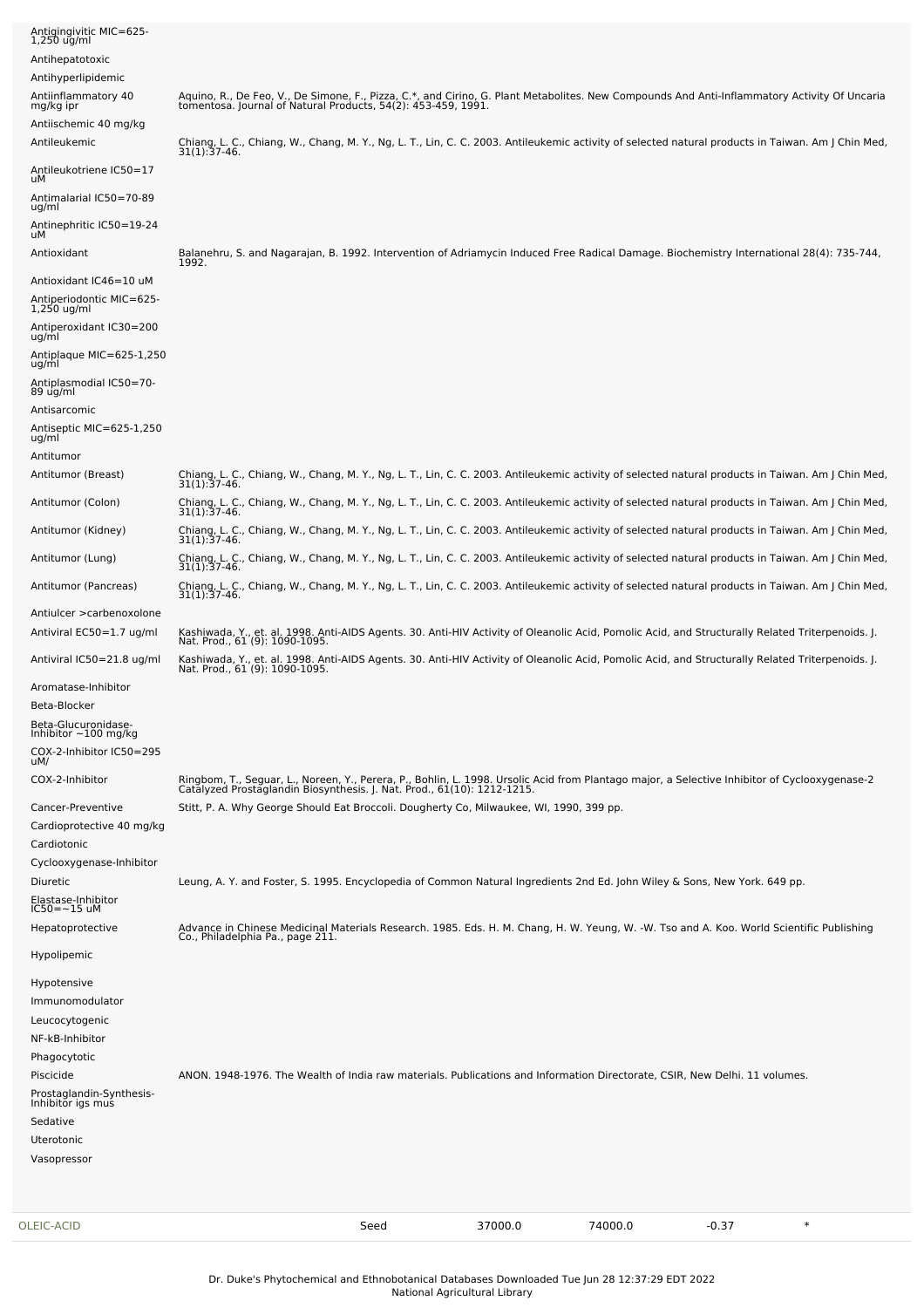| <b>Activities (18)</b>                 |                                                                                                                                                                                                          |
|----------------------------------------|----------------------------------------------------------------------------------------------------------------------------------------------------------------------------------------------------------|
| 5-Alpha-Reductase-<br><b>Inhibitor</b> |                                                                                                                                                                                                          |
| Allergenic                             |                                                                                                                                                                                                          |
| Alpha-Reductase-<br>Inhibitor          |                                                                                                                                                                                                          |
| Anemiagenic                            |                                                                                                                                                                                                          |
| Antialopecic                           |                                                                                                                                                                                                          |
| Antiandrogenic                         |                                                                                                                                                                                                          |
| Antiinflammatory<br>$IC50 = 21$ uM     |                                                                                                                                                                                                          |
| Antileukotriene-D4<br>$IC50=21$ uM     |                                                                                                                                                                                                          |
| Cancer-Preventive                      | Stitt, P. A. Why George Should Eat Broccoli. Dougherty Co, Milwaukee, WI, 1990, 399 pp.                                                                                                                  |
| Choleretic 5 ml/man                    |                                                                                                                                                                                                          |
| Dermatitigenic                         |                                                                                                                                                                                                          |
| FLavor FEMA 1-30                       | Aloe Research Council - Duke writeup of non-peer reviewd book by Coats and draft by Henry                                                                                                                |
| Hypocholesterolemic                    | Spiller, G. A. 1996 (Spiller, G. A. Ed. 1996. CRC Handbook of Lipids in Human Nutrition. CRC Press. Boca Raton, FL. 233 pp.)                                                                             |
| Insectifuge                            | Jacobson, M., Glossary of Plant-Derived Insect Deterrents, CRC Press, Inc., Boca Raton, FL, 213 p, 1990.                                                                                                 |
| Irritant                               | Merck 11th Edition                                                                                                                                                                                       |
| Percutaneostimulant                    | Seki, T., Toeda, C., Kawaguchi, T., Juni, K., Sugibayashi, K., and Morimoto, Y. 1990. Enhanced Transdermal Delivery of Zidovudine in Rats and<br>Human Skin. Chem. Pharm. Bull. 38(11): 3086-3089, 1990. |
| Perfumery                              | Aloe Research Council - Duke writeup of non-peer reviewd book by Coats and draft by Henry                                                                                                                |
| Propecic                               |                                                                                                                                                                                                          |
| P-COUMARIC-ACID                        | $\ast$<br>Plant<br>$\overline{\phantom{a}}$<br>--                                                                                                                                                        |

| <b>Activities (25)</b>                                |                                                                                                                                                                                                            |
|-------------------------------------------------------|------------------------------------------------------------------------------------------------------------------------------------------------------------------------------------------------------------|
| Aldose-Reductase-Inhibitor 4<br>ug/ml (weak activity) | Ichikawa, K., et al. 1991. Isolation and Structure Determination of Aldose Reductase Inhibitors from Traditional Thai Medicine, and<br>Syntheses of Their Derivatives. Sankyo Kenkyusho Nempo, 43: 99-110. |
| Allelopathic                                          | Jeffery B. Harborne and H. Baxter, eds. 1983. Phytochemical Dictionary. A Handbook of Bioactive Compounds from Plants. Taylor &<br>Frost, London. 791 pp.                                                  |
| Antibacterial                                         | Pharmazie, 46: 156, 1991.                                                                                                                                                                                  |
| Anticlastogen                                         |                                                                                                                                                                                                            |
| Antifertility                                         |                                                                                                                                                                                                            |
| Antihepatotoxic                                       | Jeffery B. Harborne and H. Baxter, eds. 1983. Phytochemical Dictionary. A Handbook of Bioactive Compounds from Plants. Taylor &<br>Frost, London. 791 pp.                                                  |
| Antileukemic IC50=25-56 ug/ml                         | Chiang, L. C., Chiang, W., Chang, M. Y., Ng, L. T., Lin, C. C. 2003. Antileukemic activity of selected natural products in Taiwan. Am J Chin<br>Med. 31(1):37-46.                                          |
| Antinitrosaminic                                      | Joseph, J., Nadeau, D. and Underwood, A. 2001. The Color Code. Hyperion, NY.                                                                                                                               |
| Antioxidant IC24=30 ppm                               |                                                                                                                                                                                                            |
| Antioxidant 1/3 BHA                                   |                                                                                                                                                                                                            |
| Antiperoxidant IC50=>100 uM                           | Planta Medica, 57: A54, 1991.                                                                                                                                                                              |
| Antiseptic                                            |                                                                                                                                                                                                            |
| Antispasmodic                                         | Newall, C. A., Anderson, L. A. and Phillipson, J. D. 1996. Herbal Medicine - A Guide for Health-care Professionals. The Pharmaceutical<br>Press, London. 296pp.                                            |
| Antitumor                                             |                                                                                                                                                                                                            |
| Cancer-Preventive                                     |                                                                                                                                                                                                            |
| Chemopreventive                                       |                                                                                                                                                                                                            |
| Choleretic                                            |                                                                                                                                                                                                            |
| Cytotoxic                                             | Jeffery B. Harborne and H. Baxter, eds. 1983. Phytochemical Dictionary. A Handbook of Bioactive Compounds from Plants. Taylor &<br>Frost, London. 791 pp.                                                  |
| Diaphoretic?                                          | Lawrence Review of Natural Products, Dec-90.                                                                                                                                                               |
| Fungicide                                             | Nigg, H.N. and Seigler, D.S., eds. 1992. Phytochemical Resources for Medicine and Agriculture. Plenum Press, New York. 445 pp.                                                                             |
| Lipoxygenase-Inhibitor IC11=5<br>mМ                   | Oszmianski, J. and Lee, C.Y. 1990. Inhibitory Effect of Phenolics on Carotene Bleaching in Vegetables. J. Agric. Food Chem. 38: 688-690.                                                                   |
| Pesticide                                             |                                                                                                                                                                                                            |
| Prostaglandigenic                                     |                                                                                                                                                                                                            |
| Prostaglandin-Synthesis-Inhibitor                     |                                                                                                                                                                                                            |
| Tyrosinase-Inhibitor ID50=3,650<br>uМ                 |                                                                                                                                                                                                            |
| P-HYDROXY-BENZOIC-ACID                                | $\ast$<br>Plant<br>۰.<br>--                                                                                                                                                                                |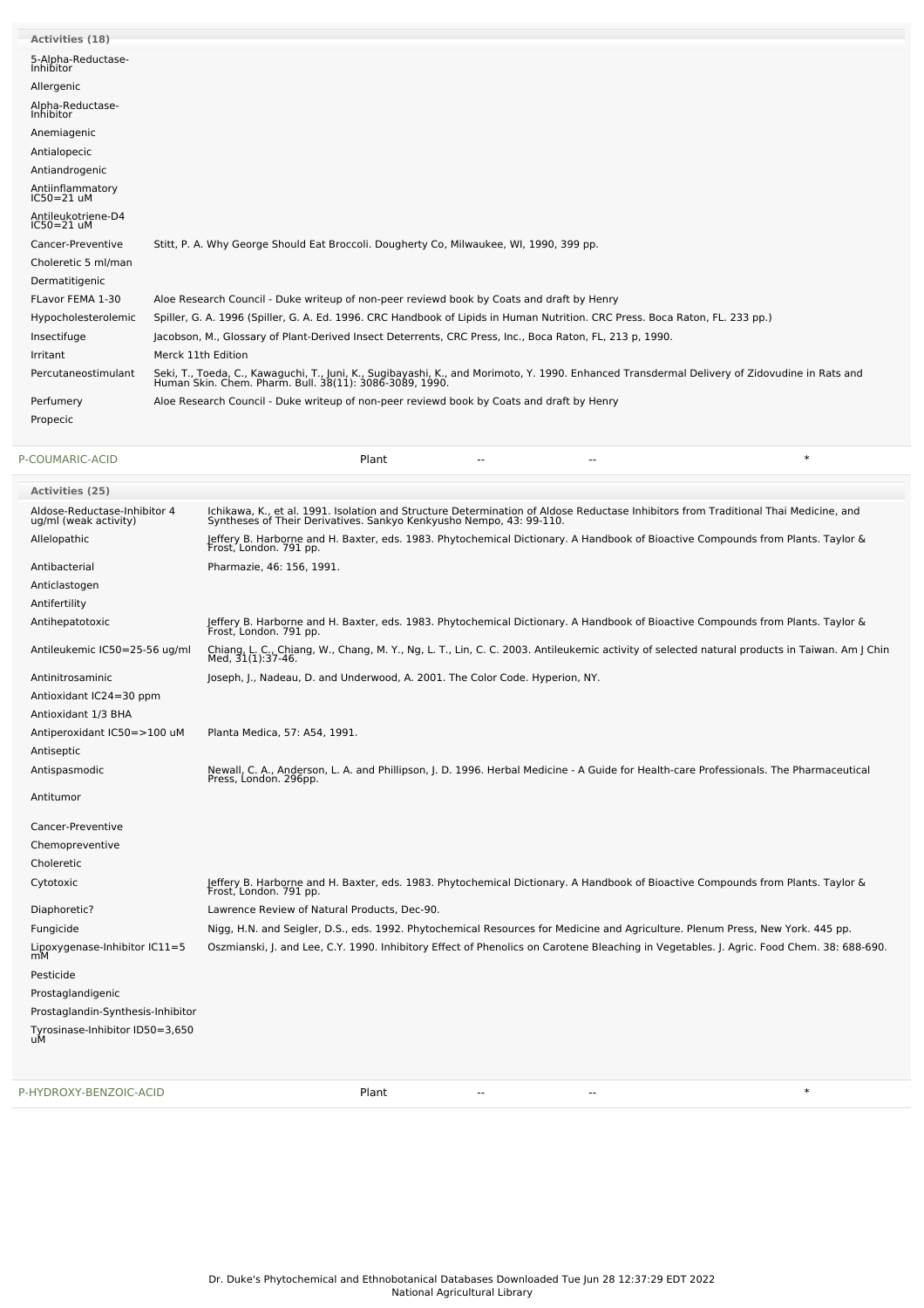| Economic & Medicinal Plant Research, 6: 235.                                                                                                                    |
|-----------------------------------------------------------------------------------------------------------------------------------------------------------------|
| Phenolic Compounds in Food and Their Effects on Health, 65.                                                                                                     |
|                                                                                                                                                                 |
|                                                                                                                                                                 |
| Stitt, P. A. Why George Should Eat Broccoli. Dougherty Co, Milwaukee, WI, 1990, 399 pp.                                                                         |
| Nigg, H.N. and Seigler, D.S., eds. 1992. Phytochemical Resources for Medicine and Agriculture. Plenum Press, New York. 445 pp.                                  |
|                                                                                                                                                                 |
|                                                                                                                                                                 |
| Nigg, H.N. and Seigler, D.S., eds. 1992. Phytochemical Resources for Medicine and Agriculture. Plenum Press, New York. 445 pp.                                  |
| Jeffery B. Harborne and H. Baxter, eds. 1983. Phytochemical Dictionary. A Handbook of Bioactive Compounds from Plants. Taylor & Frost,<br>London. 791 pp.       |
| Newall, C. A., Anderson, L. A. and Phillipson, J. D. 1996. Herbal Medicine - A Guide for Health-care Professionals. The Pharmaceutical Press,<br>London. 296pp. |
| Jeffery B. Harborne and H. Baxter, eds. 1983. Phytochemical Dictionary. A Handbook of Bioactive Compounds from Plants. Taylor & Frost,<br>Londón. 791 pp.       |
|                                                                                                                                                                 |

| PHENOLCARBONIC-ACIDS         |                                                                                      | Plant | --            | --                                                                                   |         | $\ast$ |
|------------------------------|--------------------------------------------------------------------------------------|-------|---------------|--------------------------------------------------------------------------------------|---------|--------|
| <b>PHOSPHORUS</b>            |                                                                                      | Seed  | 180.0         | 600.0                                                                                | $-1.26$ | $\ast$ |
| Activities (4)               |                                                                                      |       |               |                                                                                      |         |        |
| Antiosteoporotic             | Davies, S., and Stewart, A. 1990. Nutritional Medicine. Avon Books, New York. 509pp. |       |               |                                                                                      |         |        |
| Anxiolytic                   |                                                                                      |       |               |                                                                                      |         |        |
| Immunostimulant              | Davies, S., and Stewart, A. 1990. Nutritional Medicine. Avon Books, New York. 509pp. |       |               |                                                                                      |         |        |
| Osteogenic                   | Davies, S., and Stewart, A. 1990. Nutritional Medicine. Avon Books, New York. 509pp. |       |               |                                                                                      |         |        |
| PLANTAGIC-ACIS               |                                                                                      | Plant | --            | $\overline{\phantom{a}}$                                                             |         | $\ast$ |
| <b>PLANTAGONINE</b>          |                                                                                      | Plant | $\sim$        | 500.0                                                                                |         | $\ast$ |
| <b>PLANTAGOSIDE</b>          |                                                                                      | Leaf  | $\sim$ $\sim$ | $\overline{\phantom{a}}$                                                             |         | $\ast$ |
| <b>PLANTEASE</b>             |                                                                                      | Seed  | --            | 220.0                                                                                |         | $\ast$ |
| PLANTEOLIC-ACID              |                                                                                      | Plant | ۰.            | --                                                                                   |         | $\ast$ |
| <b>POTASSIUM</b>             |                                                                                      | Seed  | 2400.0        | 8000.0                                                                               | $-0.4$  | $\ast$ |
| Activities (14)              |                                                                                      |       |               |                                                                                      |         |        |
| Angiotensin-Receptor-Blocker |                                                                                      |       |               |                                                                                      |         |        |
| Antiarrhythmic               |                                                                                      |       |               | Davies, S., and Stewart, A. 1990. Nutritional Medicine. Avon Books, New York. 509pp. |         |        |
| Antidepressant               |                                                                                      |       |               | Davies, S., and Stewart, A. 1990. Nutritional Medicine. Avon Books, New York. 509pp. |         |        |
| Antifatigue                  |                                                                                      |       |               | Davies, S., and Stewart, A. 1990. Nutritional Medicine. Avon Books, New York. 509pp. |         |        |
| Antihypertensive             |                                                                                      |       |               |                                                                                      |         |        |
| Antispasmodic                |                                                                                      |       |               | Davies, S., and Stewart, A. 1990. Nutritional Medicine. Avon Books, New York. 509pp. |         |        |
| Antistroke                   |                                                                                      |       |               |                                                                                      |         |        |
| Anxiolytic                   |                                                                                      |       |               |                                                                                      |         |        |

Beta-Blocker Cardioprotective 3,000-5,000 mg Cardiotoxic 18,000 mg/man/day Diuretic

Hypotensive

Vasodilator

| POTASSIUM-SALTS | Plant | $\sim$  | 4600.0                   |         | $\ast$ |
|-----------------|-------|---------|--------------------------|---------|--------|
| <b>PROTEIN</b>  | Seed  | 57000.0 | 190000.0                 | $-0.39$ | $\ast$ |
| <b>RESIN</b>    | Plant | $\sim$  | $\overline{\phantom{a}}$ |         | $\ast$ |
| RHAMNOSE        | Plant | $\sim$  | $\sim$                   |         | $\ast$ |
| RIBOFLAVIN      | Seed  | $- -$   | $- -$                    |         | ∗      |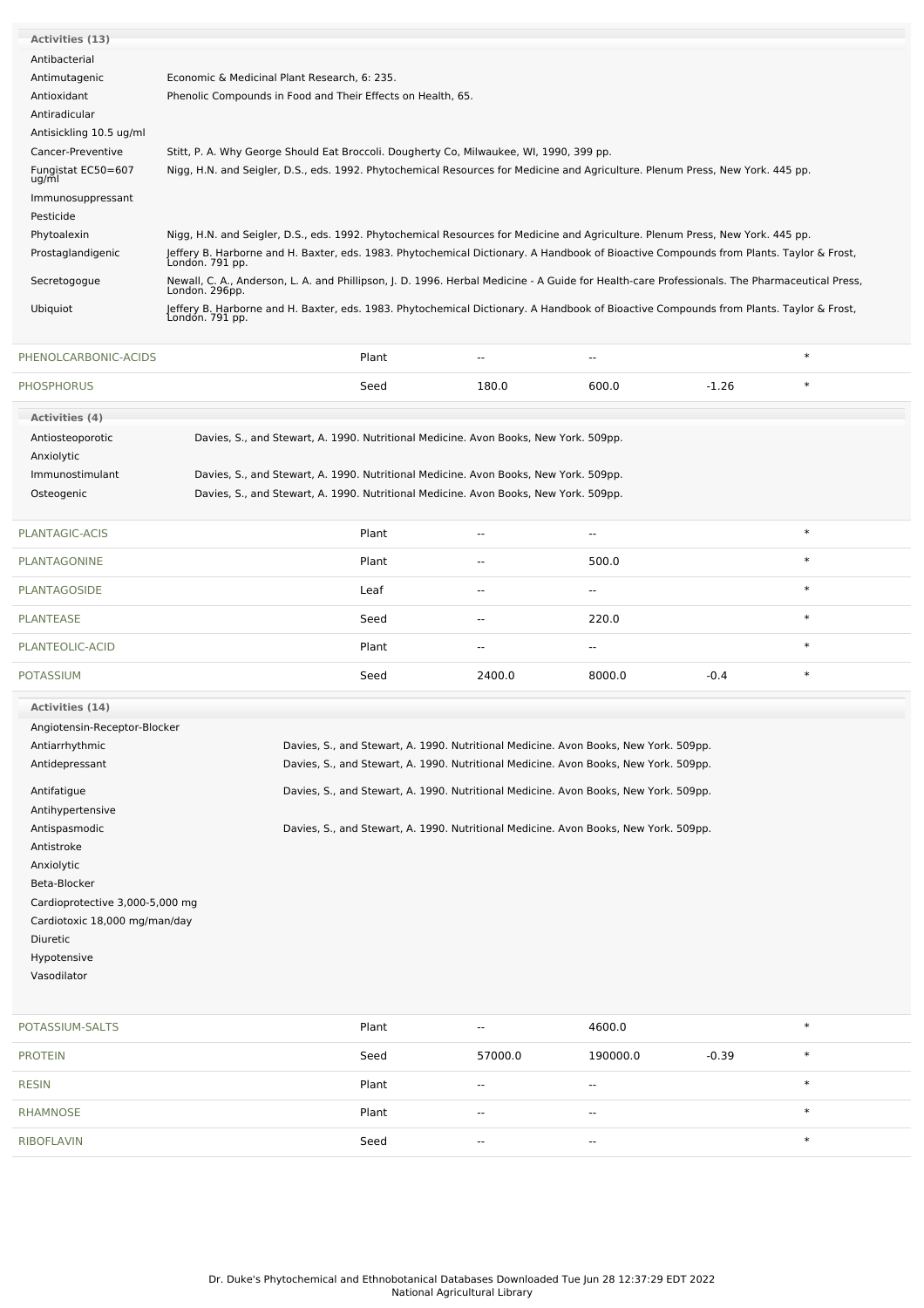| Activities (15)                         |                                              |                                                                                                                                                                                                                       |               |     |         |        |
|-----------------------------------------|----------------------------------------------|-----------------------------------------------------------------------------------------------------------------------------------------------------------------------------------------------------------------------|---------------|-----|---------|--------|
| AntiLyme 50 mg/day                      |                                              |                                                                                                                                                                                                                       |               |     |         |        |
| Antiarabiflavinotic 2-10 mg/day orl     |                                              | Martindale's 28th                                                                                                                                                                                                     |               |     |         |        |
|                                         |                                              |                                                                                                                                                                                                                       |               |     |         |        |
| Anticarpal-Tunnel 50 mg/day             |                                              | Werbach, M. 1993. Healing with Food. Harper Collins, New York, 443 pp.                                                                                                                                                |               |     |         |        |
| Anticataract 15 mg/day                  |                                              | Werbach, M. 1993. Healing with Food. Harper Collins, New York, 443 pp.                                                                                                                                                |               |     |         |        |
| Anticephalagic                          |                                              |                                                                                                                                                                                                                       |               |     |         |        |
| Anticervicaldysplasic 1.6-10 mg/day     |                                              |                                                                                                                                                                                                                       |               |     |         |        |
| Anticheilitic                           |                                              |                                                                                                                                                                                                                       |               |     |         |        |
| Antidecubitic                           |                                              |                                                                                                                                                                                                                       |               |     |         |        |
| Antiglossitic                           |                                              | Davies, S., and Stewart, A. 1990. Nutritional Medicine. Avon Books, New York. 509pp.                                                                                                                                  |               |     |         |        |
| Antikeratitic                           |                                              |                                                                                                                                                                                                                       |               |     |         |        |
| Antimigraine                            |                                              |                                                                                                                                                                                                                       |               |     |         |        |
| Antioxidant                             |                                              |                                                                                                                                                                                                                       |               |     |         |        |
| Antipellagric                           |                                              |                                                                                                                                                                                                                       |               |     |         |        |
| Antiphotophobic                         |                                              | Davies, S., and Stewart, A. 1990. Nutritional Medicine. Avon Books, New York. 509pp.                                                                                                                                  |               |     |         |        |
| Cancer-Preventive                       |                                              | Stitt, P. A. Why George Should Eat Broccoli. Dougherty Co, Milwaukee, WI, 1990, 399 pp.                                                                                                                               |               |     |         |        |
|                                         |                                              |                                                                                                                                                                                                                       |               |     |         | $\ast$ |
| SACCHAROSE                              |                                              | Plant                                                                                                                                                                                                                 | --            | --  |         |        |
| SALICYLIC-ACID                          |                                              | Plant                                                                                                                                                                                                                 | $\sim$        | 1.0 | $-0.69$ | $\ast$ |
| <b>Activities (34)</b>                  |                                              |                                                                                                                                                                                                                       |               |     |         |        |
| Aldose-Reductase-<br>Inhibitor 724.6 uM |                                              | Toyomizu, M., Sugiyama, S., Jin, R. L., Nakatsu, T. 1993. Alpha-Glucosidase and Aldose Reductase Inhibitors: Constituents of Cashew, Anacardium occidentale, Nut Shell Liquids. Phytotherapy Research, 7(3): 252-254. |               |     |         |        |
| Analgesic                               |                                              |                                                                                                                                                                                                                       |               |     |         |        |
| Antiarthritic                           |                                              |                                                                                                                                                                                                                       |               |     |         |        |
|                                         |                                              | Madaus, G. 1976. Lehrbuch der Biologischen Hilfmittel. Vol,. 1-3. 2862 pp. (+ 144 p. index). Georg Olms Verlag, Hildescheim. Reprint of 1938<br>Madaus.                                                               |               |     |         |        |
| Antibacterial                           | Martindale's 28th                            |                                                                                                                                                                                                                       |               |     |         |        |
| Antidandruff                            |                                              | A.L.L. Hunting. Encyclopedia of Shampoo Ingredients. Micelle Press, Cranford NJ. 467 pp.                                                                                                                              |               |     |         |        |
| Antidermatotic                          |                                              |                                                                                                                                                                                                                       |               |     |         |        |
| Antieczemic                             |                                              |                                                                                                                                                                                                                       |               |     |         |        |
| Antiichthyosic                          | Martindale's 29th                            |                                                                                                                                                                                                                       |               |     |         |        |
| Antiinflammatory                        | Pharmazie, 46: 156, 1991.                    |                                                                                                                                                                                                                       |               |     |         |        |
| Antineuralgic                           |                                              | Madaus, G. 1976. Lehrbuch der Biologischen Hilfmittel. Vol,. 1-3. 2862 pp. (+ 144 p. index). Georg Olms Verlag, Hildescheim. Reprint of 1938                                                                          |               |     |         |        |
|                                         | Madaus.                                      |                                                                                                                                                                                                                       |               |     |         |        |
| Antioncychomycotic                      | Martindale's 29th                            |                                                                                                                                                                                                                       |               |     |         |        |
| Antioxidant                             |                                              | Huang, K. C. 1993. The Pharmacology of Chinese Herbs. CRC Press, Boca Raton, FL 388 pp.                                                                                                                               |               |     |         |        |
| Antiperiodic                            |                                              |                                                                                                                                                                                                                       |               |     |         |        |
| Antipodagric                            |                                              |                                                                                                                                                                                                                       |               |     |         |        |
| Antipsoriac                             |                                              |                                                                                                                                                                                                                       |               |     |         |        |
| Antipyretic                             |                                              |                                                                                                                                                                                                                       |               |     |         |        |
| Antirheumatic                           |                                              |                                                                                                                                                                                                                       |               |     |         |        |
| Antiseborrheic                          |                                              |                                                                                                                                                                                                                       |               |     |         |        |
| Antiseptic                              |                                              | A.L.L. Hunting. Encyclopedia of Shampoo Ingredients. Micelle Press, Cranford NJ. 467 pp.                                                                                                                              |               |     |         |        |
| Antitumor                               |                                              |                                                                                                                                                                                                                       |               |     |         |        |
| Antitympanitic                          | Merck 11th Edition                           |                                                                                                                                                                                                                       |               |     |         |        |
| COX-2-Inhibitor                         | Prescott AZ.                                 | Newmark, T. M. and Schulick, P. 2000. Herbal Cox-2 Inhibition - Nature's Challenge to Arthritis, Cancer & Alzheimer's Disease. Hohm Press,                                                                            |               |     |         |        |
| Cancer-Preventive                       |                                              | Stitt, P. A. Why George Should Eat Broccoli. Dougherty Co, Milwaukee, WI, 1990, 399 pp.                                                                                                                               |               |     |         |        |
| Comedolytic                             | Martindale's 29th                            |                                                                                                                                                                                                                       |               |     |         |        |
|                                         |                                              |                                                                                                                                                                                                                       |               |     |         |        |
| Cyclooxygenase-<br>Inhibitor            |                                              |                                                                                                                                                                                                                       |               |     |         |        |
| Dermatitigenic                          | Londón. 791 pp.                              | Jeffery B. Harborne and H. Baxter, eds. 1983. Phytochemical Dictionary. A Handbook of Bioactive Compounds from Plants. Taylor & Frost,                                                                                |               |     |         |        |
| Fungicide MIC 1,000<br>ug/ml            |                                              |                                                                                                                                                                                                                       |               |     |         |        |
| Hypoglycemic                            | Economic & Medicinal Plant Research, 6: 158. |                                                                                                                                                                                                                       |               |     |         |        |
| Insectifuge                             |                                              | Tunon, H., Thorsell, W., and Bohlin, L. 1993. Mosquito Repelling Activity of Compounds Occurring in Achillea millefolium L. (Asteraceae).<br>Economic Botany 48(2): 111-120, 1994.                                    |               |     |         |        |
| Keratolytic                             |                                              | Jeffery B. Harborne and H. Baxter, eds. 1983. Phytochemical Dictionary. A Handbook of Bioactive Compounds from Plants. Taylor & Frost,<br>London. 791 pp.                                                             |               |     |         |        |
| Pesticide                               |                                              |                                                                                                                                                                                                                       |               |     |         |        |
|                                         |                                              |                                                                                                                                                                                                                       |               |     |         |        |
| Thermogenic 130 ppm                     |                                              |                                                                                                                                                                                                                       |               |     |         |        |
| Tineacide                               | Martindale's 29th                            |                                                                                                                                                                                                                       |               |     |         |        |
| Ulcerogenic                             |                                              |                                                                                                                                                                                                                       |               |     |         |        |
|                                         |                                              |                                                                                                                                                                                                                       |               |     |         |        |
| SCUTELLARIN                             |                                              | Leaf                                                                                                                                                                                                                  | $\sim$ $\sim$ | --  |         | $\ast$ |
| SELENIUM                                |                                              | Seed                                                                                                                                                                                                                  | 0.3           | 1.0 | $-0.25$ | $\ast$ |
|                                         |                                              |                                                                                                                                                                                                                       |               |     |         |        |

**Activities (60)**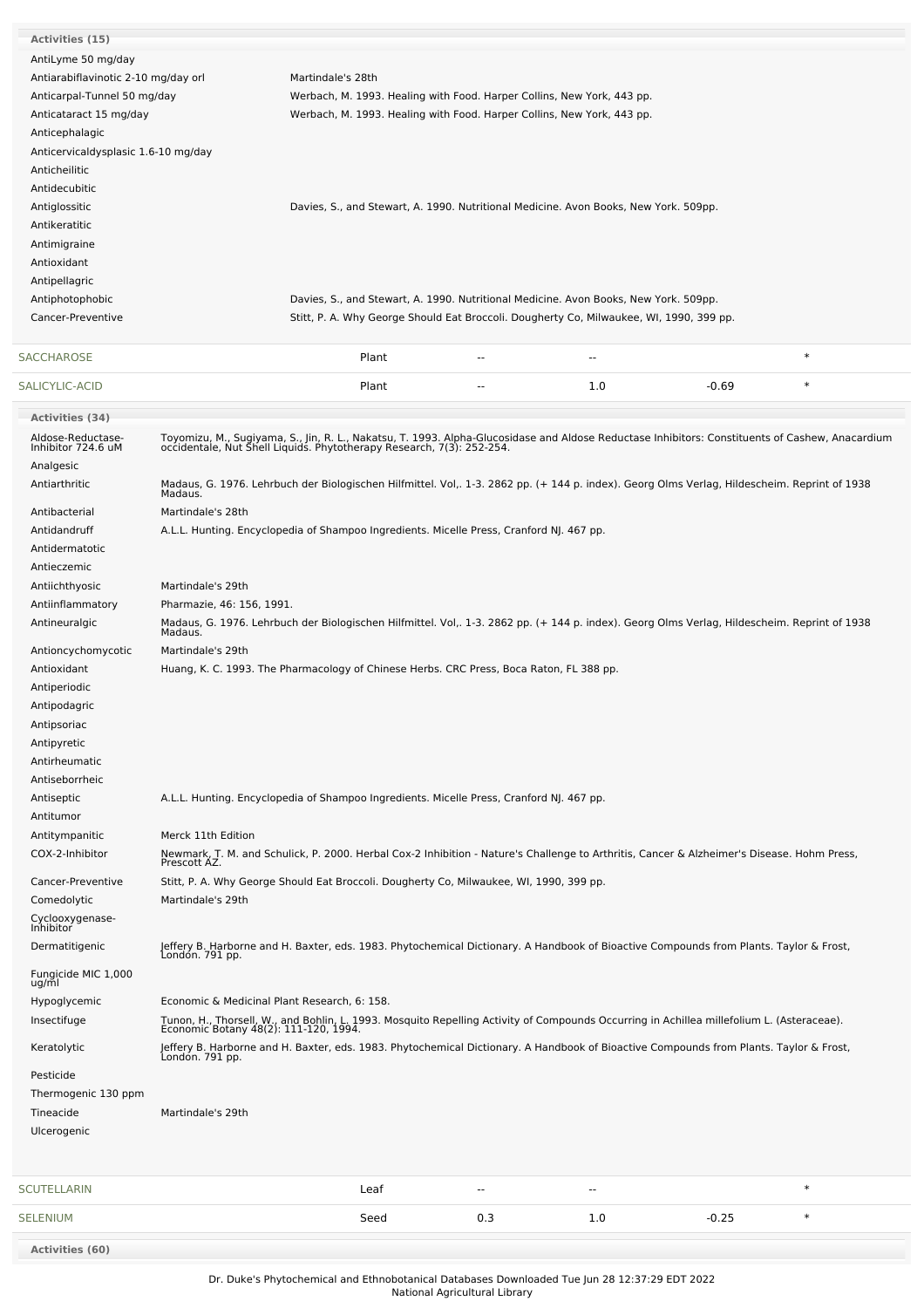| AP-1-Inhibitor 2-50 uM<br>Analgesic 200 ug/day<br>Anorexic                      | Werbach, M. 1993. Healing with Food. Harper Collins, New York, 443 pp.<br>Cooper-Driver, G. A., Chemical substances in plants toxic to animals, pp. 213-47 in Rechcigl, M., Jr., ed. CRC Handbook of Naturally<br>Occurring Food Toxicants, CRC Press, Boca Raton, 1983, 339 pp. |
|---------------------------------------------------------------------------------|----------------------------------------------------------------------------------------------------------------------------------------------------------------------------------------------------------------------------------------------------------------------------------|
| AntiHIV                                                                         |                                                                                                                                                                                                                                                                                  |
| AntiNF-kB                                                                       |                                                                                                                                                                                                                                                                                  |
| Antiacne 200 ug/day<br>Antiaggregant<br>Antiangiogenic 2 uM                     | Werbach, M. 1993. Healing with Food. Harper Collins, New York, 443 pp.<br>Pizzorno, J.E. and Murray, M.T. 1985. A Textbook of Natural Medicine. John Bastyr College Publications, Seattle, Washington (Looseleaf).                                                               |
| Antiangiogenic 230 ug/kg orl<br>rat                                             |                                                                                                                                                                                                                                                                                  |
| Antiarthritic                                                                   |                                                                                                                                                                                                                                                                                  |
| Antiasthmatic<br>Antiatherosclerotic                                            |                                                                                                                                                                                                                                                                                  |
| Anticataract 400 ug/day                                                         |                                                                                                                                                                                                                                                                                  |
| Anticirrhotic<br>Anticlimacteric 200 ug/day<br>Anticoronary 200 ug/day          | Davies, S., and Stewart, A. 1990. Nutritional Medicine. Avon Books, New York. 509pp.                                                                                                                                                                                             |
| Antidandruff                                                                    | Davies, S., and Stewart, A. 1990. Nutritional Medicine. Avon Books, New York. 509pp.                                                                                                                                                                                             |
| Antidepressant 200 ug/day<br>Antidote (Mercury)                                 | Davies, S., and Stewart, A. 1990. Nutritional Medicine. Avon Books, New York. 509pp.                                                                                                                                                                                             |
| Antifibrotic 400 ug<br>Antigout 200 ug                                          |                                                                                                                                                                                                                                                                                  |
| Antikeshan<br>Antileukemic 1.6 mg/kg ipr<br>mus                                 | Davies, S., and Stewart, A. 1990. Nutritional Medicine. Avon Books, New York. 509pp.                                                                                                                                                                                             |
| Antileukotriene                                                                 | Pizzorno, J.E. and Murray, M.T. 1985. A Textbook of Natural Medicine. John Bastyr College Publications, Seattle, Washington (Looseleaf).                                                                                                                                         |
| Antimaculitic<br>Antimelanomic 480 ug/kg                                        |                                                                                                                                                                                                                                                                                  |
| Antimenopausal 200 ug/day<br>Antimetastatic 480 ug/kg<br>Antimyalgic 200 ug/day | Werbach, M. 1993. Healing with Food. Harper Collins, New York, 443 pp.                                                                                                                                                                                                           |
| Antiosteoarthritic<br>Antioxidant 100-200 (-400)<br>ug/man/day                  |                                                                                                                                                                                                                                                                                  |
| Antiparkinsonian 200-400<br>ug/day                                              |                                                                                                                                                                                                                                                                                  |
| Antiproliferant 2 uM                                                            |                                                                                                                                                                                                                                                                                  |
| Antiradicular 100-200 (-400)<br>ug/man/day<br>Antirheumatic                     | Challem, J., Berkson, Burt, and Smith, Melissa Dianne. 2000. Syndrome X - The complete nutritional program to prevent and reservse<br>insulin resistance. John Wiley & Sons, New York. 272 pp. \$24.95                                                                           |
| -) Antisyndrome-X 100-200<br>400) ug/man/day                                    | Challem, J., Berkson, Burt, and Smith, Melissa Dianne. 2000. Syndrome X - The complete nutritional program to prevent and reservse<br>insulin resistance. John Wiley & Sons, New York. 272 pp. \$24.95                                                                           |
| Antitumor 100-200 (-400)                                                        | Challem, J., Berkson, Burt, and Smith, Melissa Dianne. 2000. Syndrome X - The complete nutritional program to prevent and reservse<br>insulin resistance. John Wiley & Sons, New York. 272 pp. \$24.95                                                                           |
| ug/man/day<br>Antitumor (Breast) 333.6<br>ug/day                                |                                                                                                                                                                                                                                                                                  |
| Antitumor (Breast) 0.8 mg/kg<br>scu mus                                         |                                                                                                                                                                                                                                                                                  |
| Antitumor (Breast) 150 ug/kg<br>diet rat                                        |                                                                                                                                                                                                                                                                                  |
| Antitumor (Breast) 230 ug/kg<br>orl rat                                         |                                                                                                                                                                                                                                                                                  |
| Antitumor (Lung) 240 ug/kg<br>diet                                              |                                                                                                                                                                                                                                                                                  |
| Antitumor (Prostate)                                                            |                                                                                                                                                                                                                                                                                  |
| Antitumor (brain) 38-150<br>ug/kg                                               |                                                                                                                                                                                                                                                                                  |
| Antiulcerogenic                                                                 | Rafatullah, S., Tariq, M., Al-Yahya, M.A., Mossa, J.S., and Ageel, A.M. 1989. Evaluation of Turmeric (Curcuma longa) for Gastric and<br>Duodenal Antiulcer Activity in Rats. J. of Ethnopharmacology, 29: 25-34, 1990.                                                           |
| Anxiolytic<br>Apoptotic                                                         |                                                                                                                                                                                                                                                                                  |
| Cancer-Preventive<br>Cardioprotective 200 ug/day                                | Davies, S., and Stewart, A. 1990. Nutritional Medicine. Avon Books, New York. 509pp.                                                                                                                                                                                             |
| Depressant                                                                      | Cooper-Driver, G. A., Chemical substances in plants toxic to animals, pp. 213-47 in Rechcigl, M., Jr., ed. CRC Handbook of Naturally<br>Occurring Food Toxicants, CRC Press, Boca Raton, 1983, 339 pp.                                                                           |
| Fungicide<br>Immunomodulator                                                    | Davies, S., and Stewart, A. 1990. Nutritional Medicine. Avon Books, New York. 509pp.                                                                                                                                                                                             |
| Immunostimulant 100-200 (-<br>400) ug/man/day<br>NF-kB-Inhibitor                | Challem, J., Berkson, Burt, and Smith, Melissa Dianne. 2000. Syndrome X - The complete nutritional program to prevent and reservse<br>insulin resistance. John Wiley & Sons, New York. 272 pp. \$24.95                                                                           |
| Ornithine-Decarboxylase-<br>Inhibitor                                           |                                                                                                                                                                                                                                                                                  |
| Pesticide<br>Polyamine-Synthesis-<br>Inhibitor                                  |                                                                                                                                                                                                                                                                                  |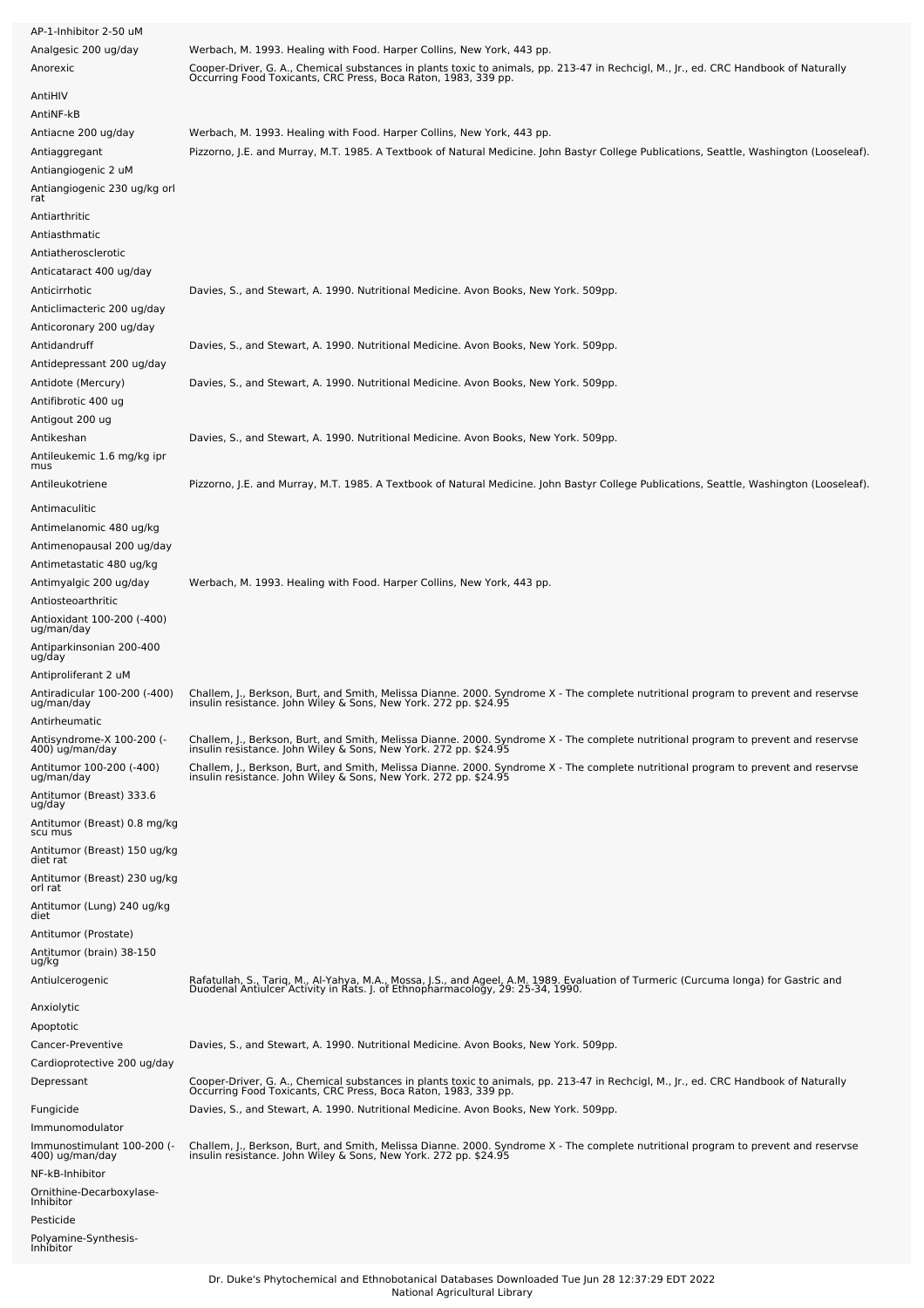| Prostaglandin-Sparer                           | Fujita, T., Nakatani, E., Funaishi, N., Sakuma, S., Fujimoto, Y. Potent inhibition of prostaglandin inactivation in rabbit gastric antral mucosal<br>slices by selenium ions in-vitro. J. Pharm. Pharmacol. 42: 655-657, 1990. |       |                          |                                                                                                                                                           |         |        |  |
|------------------------------------------------|--------------------------------------------------------------------------------------------------------------------------------------------------------------------------------------------------------------------------------|-------|--------------------------|-----------------------------------------------------------------------------------------------------------------------------------------------------------|---------|--------|--|
| Protein-Kinase-C-Inhibitor<br>IC50=2-50 uM     |                                                                                                                                                                                                                                |       |                          |                                                                                                                                                           |         |        |  |
| VEGF-Inhibitor                                 |                                                                                                                                                                                                                                |       |                          |                                                                                                                                                           |         |        |  |
|                                                |                                                                                                                                                                                                                                |       |                          |                                                                                                                                                           |         |        |  |
| <b>SILICON</b>                                 |                                                                                                                                                                                                                                | Seed  | 3.0                      | 8.2                                                                                                                                                       | $-1.14$ | $\ast$ |  |
| Activities (4)                                 |                                                                                                                                                                                                                                |       |                          |                                                                                                                                                           |         |        |  |
| Antiarteriosclerotic                           | Davies, S., and Stewart, A. 1990. Nutritional Medicine. Avon Books, New York. 509pp.                                                                                                                                           |       |                          |                                                                                                                                                           |         |        |  |
| Antionychyotic                                 |                                                                                                                                                                                                                                |       |                          |                                                                                                                                                           |         |        |  |
| Antiosteoporotic                               |                                                                                                                                                                                                                                |       |                          |                                                                                                                                                           |         |        |  |
| Cardioprotective                               |                                                                                                                                                                                                                                |       |                          |                                                                                                                                                           |         |        |  |
| <b>SITOSTEROL</b>                              |                                                                                                                                                                                                                                | Plant | $\sim$                   | $\overline{\phantom{a}}$                                                                                                                                  |         | $\ast$ |  |
| SODIUM                                         |                                                                                                                                                                                                                                | Seed  | 180.0                    | 600.0                                                                                                                                                     | 0.24    | $\ast$ |  |
| Activities (1)                                 |                                                                                                                                                                                                                                |       |                          |                                                                                                                                                           |         |        |  |
| Hypertensive                                   | Davies, S., and Stewart, A. 1990. Nutritional Medicine. Avon Books, New York. 509pp.                                                                                                                                           |       |                          |                                                                                                                                                           |         |        |  |
|                                                |                                                                                                                                                                                                                                |       |                          |                                                                                                                                                           |         |        |  |
| <b>SORBITOL</b>                                |                                                                                                                                                                                                                                | Plant |                          | 15000.0                                                                                                                                                   |         | $\ast$ |  |
| Activities (11)                                |                                                                                                                                                                                                                                |       |                          |                                                                                                                                                           |         |        |  |
| Antidiabetic (Insulin-Sparing) 30<br>g/man/day | Martindale's 28th                                                                                                                                                                                                              |       |                          |                                                                                                                                                           |         |        |  |
| Antiketotic                                    | Merck 11th Edition                                                                                                                                                                                                             |       |                          |                                                                                                                                                           |         |        |  |
| Cataractagenic                                 | Werbach, M. 1993. Healing with Food. Harper Collins, New York, 443 pp.                                                                                                                                                         |       |                          |                                                                                                                                                           |         |        |  |
| Cathartic                                      |                                                                                                                                                                                                                                |       |                          |                                                                                                                                                           |         |        |  |
| Diuretic                                       | Merck 11th Edition                                                                                                                                                                                                             |       |                          |                                                                                                                                                           |         |        |  |
| FLavor FEMA 1,000-280,000                      |                                                                                                                                                                                                                                |       |                          | Aloe Research Council - Duke writeup of non-peer reviewd book by Coats and draft by Henry                                                                 |         |        |  |
| Humectant                                      |                                                                                                                                                                                                                                |       |                          | Jeffery B. Harborne and H. Baxter, eds. 1983. Phytochemical Dictionary. A Handbook of Bioactive Compounds from Plants. Taylor &<br>Frost, London. 791 pp. |         |        |  |
| Laxative 5-15 g/man/day                        | Martindale's 28th                                                                                                                                                                                                              |       |                          |                                                                                                                                                           |         |        |  |
| Laxative 20-50 g/day                           | Martindale's 29th                                                                                                                                                                                                              |       |                          |                                                                                                                                                           |         |        |  |
| Purgative 30-50 g/man/day                      | Martindale's 28th                                                                                                                                                                                                              |       |                          |                                                                                                                                                           |         |        |  |
| Sweetener 0.6 x sucrose                        | Merck 11th Edition                                                                                                                                                                                                             |       |                          |                                                                                                                                                           |         |        |  |
| SUCCINIC-ACID                                  |                                                                                                                                                                                                                                | Plant | $\overline{\phantom{a}}$ | --                                                                                                                                                        |         | $\ast$ |  |
| Activities (7)                                 |                                                                                                                                                                                                                                |       |                          |                                                                                                                                                           |         |        |  |
| Additive FEMA 200-2,000                        | Aloe Research Council - Duke writeup of non-peer reviewd book by Coats and draft by Henry                                                                                                                                      |       |                          |                                                                                                                                                           |         |        |  |
| Antifeedant                                    |                                                                                                                                                                                                                                |       |                          |                                                                                                                                                           |         |        |  |
| Bruchiphobe                                    | Jacobson, M., Glossary of Plant-Derived Insect Deterrents, CRC Press, Inc., Boca Raton, FL, 213 p, 1990.                                                                                                                       |       |                          |                                                                                                                                                           |         |        |  |
| Cancer-Preventive                              | Stitt, P. A. Why George Should Eat Broccoli. Dougherty Co, Milwaukee, WI, 1990, 399 pp.                                                                                                                                        |       |                          |                                                                                                                                                           |         |        |  |
| Dye                                            | Merck 11th Edition                                                                                                                                                                                                             |       |                          |                                                                                                                                                           |         |        |  |
| Perfumery<br>Pesticide                         | Merck 11th Edition                                                                                                                                                                                                             |       |                          |                                                                                                                                                           |         |        |  |
|                                                |                                                                                                                                                                                                                                |       |                          |                                                                                                                                                           |         |        |  |
| SULFORAPHENE                                   |                                                                                                                                                                                                                                | Plant | --                       | --                                                                                                                                                        |         | $\ast$ |  |
| SYRINGIC-ACID                                  |                                                                                                                                                                                                                                | Plant | --                       |                                                                                                                                                           |         | $\ast$ |  |
| <b>Activities (6)</b>                          |                                                                                                                                                                                                                                |       |                          |                                                                                                                                                           |         |        |  |
| Allelopathic                                   |                                                                                                                                                                                                                                |       |                          |                                                                                                                                                           |         |        |  |
| Antioxidant IC39=30 ppm                        |                                                                                                                                                                                                                                |       |                          |                                                                                                                                                           |         |        |  |
| Antioxidant 1/3 BHA                            |                                                                                                                                                                                                                                |       |                          |                                                                                                                                                           |         |        |  |
| Antiperoxidant IC10-70=100-200<br>ug/ml        |                                                                                                                                                                                                                                |       |                          |                                                                                                                                                           |         |        |  |
| Antiradicular EC50=5.5-8 ug/ml                 |                                                                                                                                                                                                                                |       |                          |                                                                                                                                                           |         |        |  |
| Ubiquiot                                       | Jeffery B. Harborne and H. Baxter, eds. 1983. Phytochemical Dictionary. A Handbook of Bioactive Compounds from Plants. Taylor &<br>Frost, London. 791 pp.                                                                      |       |                          |                                                                                                                                                           |         |        |  |
|                                                |                                                                                                                                                                                                                                |       |                          |                                                                                                                                                           |         | $\ast$ |  |
| <b>SYRINGIN</b>                                |                                                                                                                                                                                                                                | Plant |                          | --                                                                                                                                                        |         |        |  |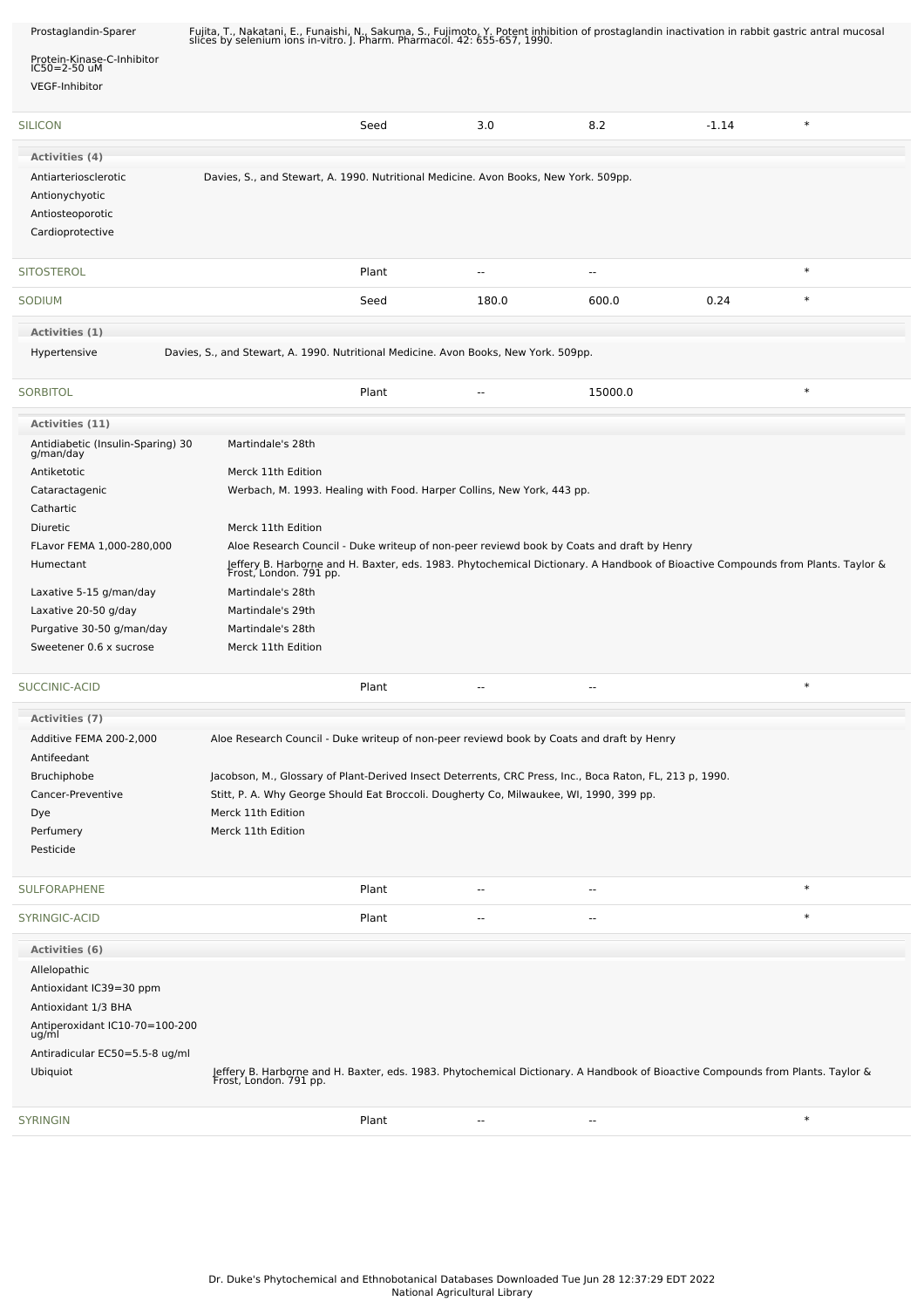| Activities (9)    |  |
|-------------------|--|
| ACE-Inhibitor     |  |
| Adaptogenic       |  |
| Anticomplementary |  |
| Antipyretic       |  |
| Antistress        |  |
| Immunomodulator   |  |
| Immunostimulant   |  |
| Neurotropic       |  |
| Tonic             |  |

| TANNIN                                        |                                                                                                                                                                                                                                   | Plant | 40000.0                  | 57000.0                  | $-0.39$ | $\ast$ |
|-----------------------------------------------|-----------------------------------------------------------------------------------------------------------------------------------------------------------------------------------------------------------------------------------|-------|--------------------------|--------------------------|---------|--------|
| <b>Activities (35)</b>                        |                                                                                                                                                                                                                                   |       |                          |                          |         |        |
| Anthelmintic                                  |                                                                                                                                                                                                                                   |       |                          |                          |         |        |
| AntiHIV                                       |                                                                                                                                                                                                                                   |       |                          |                          |         |        |
| Antibacterial                                 |                                                                                                                                                                                                                                   |       |                          |                          |         |        |
| Anticancer                                    |                                                                                                                                                                                                                                   |       |                          |                          |         |        |
| Anticariogenic                                |                                                                                                                                                                                                                                   |       |                          |                          |         |        |
| Antidiarrheic                                 |                                                                                                                                                                                                                                   |       |                          |                          |         |        |
| Antidysenteric                                |                                                                                                                                                                                                                                   |       |                          |                          |         |        |
| Antihepatotoxic                               |                                                                                                                                                                                                                                   |       |                          |                          |         |        |
| Antihypertensive                              |                                                                                                                                                                                                                                   |       |                          |                          |         |        |
| Antilipolytic                                 |                                                                                                                                                                                                                                   |       |                          |                          |         |        |
| Antimutagenic                                 |                                                                                                                                                                                                                                   |       |                          |                          |         |        |
| Antinephritic                                 | Uchida, U., Ohta, H., Niwa, M., Mori, A., Nonaka, G-i., Nishioka, I., and Zaki, M. 1989. Prolongation of Life Span of Stroke-Prone Spontaneously<br>Hypertensive Rats (SHRSP) Ingesting Persimmon Tannin. Chem. Pharm. Bull. 38(4 |       |                          |                          |         |        |
| Antiophidic                                   | Economic & Medicinal Plant Research, 5: 363.                                                                                                                                                                                      |       |                          |                          |         |        |
| Antioxidant<br>IC50=1.44 ug/ml                |                                                                                                                                                                                                                                   |       |                          |                          |         |        |
| Antioxidant 1/3<br>quercetin                  |                                                                                                                                                                                                                                   |       |                          |                          |         |        |
| Antiradicular 500<br>mg/kg/day orl mus        | Uchida, U., Ohta, H., Niwa, M., Mori, A., Nonaka, G-i., Nishioka, I., and Zaki, M. 1989. Prolongation of Life Span of Stroke-Prone Spontaneously<br>Hypertensive Rats (SHRSP) Ingesting Persimmon Tannin. Chem. Pharm. Bull. 38(4 |       |                          |                          |         |        |
| Antiradicular 1/3<br>quercetin                |                                                                                                                                                                                                                                   |       |                          |                          |         |        |
| Antirenitic                                   | Uchida, U., Ohta, H., Niwa, M., Mori, A., Nonaka, G-i., Nishioka, I., and Zaki, M. 1989. Prolongation of Life Span of Stroke-Prone Spontaneously<br>Hypertensive Rats (SHRSP) Ingesting Persimmon Tannin. Chem. Pharm. Bull. 38(4 |       |                          |                          |         |        |
| Antitumor                                     |                                                                                                                                                                                                                                   |       |                          |                          |         |        |
| Antitumor-Promoter                            |                                                                                                                                                                                                                                   |       |                          |                          |         |        |
| Antiulcer                                     |                                                                                                                                                                                                                                   |       |                          |                          |         |        |
| Antiviral                                     |                                                                                                                                                                                                                                   |       |                          |                          |         |        |
| Cancer-Preventive                             | HerbalGram No. 22 - Spring 1990, page 14.                                                                                                                                                                                         |       |                          |                          |         |        |
| Carcinogenic                                  |                                                                                                                                                                                                                                   |       |                          |                          |         |        |
| Chelator                                      |                                                                                                                                                                                                                                   |       |                          |                          |         |        |
| Cyclooxygenase-<br>Inhibitor                  |                                                                                                                                                                                                                                   |       |                          |                          |         |        |
| Glucosyl-<br>Transférase-Inhibitor            |                                                                                                                                                                                                                                   |       |                          |                          |         |        |
| Hepatoprotective                              |                                                                                                                                                                                                                                   |       |                          |                          |         |        |
| Immunosuppressant<br>Lipoxygenase-            |                                                                                                                                                                                                                                   |       |                          |                          |         |        |
| Inhibitor                                     |                                                                                                                                                                                                                                   |       |                          |                          |         |        |
| MAO-Inhibitor<br>Ornithine-<br>Decarboxylase- |                                                                                                                                                                                                                                   |       |                          |                          |         |        |
| Inhibitor                                     |                                                                                                                                                                                                                                   |       |                          |                          |         |        |
| Pesticide                                     |                                                                                                                                                                                                                                   |       |                          |                          |         |        |
| Psychotropic                                  | Uchida, U., Ohta, H., Niwa, M., Mori, A., Nonaka, G-i., Nishioka, I., and Zaki, M. 1989. Prolongation of Life Span of Stroke-Prone Spontaneously<br>Hypertensive Rats (SHRSP) Ingesting Persimmon Tannin. Chem. Pharm. Bull. 38(4 |       |                          |                          |         |        |
| Xanthine-Oxidase-<br>Inhibitor                |                                                                                                                                                                                                                                   |       |                          |                          |         |        |
| THIAMINE                                      |                                                                                                                                                                                                                                   | Seed  | --                       | $-$                      |         | $\ast$ |
| TYROSINE                                      |                                                                                                                                                                                                                                   | Plant | $\overline{\phantom{m}}$ | $\overline{\phantom{m}}$ |         | $\ast$ |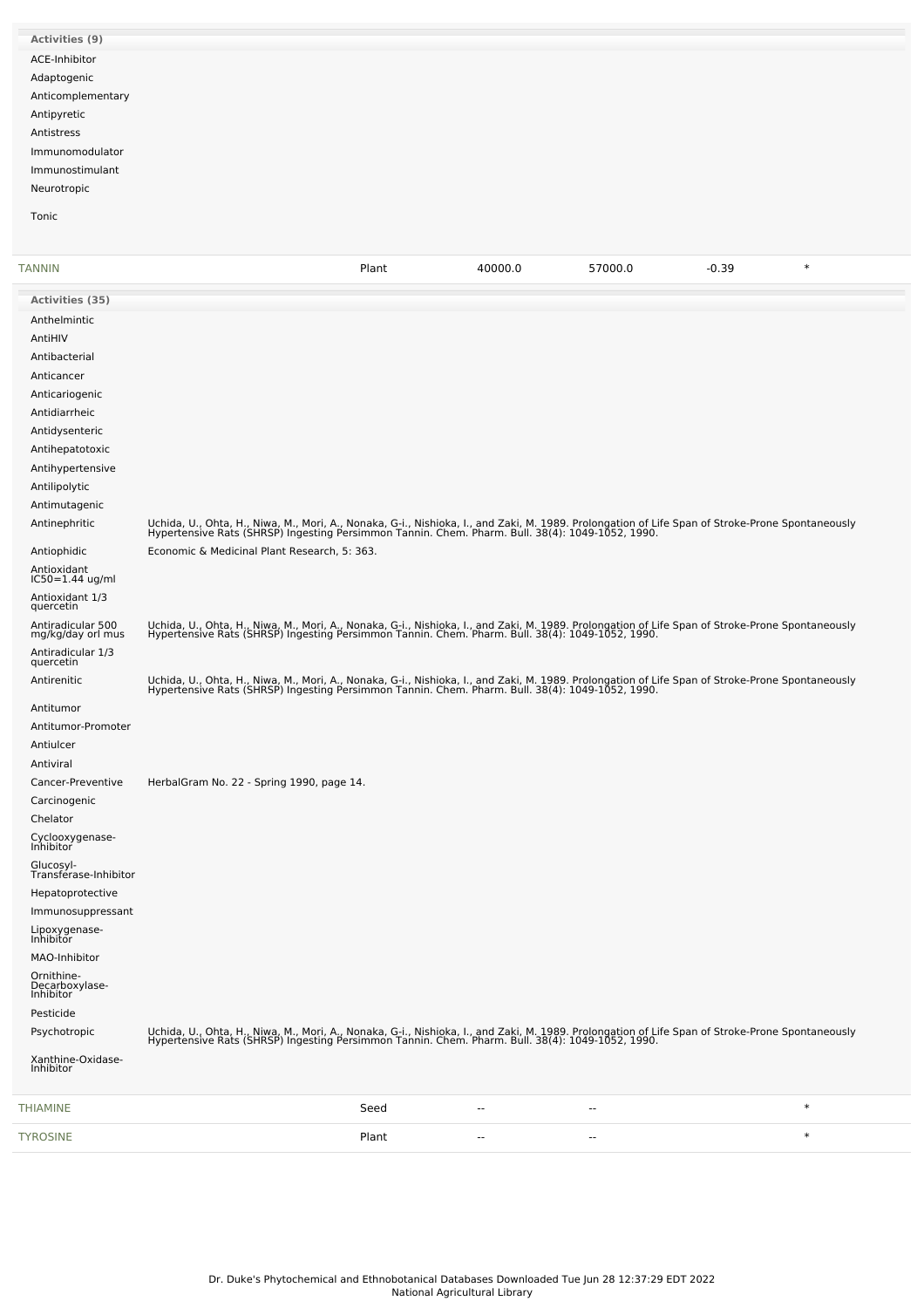| <b>Activities (8)</b>                    |                                                                                                                                                                                                                                     |
|------------------------------------------|-------------------------------------------------------------------------------------------------------------------------------------------------------------------------------------------------------------------------------------|
| Antidepressant?                          |                                                                                                                                                                                                                                     |
| Antiencephalopathic                      | Martindale's 29th                                                                                                                                                                                                                   |
| Antiparkinsonian 100<br>mg/kg/day        | Werbach, M. 1993. Healing with Food. Harper Collins, New York, 443 pp.                                                                                                                                                              |
|                                          |                                                                                                                                                                                                                                     |
| Antiphenylketonuric                      | Martindale's 29th                                                                                                                                                                                                                   |
| Antiulcer 256 mg scu                     | Borchard, R. E., Barnes, C. D., and Eltherton, L. G. 1991. Drug Dosage in Laboratory Animals: A Handbook. (3rd Ed.) The Telford Press, Inc., P.<br>O. Box 287, Caldwell NJ 07006.                                                   |
| Antiulcer 400 mg/kg ipr                  | Borchard, R. E., Barnes, C. D., and Eltherton, L. G. 1991. Drug Dosage in Laboratory Animals: A Handbook. (3rd Ed.) The Telford Press, Inc., P.                                                                                     |
| rat                                      | O. Box 287, Caldwell NJ 07006.                                                                                                                                                                                                      |
| Cancer-Preventive<br>Monoamine-Precursor | Stitt, P. A. Why George Should Eat Broccoli. Dougherty Co, Milwaukee, WI, 1990, 399 pp.<br>Pizzorno, J.E. and Murray, M.T. 1985. A Textbook of Natural Medicine. John Bastyr College Publications, Seattle, Washington (Looseleaf). |
|                                          |                                                                                                                                                                                                                                     |
|                                          |                                                                                                                                                                                                                                     |
|                                          | $\ast$                                                                                                                                                                                                                              |
| TYROSOL                                  | Plant<br>$\sim$ $\sim$<br>$\sim$                                                                                                                                                                                                    |
| Activities (1)                           |                                                                                                                                                                                                                                     |
| Antioxidant                              |                                                                                                                                                                                                                                     |
|                                          |                                                                                                                                                                                                                                     |
| URSOLIC-ACID                             | $\ast$<br>Plant                                                                                                                                                                                                                     |
|                                          |                                                                                                                                                                                                                                     |
| <b>Activities (89)</b>                   |                                                                                                                                                                                                                                     |
| Analgesic                                |                                                                                                                                                                                                                                     |
| AntiEBV                                  | Newall, C. A., Anderson, L. A. and Phillipson, J. D. 1996. Herbal Medicine - A Guide for Health-care Professionals. The Pharmaceutical Press,<br>London. 296pp.                                                                     |
| AntiHIV EC50=2.0 ug/ml                   | Kashiwada, Y., et. al. 1998. Anti-AIDS Agents. 30. Anti-HIV Activity of Oleanolic Acid, Pomolic Acid, and Structurally Related Triterpenoids. J. Nat.                                                                               |
|                                          | Prod., 61 (9): 1090-1095.                                                                                                                                                                                                           |
| AntiHIV IC50=6.5 ug/ml                   | Kashiwada, Y., et. al. 1998. Anti-AIDS Agents. 30. Anti-HIV Activity of Oleanolic Acid, Pomolic Acid, and Structurally Related Triterpenoids. J. Nat.<br>Prod., 61 (9): 1090-1095.                                                  |
| AntiHIV IC85=18 ug/ml                    |                                                                                                                                                                                                                                     |
| AntiHIV 6.7 uM                           |                                                                                                                                                                                                                                     |
| AntiTGF-beta IC50=6-7.5<br>uМ            |                                                                                                                                                                                                                                     |
| Antialzheimeran                          |                                                                                                                                                                                                                                     |
|                                          | Ringbom, T., Seguar, L., Noreen, Y., Perera, P., Bohlin, L. 1998. Ursolic Acid from Plantago major, a Selective Inhibitor of Cyclooxygenase-2<br>Catalyzed Prostaglandin Biosynthesis. J. Nat. Prod., 61(10): 1212-1215.            |
| Antiarrhythmic                           |                                                                                                                                                                                                                                     |
| Antiarthritic                            | Planta Medica, 57: A56, 1991.                                                                                                                                                                                                       |
| Antibacterial                            |                                                                                                                                                                                                                                     |
| Anticancer                               | Ringbom, T., Seguar, L., Noreen, Y., Perera, P., Bohlin, L. 1998. Ursolic Acid from Plantago major, a Selective Inhibitor of Cyclooxygenase-2<br>Catalyzed Prostaglandin Biosynthesis. J. Nat. Prod., 61(10): 1212-1215.            |
| Anticancer (Colon)                       | Ringbom, T., Seguar, L., Noreen, Y., Perera, P., Bohlin, L. 1998. Ursolic Acid from Plantago major, a Selective Inhibitor of Cyclooxygenase-2<br>Catalyzed Prostaglandin Biosynthesis. J. Nat. Prod., 61(10): 1212-1215             |
| Anticarcinomic                           | Chiang, L. C., Chiang, W., Chang, M. Y., Ng, L. T., Lin, C. C. 2003. Antileukemic activity of selected natural products in Taiwan. Am J Chin Med,<br>31(1):37-46.                                                                   |
|                                          |                                                                                                                                                                                                                                     |
| Anticariogenic                           | Leung, A. Y. and Foster, S. 1995. Encyclopedia of Common Natural Ingredients 2nd Ed. John Wiley & Sons, New York. 649 pp.                                                                                                           |
| Anticholestatic 28-100<br>mg/kg orl      | Shukla, B., Visen, P.K.S., Patnaik, G.K., Tripathi, S.C., Srimal, R.C., Dayal, R., and Dobhal, P.C. Hepatoprotective Activity in the Rat of Ursolic Acid<br>Isolated from Eucalyptus Hybrid. Phytotherapy Research 6: 74-79, 1992   |
| Anticomplement IC100<br>0.1 mM/l gpg     | Hansel, R., Keller, K., Rimpler, H., and Schneider, G. eds. 1992. Hager's Handbuch der Pharmazeutischen Praxis, Drogen (A-D), 1209 pp., 1993<br>(E-O), 970 pp., 1994 (P-Z), 1196 pp. Springer-Verlag, Berlin.                       |
| Anticomplement IC80-90                   |                                                                                                                                                                                                                                     |
| $0.05$ mM/l gpg                          | Hansel, R., Keller, K., Rimpler, H., and Schneider, G. eds. 1992. Hager's Handbuch der Pharmazeutischen Praxis, Drogen (A-D), 1209 pp., 1993<br>(E-O), 970 pp., 1994 (P-Z), 1196 pp. Springer-Verlag, Berlin.                       |
| Antidiabetic                             | Chemical Constituents of Oriental Herbs (3 diff. books)                                                                                                                                                                             |
| Antiedemic                               |                                                                                                                                                                                                                                     |
| Antiescherichic                          |                                                                                                                                                                                                                                     |
| Antifibrosarcomic<br>IC80=10 uM          |                                                                                                                                                                                                                                     |
| Antihepatotoxic 5-20                     | Shukla, B., Visen, P.K.S., Patnaik, G.K., Tripathi, S.C., Srimal, R.C., Dayal, R., and Dobhal, P.C. Hepatoprotective Activity in the Rat of Ursolic Acid<br>Isolated from Eucalyptus Hybrid. Phytotherapy Research 6: 74-79, 1992   |
| mg/kg ipr<br>Antihistaminic              |                                                                                                                                                                                                                                     |
|                                          | Tsuruga, T., Chun, Y.-T., Ebizuka, Y., and Sankawa, U. 1991. Biologically Active Constituents of Melaleuca leucadendron: Inhibitors of Induced<br>Histamine Release from Rat Mast Cells. Chem. Pharm. Bull. 39(12): 3276-3278, 19   |
| Antihyperlipidemic                       |                                                                                                                                                                                                                                     |
| Antiinflammatory 1/3<br>indomethacin     |                                                                                                                                                                                                                                     |
| Antiinflammatory                         |                                                                                                                                                                                                                                     |
| IC24=500 mg/kg                           |                                                                                                                                                                                                                                     |
| Antileishmanic ED50=20<br>uМ             |                                                                                                                                                                                                                                     |
| Antileukemic IC50=2.5-                   |                                                                                                                                                                                                                                     |
| 17.8 ug/ml<br>Antilymphomic              | Newall, C. A., Anderson, L. A. and Phillipson, J. D. 1996. Herbal Medicine - A Guide for Health-care Professionals. The Pharmaceutical Press,                                                                                       |
|                                          | London. 296pp.                                                                                                                                                                                                                      |
| Antimalarial IC50=28-37<br>ug/ml         |                                                                                                                                                                                                                                     |
|                                          |                                                                                                                                                                                                                                     |
| Antimetastatic IC80=10<br>uМ             |                                                                                                                                                                                                                                     |
| Antimutagenic IC57-                      |                                                                                                                                                                                                                                     |
| 80=80 mg/kg                              |                                                                                                                                                                                                                                     |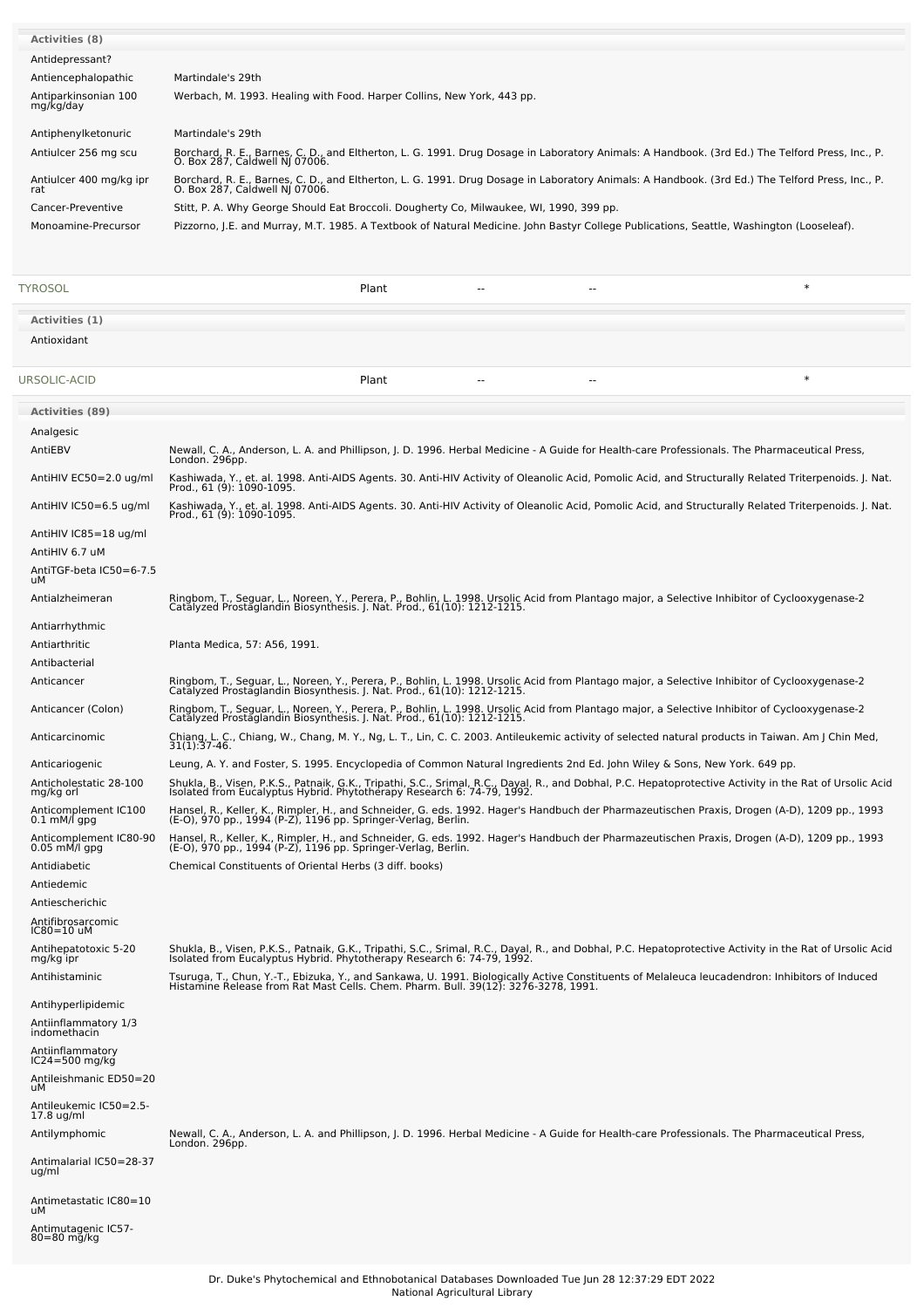| Antinephritic IC50=6-7.5<br>uМ                                                                                |                                                                                                                                                                                                                                                                                                                  |
|---------------------------------------------------------------------------------------------------------------|------------------------------------------------------------------------------------------------------------------------------------------------------------------------------------------------------------------------------------------------------------------------------------------------------------------|
| Antiobesity?<br>Antioxidant IC50=10 uM<br>Antiperoxidant IC35=200<br>ug/ml                                    | Internat. J. Oriental Med. 16: 4.                                                                                                                                                                                                                                                                                |
| Antiplasmodial IC50=28-<br>37 ug/ml                                                                           |                                                                                                                                                                                                                                                                                                                  |
| Antiproliferative<br>IC50=15-20 uM<br>Antistaphylococcic<br>Antithromboxane<br>IC50=50 uM<br>Antitrypanosomic |                                                                                                                                                                                                                                                                                                                  |
| Antitumor<br>Antitumor (Breast) 0.5%<br>diet                                                                  | Cancer Research, 54: 701, 1994.                                                                                                                                                                                                                                                                                  |
| Antitumor (Breast)<br>IC50=15-20 uM                                                                           |                                                                                                                                                                                                                                                                                                                  |
| Antitumor (Cervix)                                                                                            | Chiang, L. C., Chiang, W., Chang, M. Y., Ng, L. T., Lin, C. C. 2003. Antileukemic activity of selected natural products in Taiwan. Am J Chin Med, 31(1):37-46.                                                                                                                                                   |
| Antitumor (Colon)<br>Antitumor (Lung)<br>Antitumor (Ovary)                                                    | Chiang, L. C., Chiang, W., Chang, M. Y., Ng, L. T., Lin, C. C. 2003. Antileukemic activity of selected natural products in Taiwan. Am J Chin Med,                                                                                                                                                                |
| Antitumor (Stomach)<br>IC50=15-20 uM                                                                          | $31(1)$ : 37-46.                                                                                                                                                                                                                                                                                                 |
| Antitumor (brain)                                                                                             | Chiang, L. C., Chiang, W., Chang, M. Y., Ng, L. T., Lin, C. C. 2003. Antileukemic activity of selected natural products in Taiwan. Am J Chin Med,<br>31(1):37-46.                                                                                                                                                |
| Antitumor-Promoter<br>Antiulcer                                                                               | Planta Medica, 57: A56, 1991.<br>Shukla, B., Visen, P.K.S., Patnaik, G.K., Tripathi, S.C., Srimal, R.C., Dayal, R., and Dobhal, P.C. Hepatoprotective Activity in the Rat of Ursolic Acid<br>Isolated from Eucalyptus Hybrid. Phytotherapy Research 6: 74-79, 1992.                                              |
| Antiviral IC85=18 ug/ml                                                                                       |                                                                                                                                                                                                                                                                                                                  |
| Aromatase-Inhibitor<br>Beta-Blocker                                                                           |                                                                                                                                                                                                                                                                                                                  |
| Beta-Glucuronidase-<br>Inhibitor $\sim$ 100 mg/kg                                                             |                                                                                                                                                                                                                                                                                                                  |
| <b>CNS-Depressant</b><br>COX-2-Inhibitor<br>IC50=130 uM/                                                      |                                                                                                                                                                                                                                                                                                                  |
| Cancer-Preventive<br>Candidicide                                                                              | Stitt, P. A. Why George Should Eat Broccoli. Dougherty Co, Milwaukee, WI, 1990, 399 pp.                                                                                                                                                                                                                          |
| Cardioprotective<br>Cardiotonic                                                                               |                                                                                                                                                                                                                                                                                                                  |
|                                                                                                               | Choleretic 5-20 mg/kg orl Shukla, B., Visen, P.K.S., Patnaik, G.K., Tripathi, S.C., Srimal, R.C., Dayal, R., and Dobhal, P.C. Hepatoprotective Activity in the Rat of Ursolic Acid<br>Isolated from Eucalyptus Hybrid. Phytothera                                                                                |
| Cyclooxygenase-Inhibitor<br>Cytotoxic 50 ppm                                                                  | Ringbom, T., Seguar, L., Noreen, Y., Perera, P., Bohlin, L. 1998. Ursolic Acid from Plantago major, a Selective Inhibitor of Cyclooxygenase-2<br>Catalyzed Prostaglandin Biosynthesis. J. Nat. Prod., 61(10): 1212-1215.                                                                                         |
| Cytotoxic ED50=3.75<br>ug/ml<br>Cytotoxic 7.2 uM                                                              |                                                                                                                                                                                                                                                                                                                  |
| Diuretic                                                                                                      |                                                                                                                                                                                                                                                                                                                  |
| Elastase-Inhibitor<br>IC50=~15 uM                                                                             |                                                                                                                                                                                                                                                                                                                  |
| Hepatoprotective 1-100<br>ug/ml                                                                               |                                                                                                                                                                                                                                                                                                                  |
| Hepatoprotective 10<br>mg/kg                                                                                  |                                                                                                                                                                                                                                                                                                                  |
| Hypoglycemic                                                                                                  | Ivorra, M.D., Paya, M., and Villar, A. 1989. A Review of Natural Products and Plants as Potential Antidiabetic Drugs. Journal of<br>Ethnopharmacology, 27: 243-275, 1989.                                                                                                                                        |
| Hypotensive<br>Immunomodulator<br>Leucocytogenic<br>Lipoxygenase-Inhibitor<br>IC50=0.18 mM                    |                                                                                                                                                                                                                                                                                                                  |
| MMP-9-Inhibitor IC80=10<br>uМ                                                                                 |                                                                                                                                                                                                                                                                                                                  |
| Ornithine-Decarboxylase-<br>Inhibitor                                                                         |                                                                                                                                                                                                                                                                                                                  |
| Pesticide<br>Piscicide                                                                                        |                                                                                                                                                                                                                                                                                                                  |
| Potassium-Sparing 3<br>mg/rat<br>Protease-Inhibitor<br>IC85=18 ug/ml                                          | Iwu, M.M. 1993. Handbook of African Medicinal Plants. CRC Press, Boca Raton, FL 435 pp.                                                                                                                                                                                                                          |
| Protisticide                                                                                                  | Chemical Express, 7: 285, 1992.                                                                                                                                                                                                                                                                                  |
| Quinone-Reductase-<br>Inducer 5 ug/ml<br>Sodium-Sparing 3 mg/rat                                              | Lee, S. K., Song, Y., Mata-Greenwood, E., Kelloff, G. J., Steele, V. E., Pezzuto, J. M. 1999. Modulation of in vitro Biomarkers of the Carcinogenic<br>Process by Chemopreventive Agents. Anticancer Res., 19: 35-44.<br>Iwu, M.M. 1993. Handbook of African Medicinal Plants. CRC Press, Boca Raton, FL 435 pp. |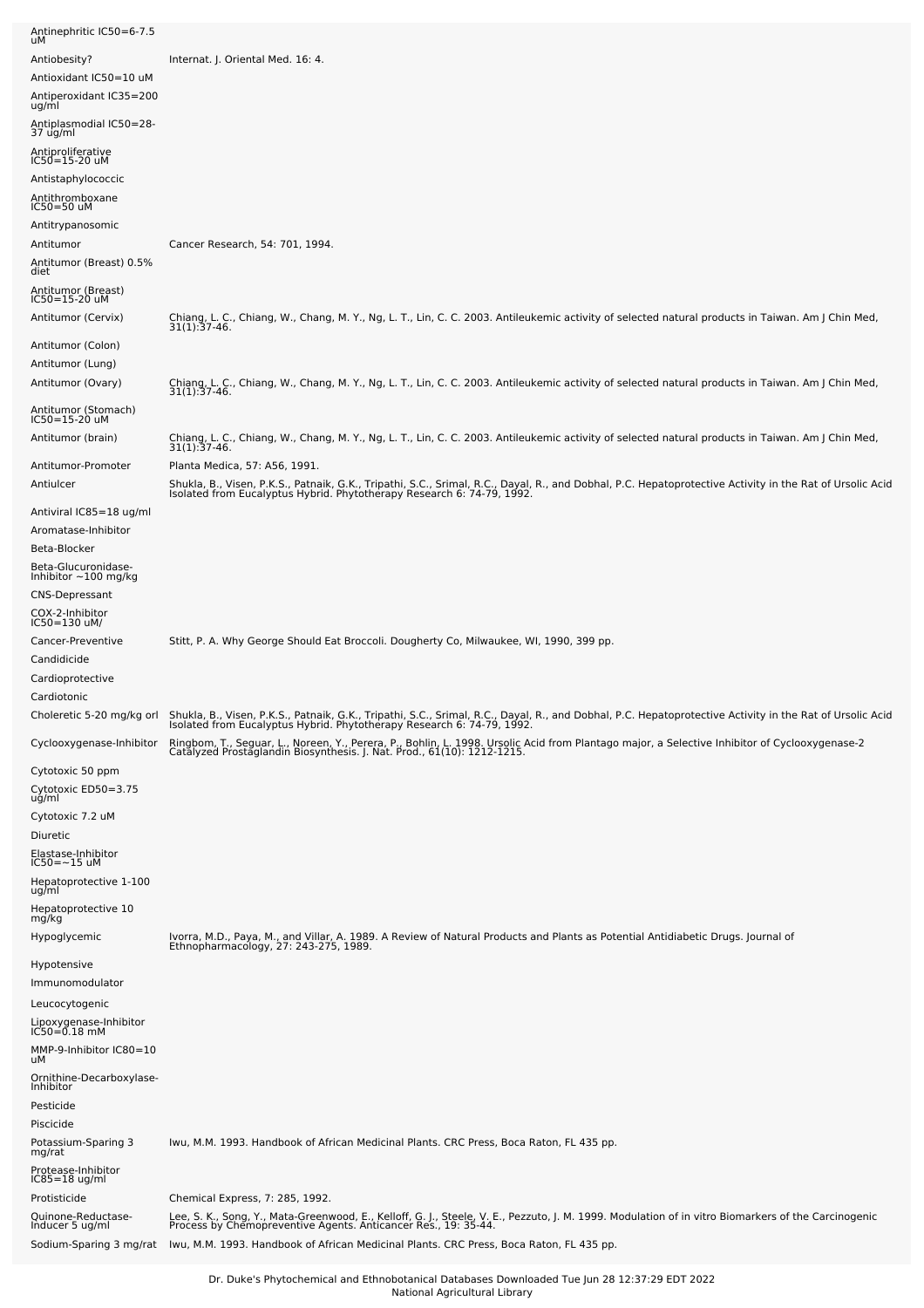TOPO-2-Inhibitor **Trynanocide** Vasopressor

[VANILLIC-ACID](file:///phytochem/chemicals/show/17792) Plant -- -- \* **Activities (24)** Aldose-Reductase-Inhibitor 100 uM/l Allelopathic Anthelmintic Jeffery B. Harborne and H. Baxter, eds. 1983. Phytochemical Dictionary. A Handbook of Bioactive Compounds from Plants. Taylor & Frost, London.<br>791 pp. 791 pp. Antibacterial 1.5-15 mg/ml Recio, M. C., Rios, J. L., and Villar, A., A review of some antimicrobial compounds isolated from medicinal plants reported in the literature 1978-1988,<br>Phytotherapy Research, 3(4), 1989, 117-125. Anticancer Antifatigue Antiinflammatory Jeffery B. Harborne and H. Baxter, eds. 1983. Phytochemical Dictionary. A Handbook of Bioactive Compounds from Plants. Taylor & Frost, London.<br>791 pp. 791 pp. Antileukemic IC50=25-56 ug/ml Chiang, L. C., Chiang, W., Chang, M. Y., Ng, L. T., Lin, C. C. 2003. Antileukemic activity of selected natural products in Taiwan. Am JChin Med, 31(1):37-46. Antioxidant IC21=30 ppm Antioxidant 1/3 BHA Antiperoxidant IC15- 65=100-200 ug/ml Antiradicular <sup>7</sup> <sup>x</sup> quercetin Antiseptic Antisickling Planta Medica, 56(6): 681, 1990. Antitumor Antitumor-Promoter Ascaricide Cancer-Preventive Stitt, P. A. Why George Should Eat Broccoli. Dougherty Co, Milwaukee, WI, 1990, 399 pp. Choleretic Fungicide Immunosuppressant =ICMR(Indian Council of Medical Research).1976.Medicinal Plants of India.Vol.1.Indian Council of Med. Res.Cambridge Printing Works, New<br>Delhi.487 pp;ICMR.1987.Medicinal Plants of India.Vol.2.Indian Council of Med. Res.Camb Pesticide Ubiquiot Jeffery B. Harborne and H. Baxter, eds. 1983. Phytochemical Dictionary. A Handbook of Bioactive Compounds from Plants. Taylor & Frost, London.<br>791 pp.

| <b>WATER</b> | Seed | $\sim$ | 700000.0 | 1.81            |  |
|--------------|------|--------|----------|-----------------|--|
| <b>ZINC</b>  | Seed | 0.8    | ر . ے    | ົາ-<br>.<br>$-$ |  |

**Activities (77)** ACE-Inhibitor Analgesic AntiBPH 25-60 mg/day AntiCrohn's Davies, S., and Stewart, A. 1990. Nutritional Medicine. Avon Books, New York. 509pp. AntiHIV Antiacne 135 mg/day Antiacrodermatitic 8-34 mg/day/orl/chd Martindale's 29th Antialcoholic Antialopecic Davies, S., and Stewart, A. 1990. Nutritional Medicine. Avon Books, New York. 509pp. Antialzheimeran 50 mg/day Werbach, M. 1993. Healing with Food. Harper Collins, New York, 443 pp. Antiangiogenic Antianorexic Martindale's 29th Antiarthritic <sup>50</sup> mg/3x/day/orl/man Anticanker 100 mg/day Werbach, M. 1993. Healing with Food. Harper Collins, New York, 443 pp. Anticataract 30 mg/day Werbach, M. 1993. Healing with Food. Harper Collins, New York, 443 pp. Anticoeliac Martindale's 28th Anticold 50 mg Davies, S., and Stewart, A. 1990. Nutritional Medicine. Avon Books, New York. 509pp. Anticolitic Davies, S., and Stewart, A. 1990. Nutritional Medicine. Avon Books, New York. 509pp. Anticoronary 30 mg/day Challem, J., Berkson, Burt, and Smith, Melissa Dianne. 2000. Syndrome X - The complete nutritional program to prevent and reservse insulin resistance. John Wiley & Sons, New York. 272 pp. \$24.95 Antidandruff Davies, S., and Stewart, A. 1990. Nutritional Medicine. Avon Books, New York. 509pp. Antidementia Antidiabetic 30 mg/day Challem, J., Berkson, Burt, and Smith, Melissa Dianne. 2000. Syndrome X - The complete nutritional program to prevent and reservse insulin resistance. John Wiley & Sons, New York. 272 pp. \$24.95